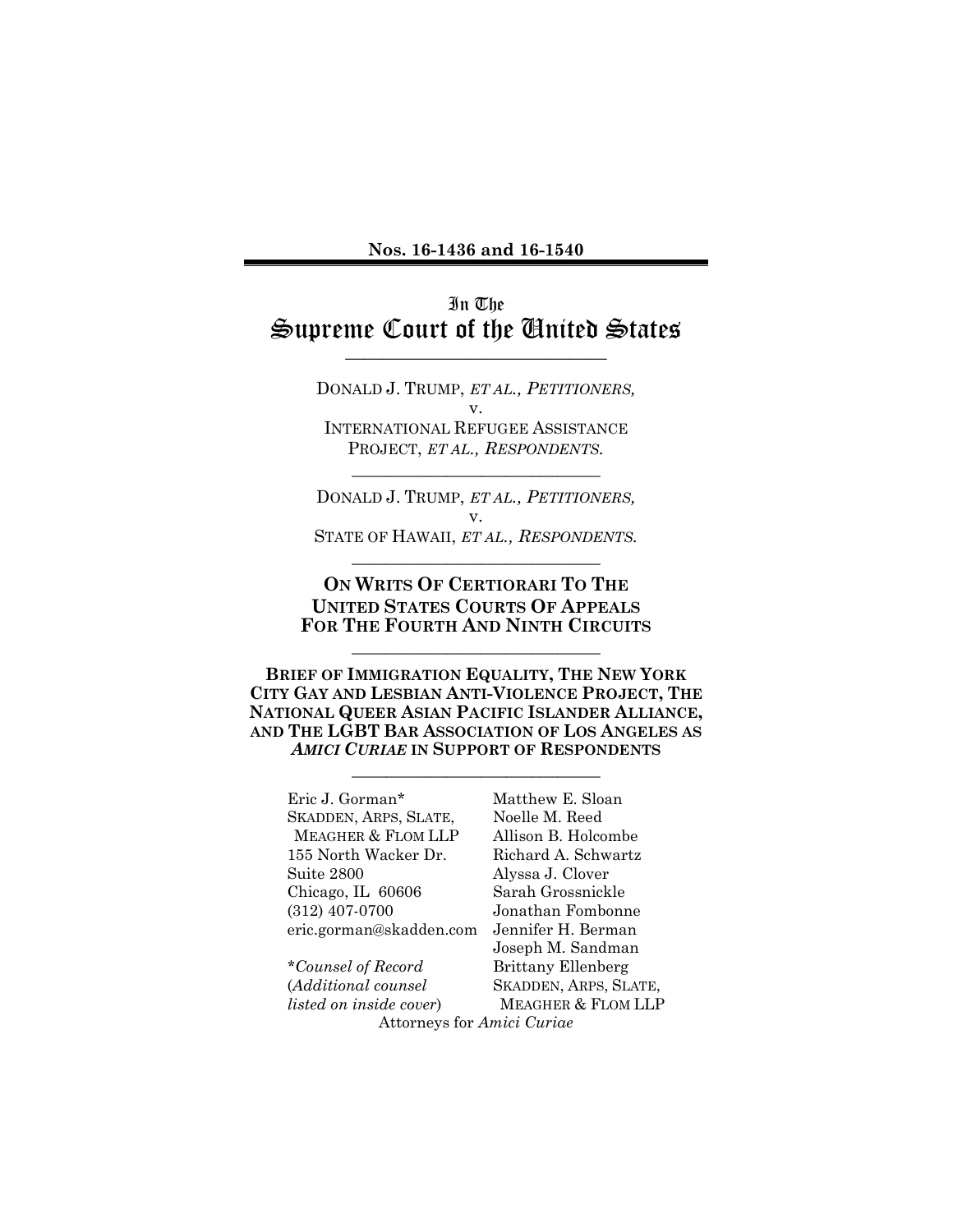| Aaron Morris       | Virginia M. Goggin   | Glenn Magpantay    |
|--------------------|----------------------|--------------------|
| <b>IMMIGRATION</b> | <b>NEW YORK CITY</b> | THE NATIONAL       |
| <b>EQUALITY</b>    | GAY AND              | <b>QUEER ASIAN</b> |
| 40 Exchange Place  | <b>LESBIAN ANTI-</b> | PACIFIC ISLANDER   |
| Suite 1300         | VIOLENCE             | <b>ALLIANCE</b>    |
| New York, NY 10005 | <b>PROJECT</b>       | 233 Fifth Ave.     |
| (212) 714-2904     | 116 Nassau Street    | Suite 4A           |
| amorris@           | Floor 3              | New York, NY 10016 |
| immigration        | New York, NY 10038   | $(917)$ 439-3158   |
| equality.org       | $(212)$ 714-1184     | glenn_magpantay@   |
|                    | vgoggin@avp.org      | ngapia.org         |

### *Attorneys for Amici Curiae*

Immigration Equality, The New York City Gay And Lesbian Anti-Violence Project, The National Queer Asian Pacific Islander Alliance, and The LGBT Bar Association of Los Angeles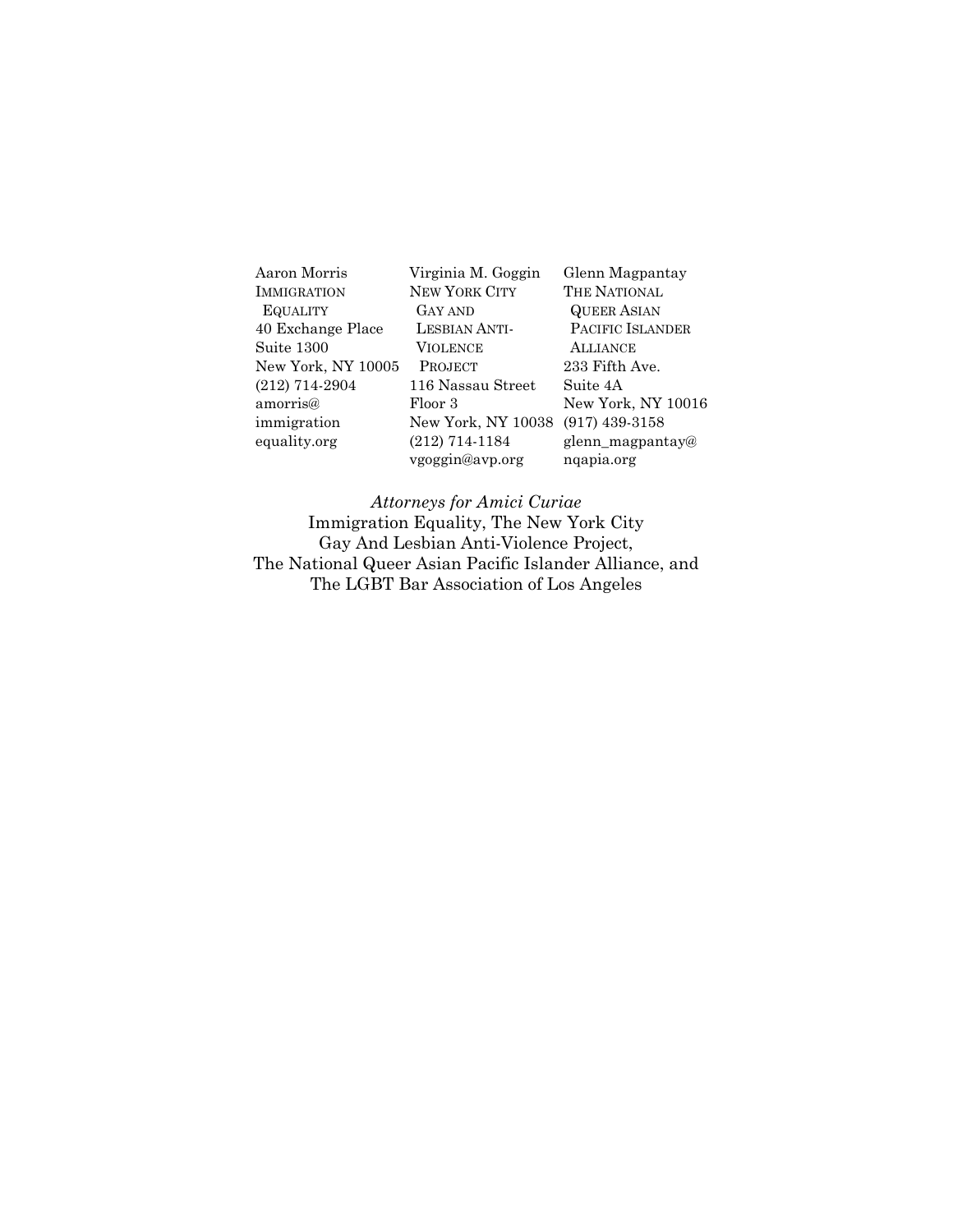# **TABLE OF CONTENTS**

| I. |           | MANY LGBTQ INDIVIDUALS<br>FACE PERSECUTION AND<br><b>HOSTILE SOCIAL</b><br><b>ENVIRONMENTS IN THEIR</b><br>COUNTRIES OF ORIGIN,<br><b>ESPECIALLY IN THE SIX</b><br><b>COUNTRIES TARGETED IN</b> |
|----|-----------|-------------------------------------------------------------------------------------------------------------------------------------------------------------------------------------------------|
|    |           |                                                                                                                                                                                                 |
| I. |           | THE UNIQUE HARDSHIPS<br><b>IMPOSED ON LGBTQ</b><br>POPULATIONS BY THE EO<br>ARE CONTRARY TO U.S. LAW<br>AND AGAINST THE PUBLIC                                                                  |
|    | A.        | <b>Constitutional And</b><br><b>Federal Law Emphasize</b><br>The Importance Of Family<br>Reunification And                                                                                      |
|    | <b>B.</b> | "Familial Relations"<br>Should Be Construed<br><b>Broadly To Give Equal</b><br>Dignity To LGBTQ                                                                                                 |
|    | C.        | <b>Federal Law Reflects The</b><br>United States'<br>Commitment To Accept<br>LGBTQ Refugees  29                                                                                                 |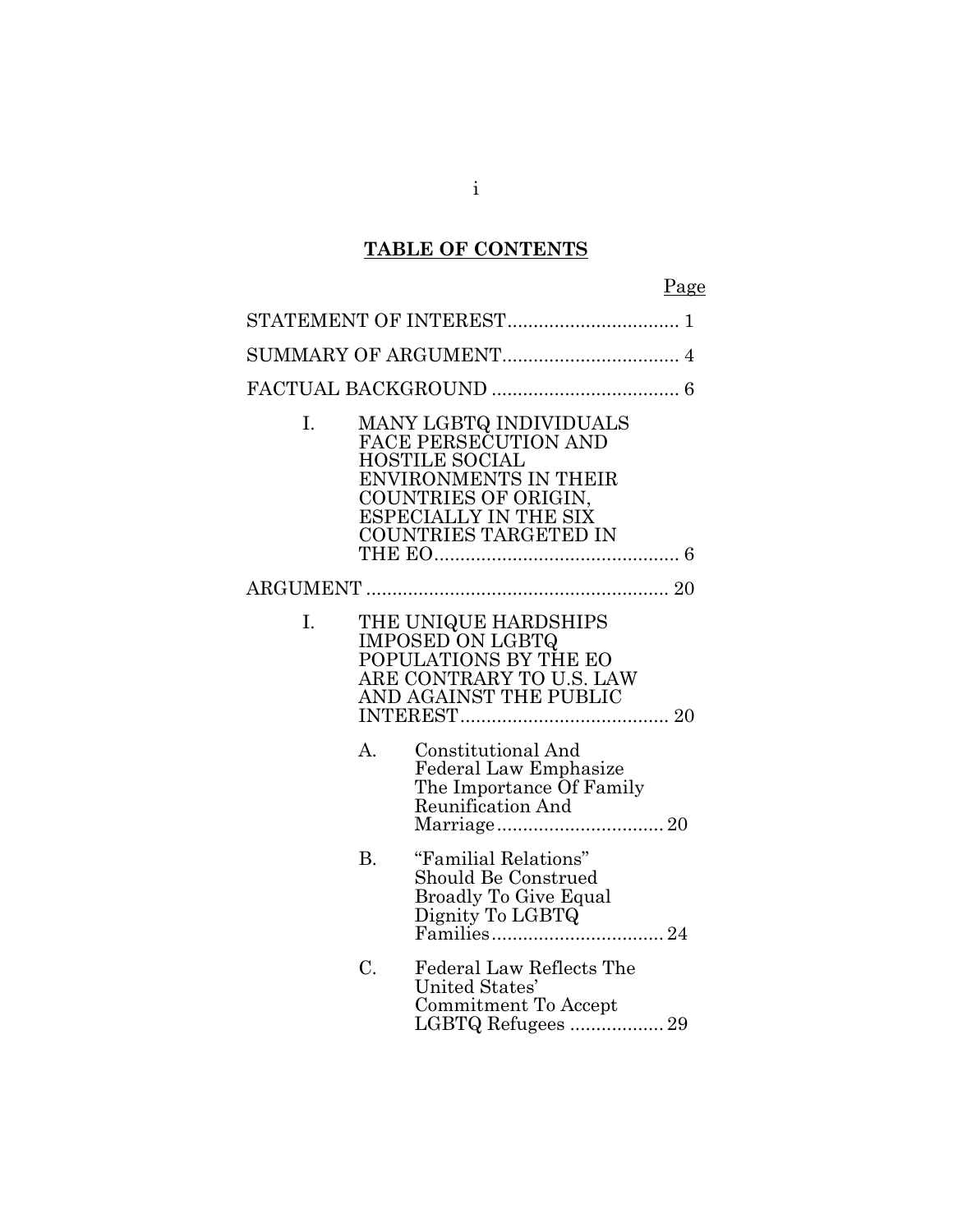| П.   |         | THE EO CONTRAVENES U.S.<br>LAW AND POLICY, WHICH<br>ACCEPT LGBTQ INDIVIDUALS<br>AS IMMIGRANTS AND                 |  |
|------|---------|-------------------------------------------------------------------------------------------------------------------|--|
|      | $A_{-}$ | The EO Prevents LGBTQ<br>Individuals From<br>Accessing The<br>Mechanisms In Place For<br>Family Reunification  32 |  |
|      | B.      | The EO Increases LGBTQ<br>Refugees' Exposure To<br>Dangerous Conditions35                                         |  |
| III. |         | THE EO'S WAIVER<br>PROVISIONS DO NOT LESSEN<br>THE IMPACT OF THE EO ON                                            |  |
|      |         |                                                                                                                   |  |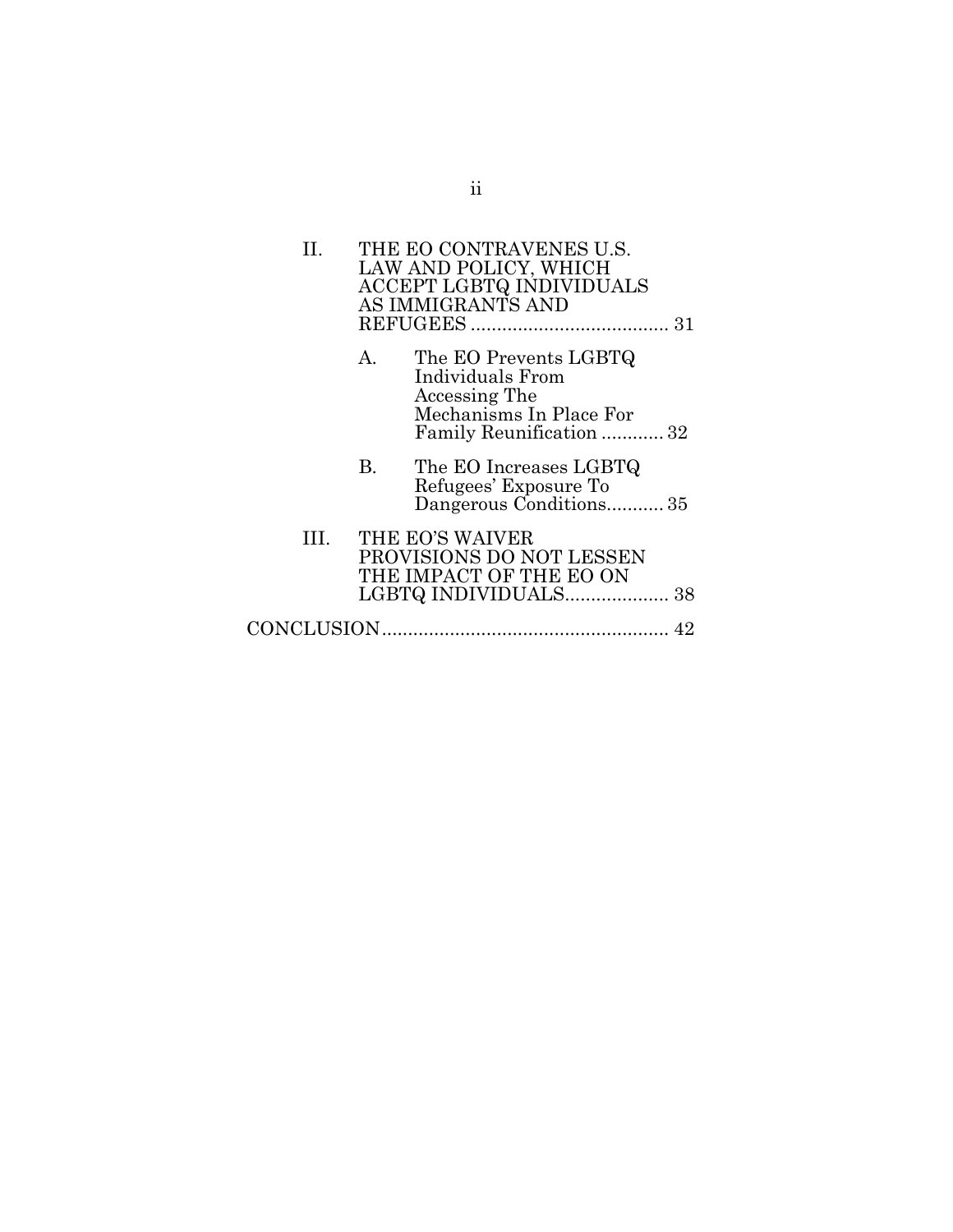# **TABLE OF AUTHORITIES**

# Page

## **CASES**

| Avendano-Hernandez v. Lynch,<br>800 F.3d 1072 (9th Cir. 2015) 30        |
|-------------------------------------------------------------------------|
| Bassett v. Snyder,<br>59 F. Supp. 3d 837 (E.D. Mich. 2014)33            |
| Board of Directors of Rotary International v.<br>Rotary Club of Duarte, |
| <i>Boutilier v. INS,</i>                                                |
| Cerrillo-Perez v. INS,                                                  |
| Fiallo v. Bell,                                                         |
| Hawaii v. Trump,<br>No. 1:17-cv-00050-DKW-KSC (D. Haw.                  |
| Hawaii v. Trump,<br>No. 17-15589 (9th Cir. June 12, 2017)2              |
| INS v. Cardoza-Fonseca,                                                 |
| INS v. Errico,                                                          |
| International Refugee Assistance Project v.<br>Trump,                   |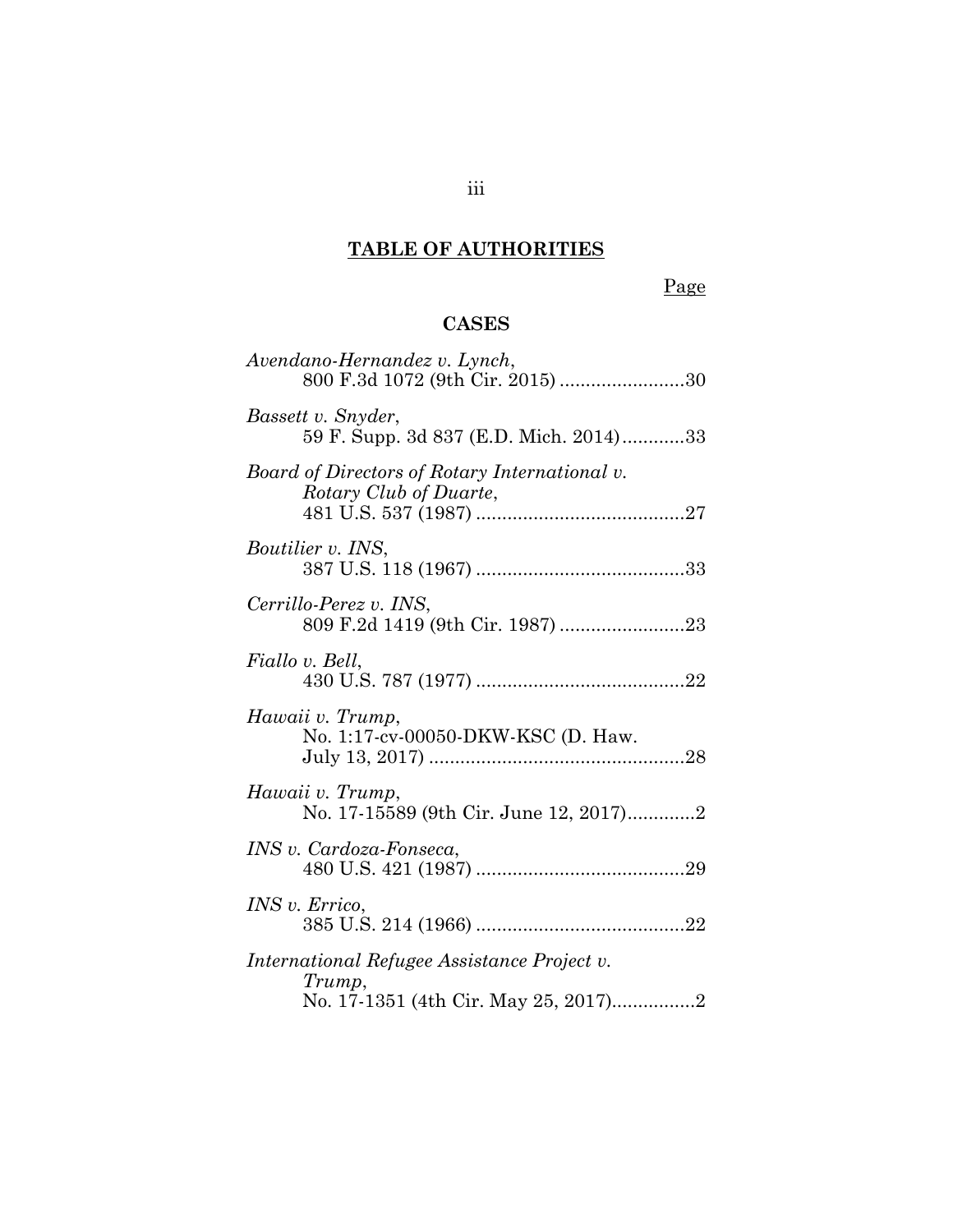| Kadri v. Mukasey,<br>543 F.3d 16 (1st Cir. 2008)30                                               |
|--------------------------------------------------------------------------------------------------|
| Kaliski v. District Director of INS,<br>620 F.2d 214 (9th Cir. 1980) 27                          |
| Karouni v. Gonzales,<br>399 F.3d 1163 (9th Cir. 2005) 30                                         |
| Khan v. Holder,                                                                                  |
| Maldonado v. Att'y General of U.S.,<br>188 F. App'x 101 (3d Cir. 2006) 30                        |
| Meyer v. Nebraska,                                                                               |
| Moab v. Gonzales,<br>500 F.3d 656 (7th Cir. 2007) 30                                             |
| Moore v. City of East Cleveland, Ohio,                                                           |
| Murray v. Schooner Charming Betsy,                                                               |
| Obergefell v. Hodges,<br>576 U.S. __, 135 S. Ct. 2584 (2015)20, 25, 33                           |
| Pitcherskaia v. INS,<br>118 F.3d 641 (9th Cir. 1997) 30                                          |
| Solis-Espinoza v. Gonzales,<br>401 F.3d 1090 (9th Cir. 2005) 22, 32                              |
| Troxel v. Granville,                                                                             |
| Trump v. International Refugee Assistance<br>Project,<br>582 U.S. 137 S. Ct. 2080 (2017)  39, 40 |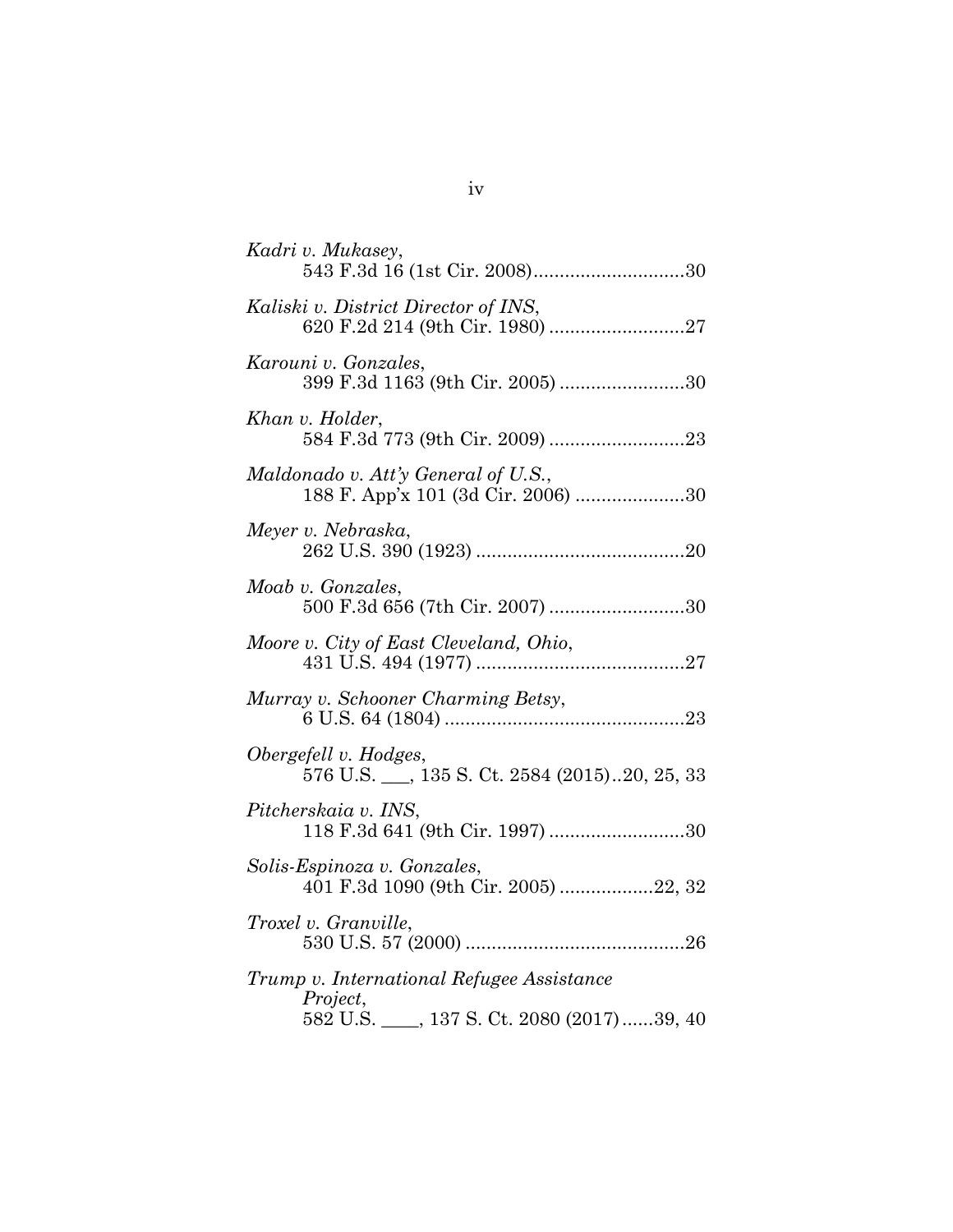| United States v. Ali,       |
|-----------------------------|
| United States v. Raya-Vaca, |
| Zablocki v. Redhail,        |
| Zadvydas v. Davis,          |

## **STATUTES**

| United States Constitution Article VI, cl. 223 |  |
|------------------------------------------------|--|
|                                                |  |
|                                                |  |
|                                                |  |
|                                                |  |
|                                                |  |
|                                                |  |
|                                                |  |

### **REGULATIONS**

|--|--|--|--|

### **OTHER AUTHORITIES**

|--|--|--|--|--|--|--|

v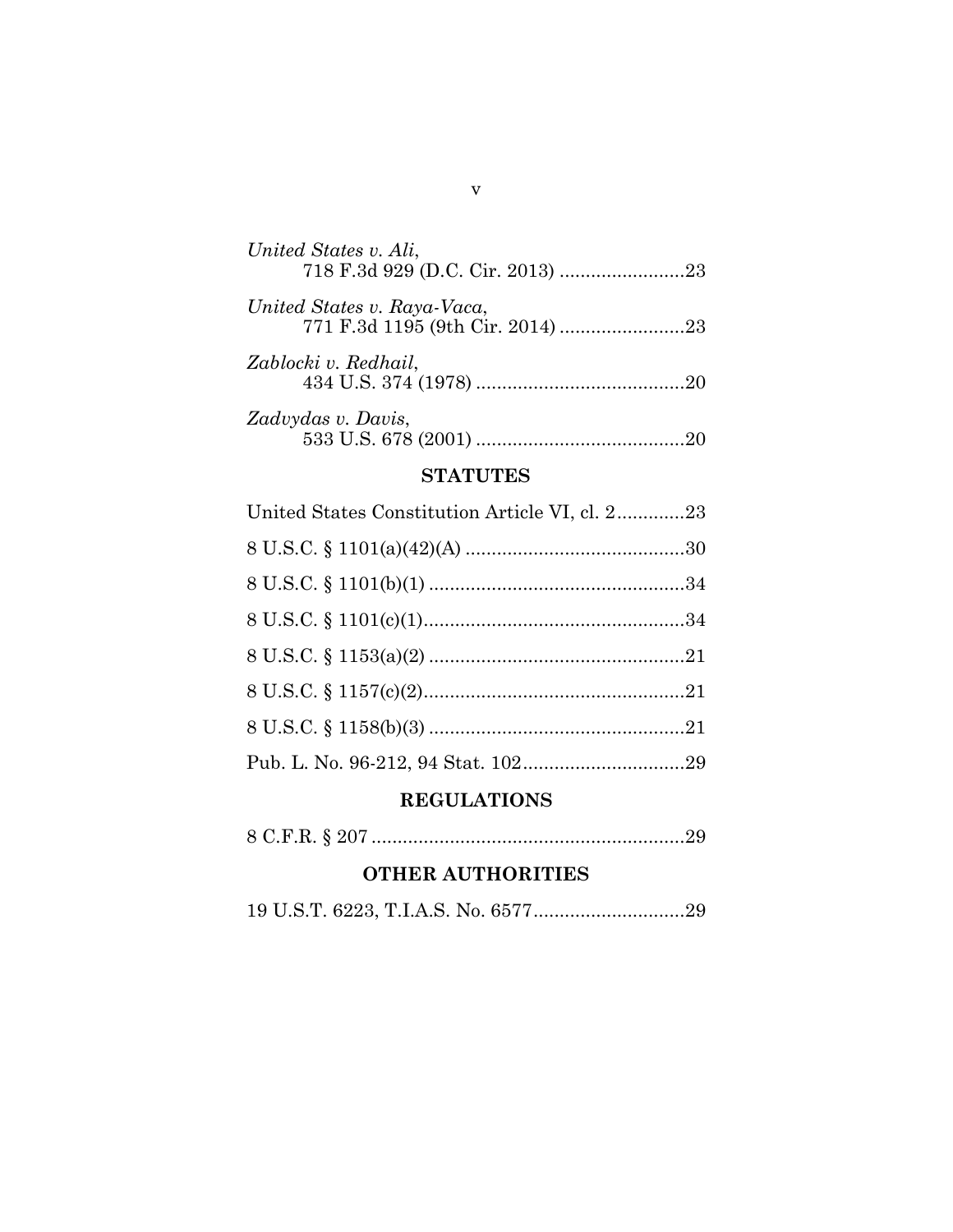| Aengus Carroll, State-Sponsored Homophobia: A<br>World Survey of Sexual Orientation Laws,<br>International Lesbian, Gay, Bisexual, Trans<br>and Intersex Association (11th ed. 2016),<br>http://ilga.org/downloads/02_ILGA_State_<br>Sponsored_Homophobia_2016_ENG_WEB                         |
|------------------------------------------------------------------------------------------------------------------------------------------------------------------------------------------------------------------------------------------------------------------------------------------------|
| Amnesty International, Making Love a Crime,<br>Criminalization of Same-Sex Conduct<br>in Sub-Saharan Africa (June 24, 2013)13                                                                                                                                                                  |
| Amnesty International: Torture was my Punishment:<br>Abductions, Torture and Summary Killings<br>Under Armed Group Rule in Aleppo and Idleb,<br>$Syria$ (July 2016),<br>http://www.amnestyusa.org/sites/default/files/<br>embargoed_5_july_torture_was_my_<br>punishment-final_version.pdf17   |
| Ben Gladstone, For Yemen's gay community social<br>media is a savior, The Irish Times (Aug. 22,<br>2015), http://www.irishtimes.com/news<br>/world/middle-east/for-yemen-s-gay-<br>community-social-media-is-a-saviour-                                                                        |
| Canada: Immigration and Refugee Board of Canada,<br>Libya: Situation of sexual minorities,<br>including legislation; treatment by society and<br><i>authorities; state protection and available</i><br>services (2011-July 2014), July 17, 2014,<br>LBY104913.E, http://www.refworld.org/docid |
| Catarina Stewart, Young Somali activist sentenced to<br>death for being a lesbian, The Independent<br>(Jan. 30, 2016), http://www.independent.co.uk<br>/news/world/Africa/young-somali-activist-<br>sentenced-to-death-for-being-a-lesbian-                                                    |

vi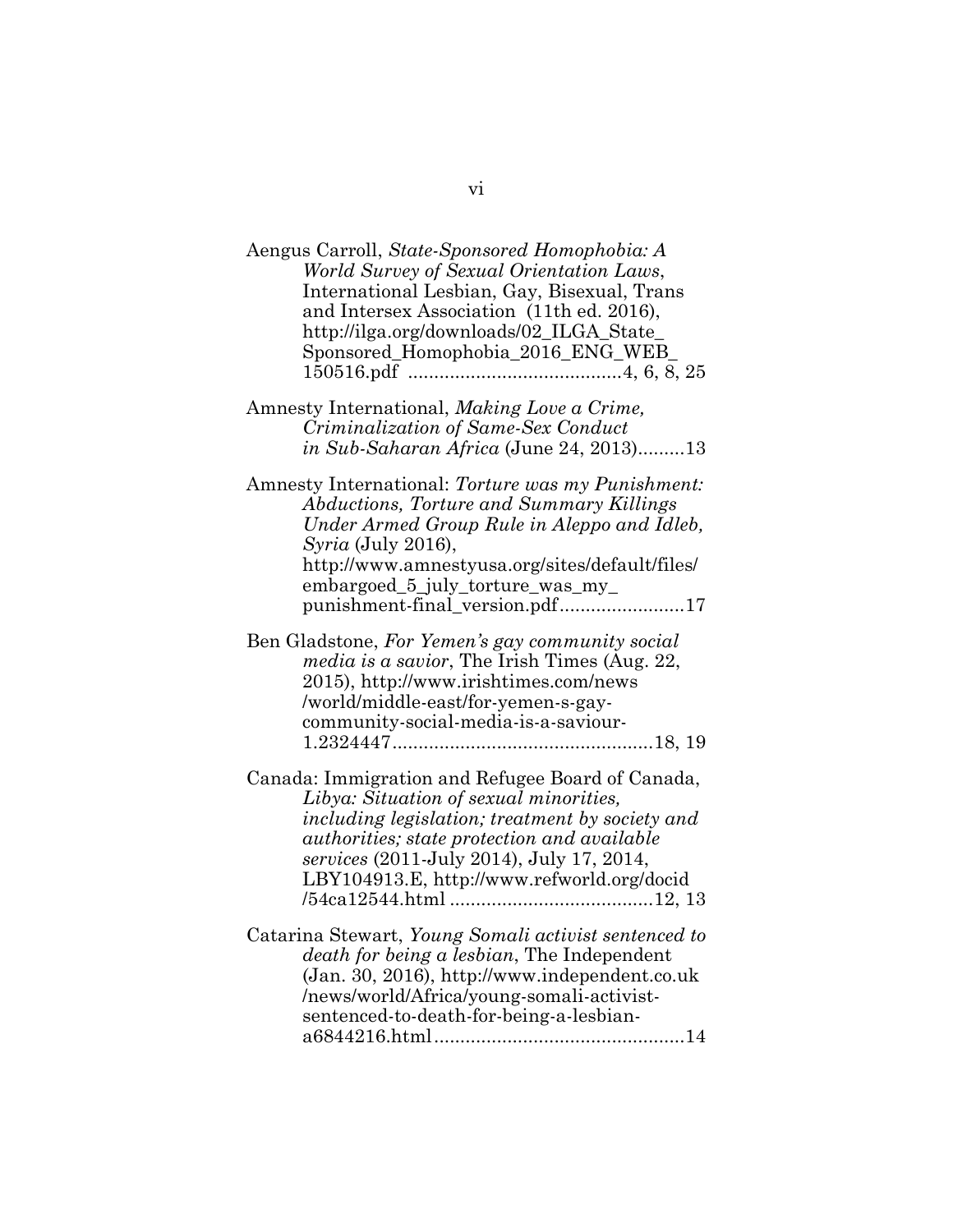| CBC Radio, Everybody Has Forgotten LGBT<br>Refugees': Trump's Travel Ban Dashes Iranian<br>Couple's Hopes (June 30, 2017),<br>http://www.cbc.ca/radio/asithappens/as-it-<br>happens-friday-edition-1.4167703/everybody-<br>has-forgotten-lgbt-refugees-trump-s-travel-<br>ban-dashes-iranian-couple-s-hopes- |
|--------------------------------------------------------------------------------------------------------------------------------------------------------------------------------------------------------------------------------------------------------------------------------------------------------------|
| Collin Stewart, Yemen's hidden gay community<br>under siege, Erasing 76 Crimes (Aug. 19, 2015),<br>https://76crimes.com/2015/08/19/yemens-<br>hidden-gay-community-under-seige/18, 19                                                                                                                        |
| European Country of Origin Information Network,<br>Sudan Penal Code 1991, Chapter 15, Section<br>148, https://www.ecoi.net/file_upload<br>/1329_1202725629_sb106-sud-<br>criminalact1991.pdf14, 15                                                                                                           |
| <b>Executive Order 13780</b>                                                                                                                                                                                                                                                                                 |
|                                                                                                                                                                                                                                                                                                              |
|                                                                                                                                                                                                                                                                                                              |
| Human Rights Committee, General Comment No. 18,<br>U.N. Doc. HRI/GEN/1Rev.1 (1994)24                                                                                                                                                                                                                         |
| Human Rights First, LGBT Refugees and President<br>Trump's Refugee Ban Executive Order, Fact<br>Sheet: March 2017 (Mar. 7, 2017)<br>http://www.humanrightsfirst.org/sites/default/<br>files/hrf-lgbt-refugees-trump-refugee-ban-eo-                                                                          |
| Human Rights First, U.S. Leadership Forsaken: Six<br>Months of the Trump Refugee Bans,<br>http://www.humanrightsfirst.org/sites/default/<br>files/HRF-US-Leadership-Forsaken-FINAL.                                                                                                                          |

vii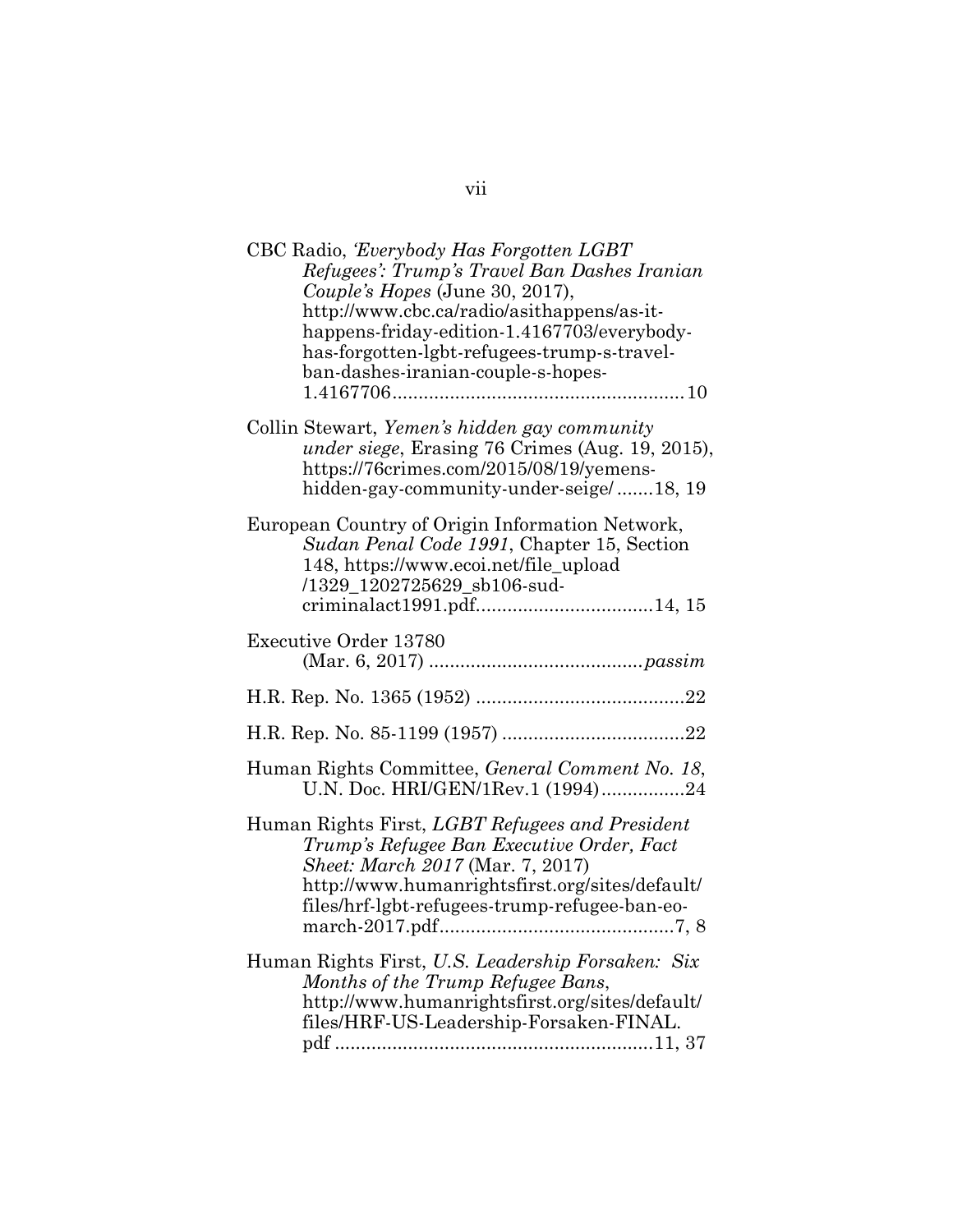| Human Rights Watch, Lebanon: Syrian Refugee's<br>Account of Torture (Dec. 21, 2016),<br>https://www.hrw.org/news/2016/12/21/lebanon-                                                                                                                  |
|-------------------------------------------------------------------------------------------------------------------------------------------------------------------------------------------------------------------------------------------------------|
| Human Rights Watch, We Are a Buried Generation<br>(Dec. 15, 2010), https://www.hrw.org/report<br>/2010/12/15/we-are-buried-generation/<br>discrimination-and-violence-against-sexual-                                                                 |
| Human Rights Watch, World Report 2017: Events of<br>2016, https://hrw.org/sites/default/files<br>/world_report_download/wr2017-web.pdf17                                                                                                              |
| International Covenant on Civil & Political Rights,<br>138 Cong. Rec. S4781-01 (daily ed. Apr. 2,                                                                                                                                                     |
| International Labour Organization, Republican<br>Decree for Law No 12 for the Year 1994<br>Concerning Crimes and Penalties, Section 11,<br>Article 264, https://www.ilo.org/dyn/natlex/<br>docs/ELECTRONIC/83557/92354/<br>F1549605860/YEM83557.pdf18 |
| International Refugee Rights Initiative, Rights In<br>Exile Programme, Yemen LGBTI Resources,<br>http://www.refugeelegalaidinformation.org/                                                                                                           |
| Kate Jastram & Kathleen Newland, Family unity<br>and refugee protection, Refugee Protection in<br>International Law: UNHCR's Global<br>Consultations on International Protection<br>(Erika Feller, et al. eds., 2003) 26, 28                          |
| Libya: Penal Code of 1953 as amended by Law 70 of<br>2 October 1973, Articles 407(4), 408(4) 11                                                                                                                                                       |

## viii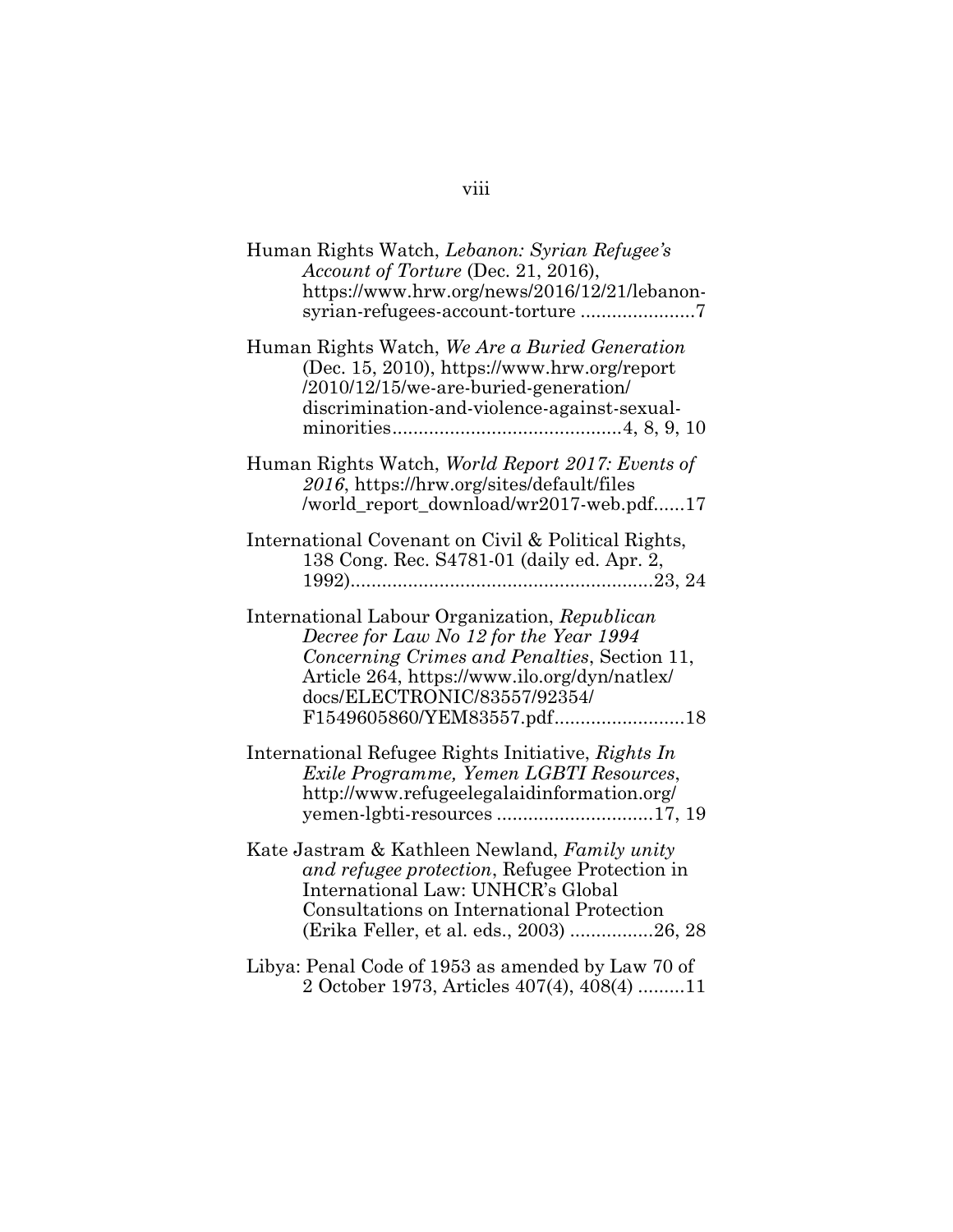| Mission for Establishment of Human Rights in Iran,<br>Islamic Penal Code of Iran, http://mehr.org/<br>Islamic_Penal_Code_of_Iran.pdf. 9                                                                                                                                                                            |
|--------------------------------------------------------------------------------------------------------------------------------------------------------------------------------------------------------------------------------------------------------------------------------------------------------------------|
| Nina dos Santos, US travel ban leaves LGBT refugees<br><i>in limbo</i> , CNN (Mar. 7, 2017),<br>http://www.cnn.com/2017/03/07/world/trump-<br>ban-blocks-gay-iranian-refugee/11                                                                                                                                    |
| Richard Fry & Jeffrey S. Passel, <i>In Post-Recession</i><br>Era, Young Adults Drive Continuing Rise in<br>Multi-Generational Living, Pew Research<br>Center (July 17, 2014),<br>http://www.pewsocialtrends.org/2014/07/17/in-<br>post-recession-era-young-adults-drive-<br>continuing-rise-in-multi-generational- |
| Saeed Kamali Dehghan, US travel ban leaves<br><i>Iranian LGBT refugees in limbo</i> , The<br>Guardian (Feb. 1, 2017),<br>https://www.theguardian.com/world/2017/feb/0<br>1/us-travel-ban-leaves-iranian-lgbt-refugees-                                                                                             |
| S. Exec. Report 102-23 (102d Cong., 2d Sess.)23                                                                                                                                                                                                                                                                    |
| Shahirah Majumdar, Trump's Travel Ban Could Be a<br>Death Sentence for Queer Muslim Refugees,<br>Vice (June 29, 2017), https://www.vice.com/<br>en_us/article/padyjv/trumps-travel-ban-could-<br>be-a-death-sentence-for-queer-muslim-                                                                             |
| Somalia: Penal Code, Legislative Decree No.5/1962,                                                                                                                                                                                                                                                                 |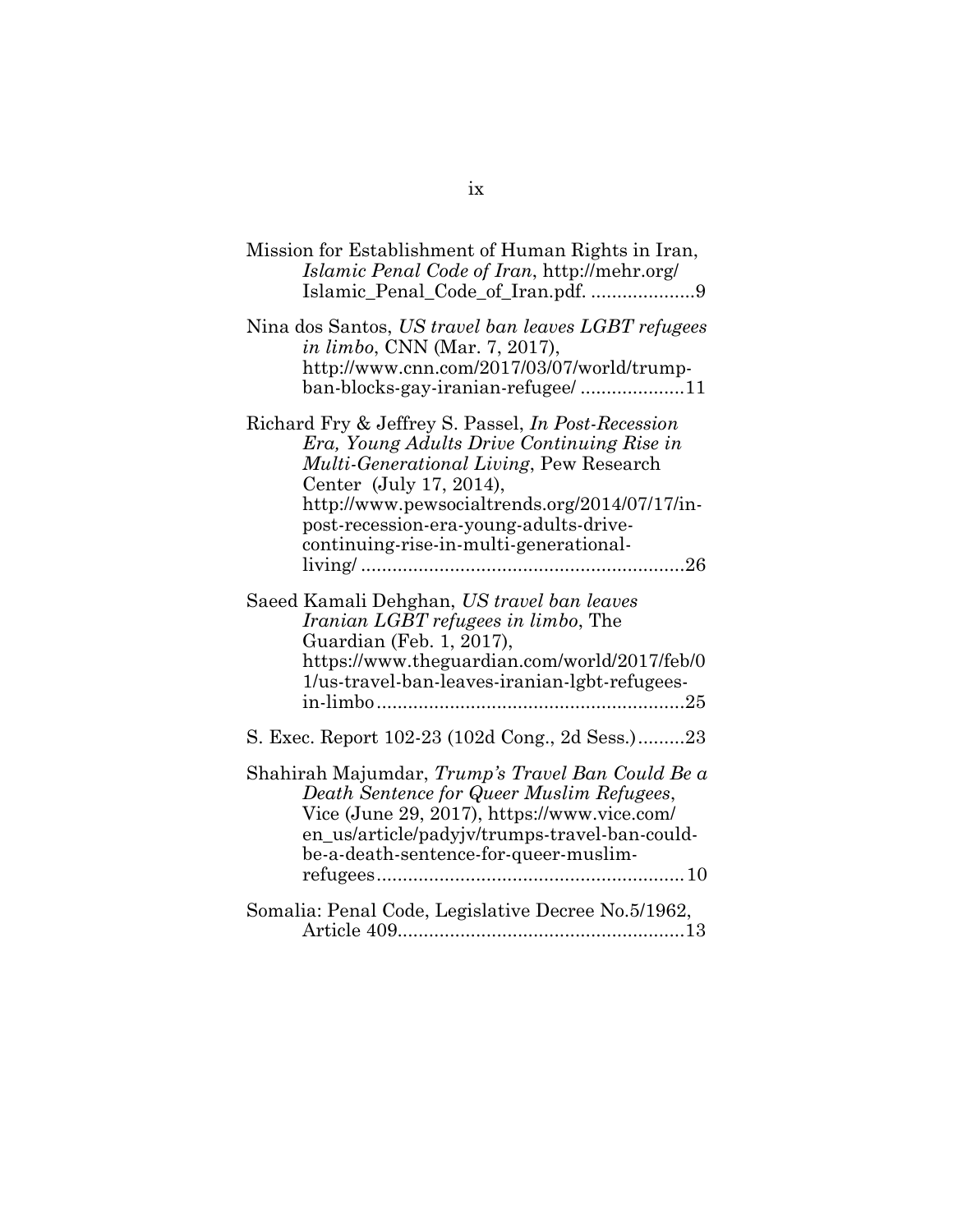| Soon Kyu Choi & Ilan H. Meyer, LGBT Aging: A<br>Review of Research Findings, Needs, and<br><i>Policy Implications</i> , Los Angeles: The<br>Williams Institute (Aug. 2016),<br>http://williamsinstitute.law.ucla.edu/wp-<br>content/uploads/LGBT-Aging-A-Review.            |
|-----------------------------------------------------------------------------------------------------------------------------------------------------------------------------------------------------------------------------------------------------------------------------|
| Swedish International Government Cooperation<br>Agency, The Rights of LGBTI People in<br>Somalia (Nov. 2014), http://www.sida.se/<br>globalassets/sida/eng/partners/human-rights-<br>based-approach/lgbti/rights-of-lgbt-persons-                                           |
| Syria: Penal Code of 1949, Articles 517, 520 15                                                                                                                                                                                                                             |
| United Kingdom: Foreign and Commonwealth Office,<br>Human Rights and Democracy: The 2012<br>Foreign & Commonwealth Office Report -<br>$Libya$ (Apr. 15, 2013), https://www.gov.uk/<br>government/uploads/system/uploads/attachme<br>nt_data/file/408376/Cm_8593_Accessible_ |
| United Nation Human Rights Council, Report of the<br>Special Rapporteur on the situation of human<br>rights in the Islamic Republic of Iran, U.N.<br>Doc. A/HRC/22/56 (Feb. 28, 2013),<br>http://www.ohchr.org/Documents/Countries/                                         |
| United Nation Human Rights Council, Summary<br>Prepared by the Office of the United Nations<br>High Commissioner for Human Rights (Feb.<br>23, 2015), http://www.ecoi.net/file_upload/<br>1930_1453302677_g1503174.pdf. 11                                                  |
| United Nation Human Rights Council, Universal<br>Periodic Review second cycle, Summary of<br>stakeholders' information (Jan. 22, 2016) 14                                                                                                                                   |

x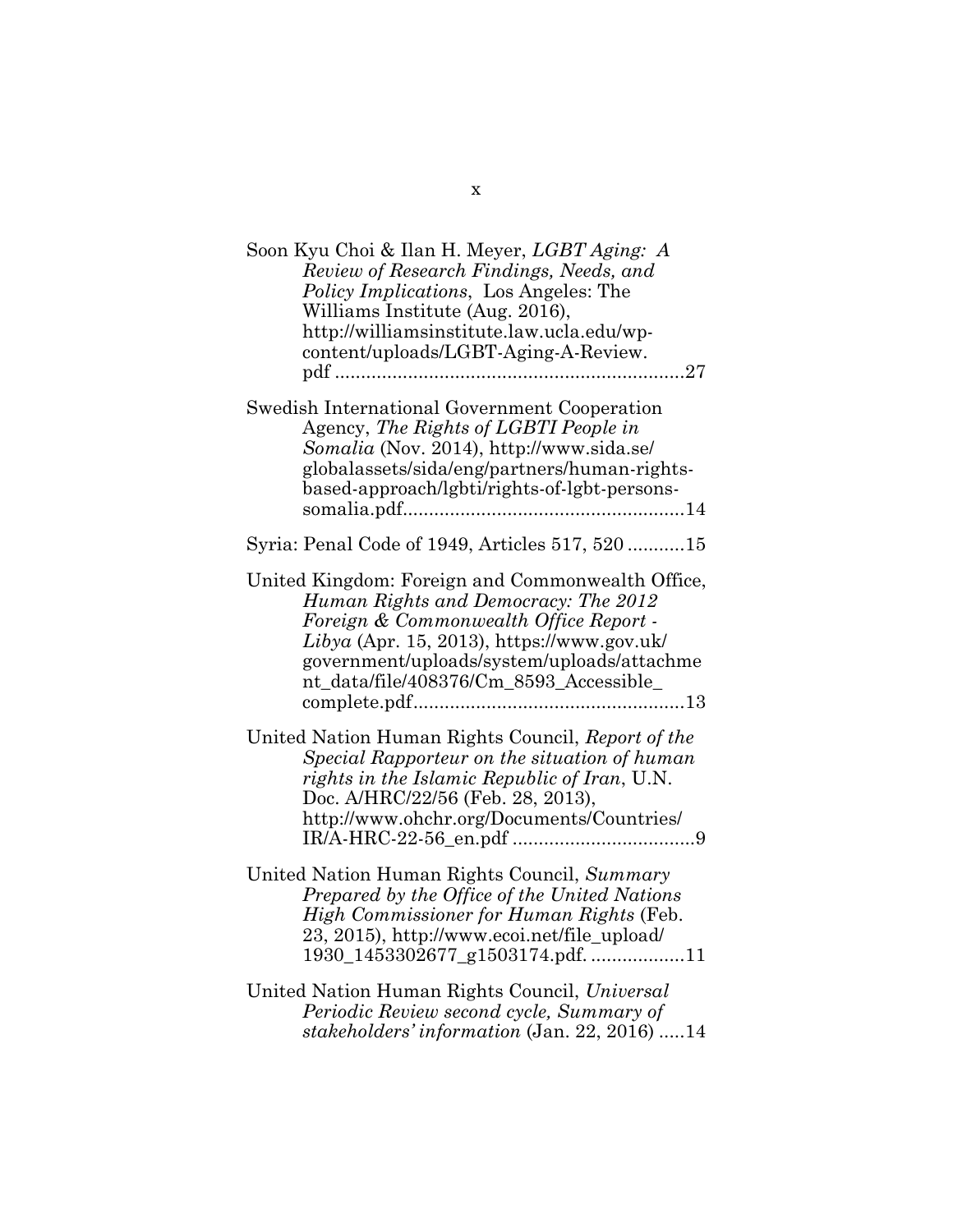| United States Citizenship & Immigration Services,<br>RAIO Directorate – Officer Training, Guidance<br>for Adjudicating LGBTI Refugee & Asylum<br>Claims (2011), https://www.uscis.gov/sites<br>/default/files/USCIS/Humanitarian/Refugees%<br>20%26%20Asylum/Asylum/Asylum%20Native<br>%20Documents%20and%20Static%20Files/<br>RAIO-Training-March-2012.pdf 35 |
|----------------------------------------------------------------------------------------------------------------------------------------------------------------------------------------------------------------------------------------------------------------------------------------------------------------------------------------------------------------|
| United States Citizenship and Immigration Services,<br>K-1 Process: Step by step,<br>https://www.uscis.gov/family/k-1-process-step-                                                                                                                                                                                                                            |
| United States Citizenship and Immigration Services,<br>The U.S. Refugee Admissions Program (2011),<br>https://www.uscis.gov/sites/default/files/<br>USCIS/Resources/Resources%20for%20<br>Congress/Congressional%20Reports/2011%20<br>National%20Immigration%20%26%20<br>Consular%20Conference%20Presentations/<br>Refugee_Admissions_Program.pdf7             |
| United States Department of Homeland Security,<br>Office of Public Affairs, Frequently Asked<br>Questions on Protecting the Nation from<br>Foreign Terrorist Entry into the United States<br>(July 21, 2017), https://www.dhs.gov/news<br>/2017/06/29/frequently-asked-questions-<br>protecting-nation-foreign-terrorist-entry-                                |
| United States Department of Homeland Security,<br>Office of Public Affairs, <i>Q&amp;A: Protecting the</i><br>Nation From Foreign Terrorist Entry to the<br>United States (Mar. 6, 2017),<br>https://www.dhs.gov/news/2017/03/06/qa-<br>protecting-nation-foreign-terrorist-entry-                                                                             |

xi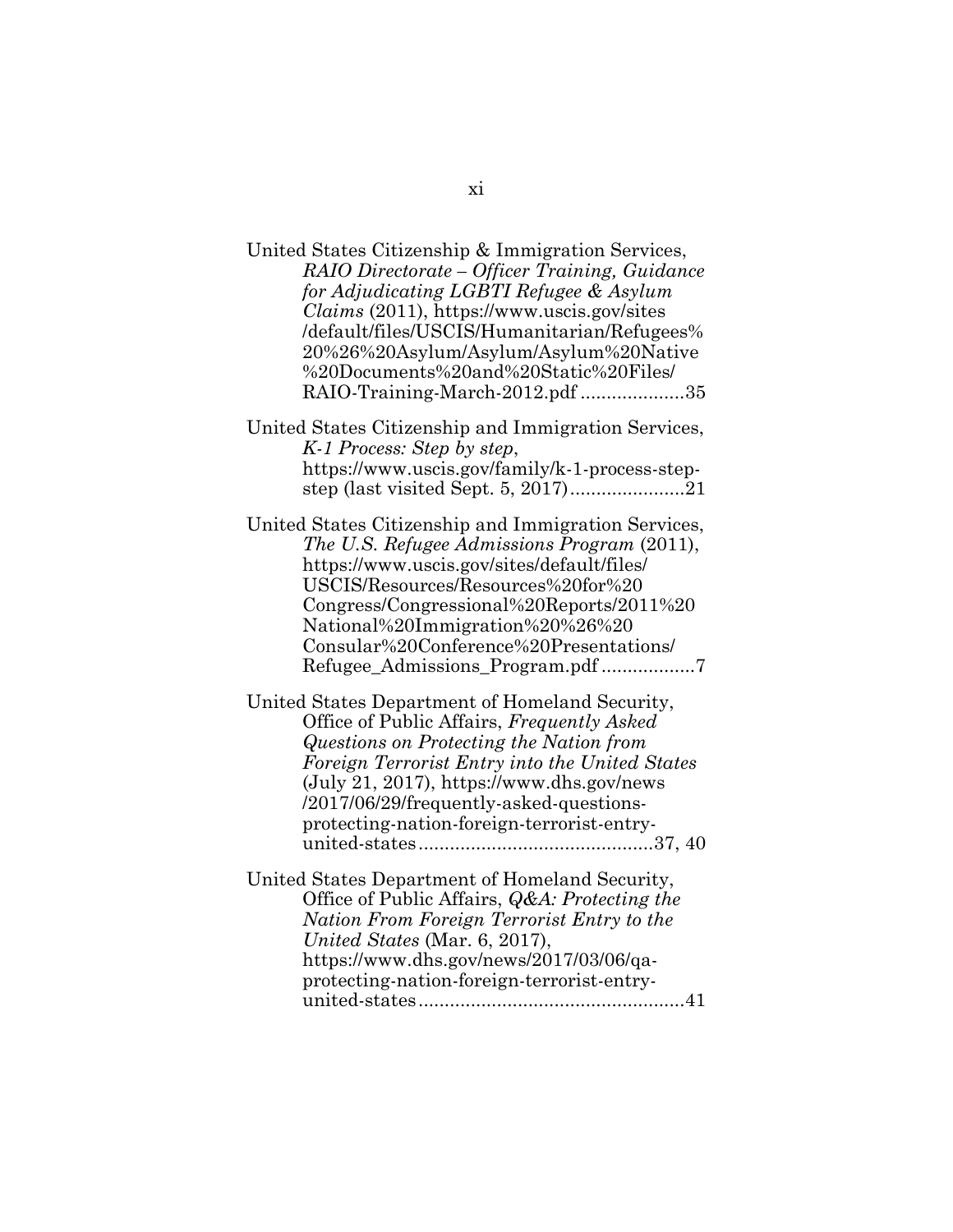| United States Department of State, Bureau of<br>Consular Affairs, Nonimmigrant Visa for a<br>$Fiancé(e)$ (K1), https://travel.state.gov/content/<br>visas/en/immigrate/family/fiance-k-1.html (last                                     |
|-----------------------------------------------------------------------------------------------------------------------------------------------------------------------------------------------------------------------------------------|
| United States Department of State, Bureau of<br>Democracy, Human Rights and Labor, 2016<br>Country Reports on Human Rights Practices –<br><i>Iran</i> , http://www.state.gov/j/drl/rls/hrrpt<br>/humanrightsreport/index.htm?year=2016& |
| United States Department of State, Bureau of<br>Democracy, Human Rights and Labor, 2016<br>Country Reports on Human Rights Practices -<br>$Libya$ , http://www.state.gov/j/drl/rls/hrrpt<br>/humanrightsreport/index.htm?year=2016&     |
| United States Department of State, Bureau of<br>Democracy, Human Rights and Labor, 2016<br>Country Reports on Human Rights Practices -<br>Somalia (Mar. 3, 2017), http://www.state.gov/j<br>/drl/rls/hrrpt/humanrightsreport/index.htm? |
| United States Department of State, Bureau of<br>Democracy, Human Rights and Labor, 2016<br>Country Reports on Human Rights Practices -<br>Sudan (Feb. 27, 2014), http://www.state.gov/j<br>/drl/rls/hrrpt/humanrightsreport/index.htm?  |
| United States Department of State, Bureau of<br>Democracy, Human Rights and Labor, 2016<br>Country Reports on Human Rights Practices -<br>Sudan (Mar. 3, 2017), http://www.state.gov/j<br>/drl/rls/hrrpt/humanrightsreport/index.htm?   |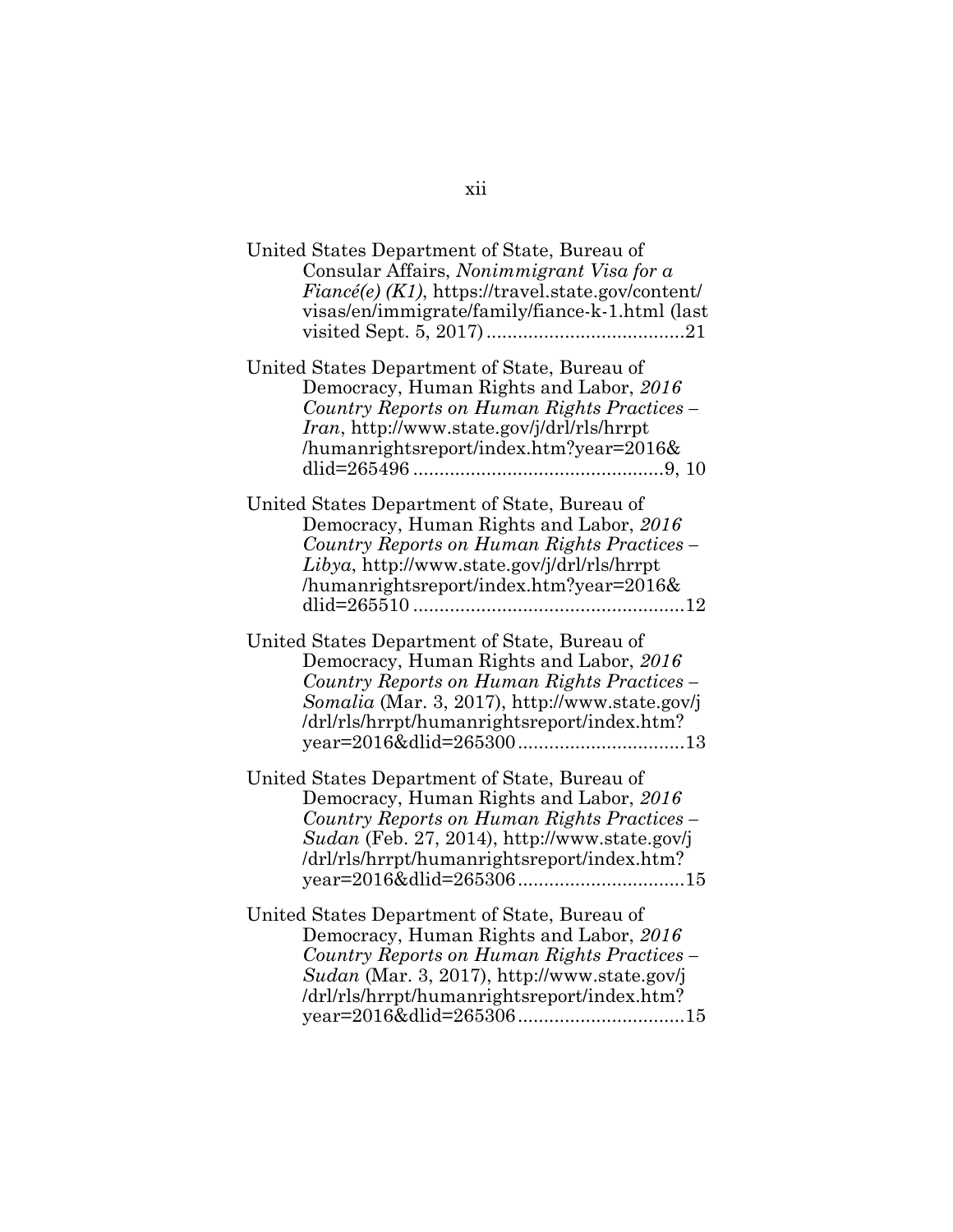| United States Department of State, Bureau of                                               |
|--------------------------------------------------------------------------------------------|
| Democracy, Human Rights and Labor, 2016                                                    |
| Country Reports on Human Rights Practices -<br>Syria (Mar. 29, 2017), http://www.state.gov |
|                                                                                            |
| /j/drl/rls/hrrpt/humanrightsreport/index.htm?                                              |
|                                                                                            |
| United States Department of State, Bureau of                                               |
| Democracy, Human Rights and Labor, 2016                                                    |
| Country Reports on Human Rights Practices -                                                |
| Yemen (2016), http://www.state.gov/j/drl/rls                                               |
| /hrrpt/humanrightsreport/index.htm?year=                                                   |
|                                                                                            |
| United States Department of State, Bureau of                                               |
| Population, Refugees, & Migration, Summary                                                 |
| of Refugee Admissions as of 31-March-2017,                                                 |
| http://www.wrapsnet.org/s/Refugee-                                                         |
| Admissions-Report-2017_03_31.xls (last                                                     |
|                                                                                            |
| United States Department of State, <i>Important</i>                                        |
| <i>Announcement</i> (July 14, 2017),                                                       |
| https://travel.state.gov/content/travel/en/news/                                           |
| important-announcement.html41                                                              |
| United States Departments of State, Homeland                                               |
| Security, & Health & Human Services,                                                       |

*Proposed Refugee Admissions for Fiscal Year 2016* (2015) https://www.state.gov/documents /organization/247982.pdf ................................ 29

### xiii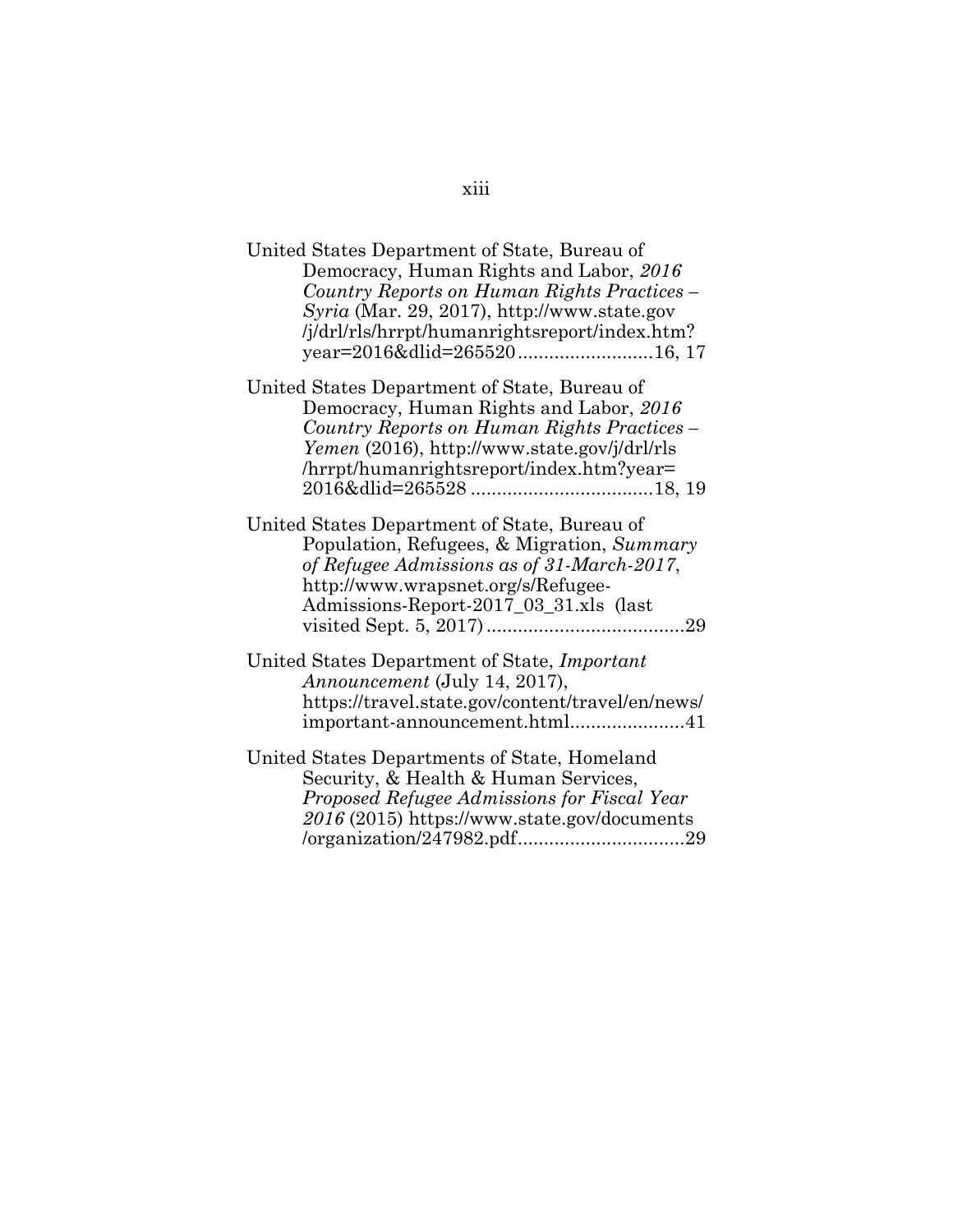#### **STATEMENT OF INTEREST**

This brief sets forth the legal and policy concerns of *Amici Curiae* Immigration Equality, The New York City Gay and Lesbian Anti-Violence Project, The National Queer Asian Pacific Islander Alliance, and The LGBT Bar Association of Los Angeles (collectively, "*Amici Curiae*") regarding Executive Order 13780 (Mar. 6, 2017) (the "EO").<sup>1</sup>

*Amicus Curiae* Immigration Equality is the nation's largest legal service provider for LGBTQ<sup>2</sup> and HIV-positive immigrants. Each year, the organization provides legal advice to nearly 3,000 individuals and families, actively manages more than 650 immigration cases, and appears in federal circuit courts as counsel or *amicus curiae*.

The New York City Gay and Lesbian Anti-Violence Project ("AVP") is a non-profit organization founded in 1980 that empowers LGBTQ and HIVaffected communities and allies to end all forms of violence through organizing, education, counseling, direct legal representation, and advocacy. AVP's legal services include immigration support for LGBTQ immigrants. AVP is also the convener for the National Coalition of Anti-Violence Programs,

<sup>&</sup>lt;sup>1</sup> No party to the appeal, nor counsel for any party to the appeal, authored any part of this brief. No party or party's counsel contributed money that was intended to fund preparing or submitting this brief. The parties have consented to the filing of this *amicus* brief.

<sup>2</sup> Lesbian, gay, bisexual, transgender and queer ("LGBTQ") individuals are sometimes also referred to herein as LGBT or LGBTI (lesbian, gay, bisexual, transgender, intersex).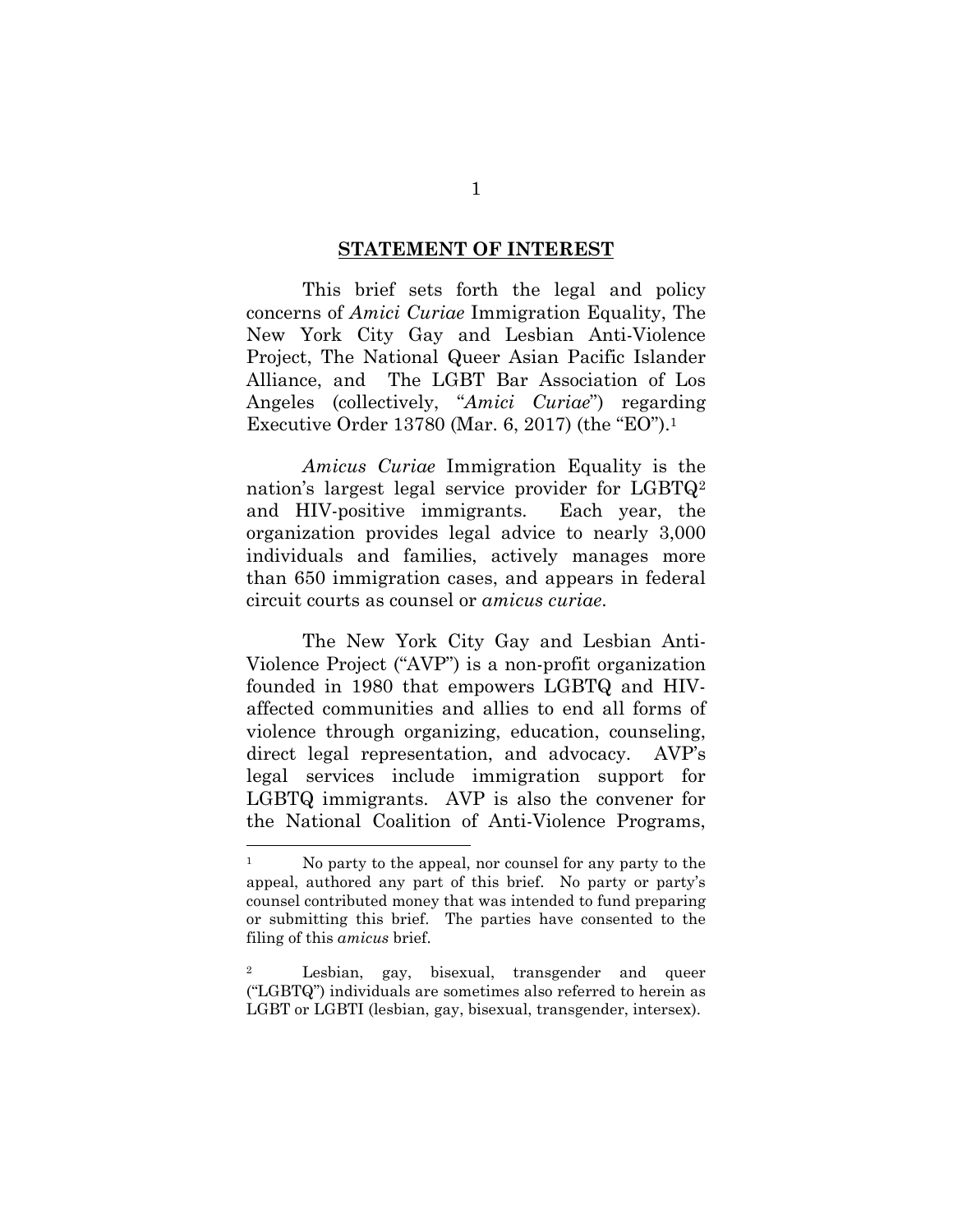which addresses the needs of LGBTQ communities, including LGBTQ immigration support.

The National Queer Asian Pacific Islander Alliance ("NQAPIA") is a federation of LGBTQ Asian American, South Asian, Southeast Asian, and Pacific Islander ("API") organizations. NQAPIA builds the capacity of local LGBTQ API groups, develops leadership, promotes visibility, educates the community, invigorates grassroots organizing, encourages collaboration, and challenges anti-LGBTQ bias and racism. NQAPIA has spearheaded an educational and advocacy campaign in support of immigrants' rights.

The LGBT Bar Association of Los Angeles is a bar association of gay, lesbian, bisexual and transgender lawyers, judges, law students and other legal professionals. The Association is dedicated to furthering justice and equality, and the advancement of gay, lesbian, bisexual and transgender rights throughout California and beyond.

*Amici Curiae* are deeply troubled by the impact that the EO would have on LGBTQ people in the United States and the six predominantly Muslim countries from which the EO would drastically restrict  $-$  if not effectively ban  $-$  immigration, as well as the import of the EO on refugees from around the world. The EO is bad policy made worse because it assaults established United States legal principles and constitutionally protected rights. *Amici Curiae* respectfully urge the Court to affirm the Fourth and Ninth Circuits' decisions in *International Refugee Assistance Project v. Trump*,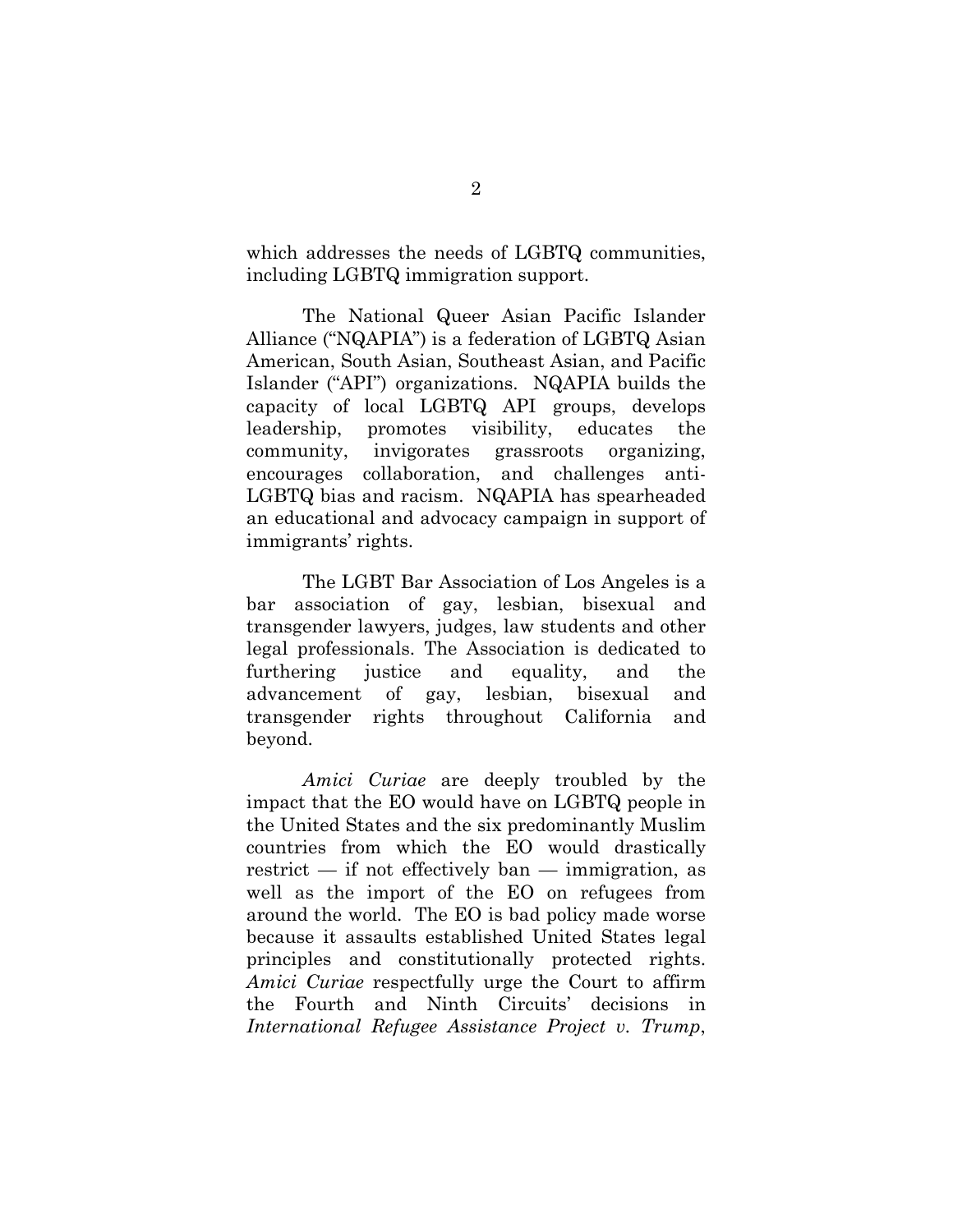No. 17-1351 (4th Cir. May 25, 2017) and *Hawaii v. Trump*, No. 17-15589 (9th Cir. June 12, 2017), and to dissolve the stay of those decisions entered by this Court, thereby avoiding the significant, irreversible harms that the EO would inflict while the litigation proceeds below.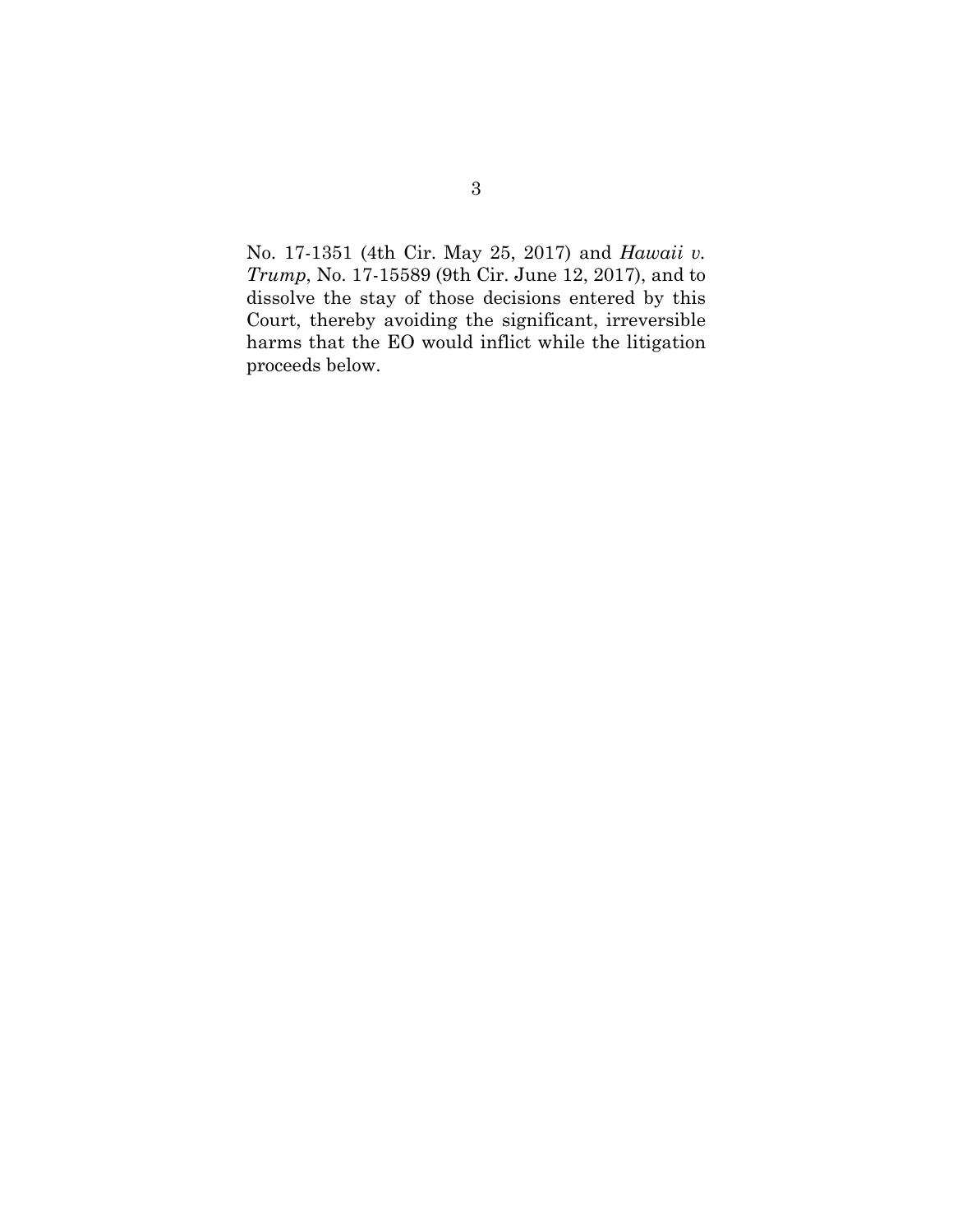#### **SUMMARY OF ARGUMENT**

Individuals who identify as lesbian, gay, bisexual, transgender and queer live, in many countries around the world, in persistent, grave danger. As of October 2016, homosexual conduct was still outlawed in more than 70 countries worldwide, 13 of which made such conduct punishable by death.3 Some regimes deny the very existence of LGBTQ people, making it impossible for LGBTQ individuals to seek government protection from the severe persecution and violence to which they are routinely subjected.<sup>4</sup>

Like other immigrants, LGBTQ persons who already have family or partners living in the United States are eligible to apply for visas based on this family status. The process is long and difficult in the best of circumstances and the difficulty is only compounded by the EO, not only for would-be immigrants but also for refugees desperately seeking freedom from persecution experienced because of their identities.

<sup>3</sup> Aengus Carroll, *State-Sponsored Homophobia: A World Survey of Sexual Orientation Laws*, International Lesbian, Gay, Bisexual, Trans and Intersex Association 36-37 (11th ed. 2016), http://ilga.org/downloads/02\_ILGA\_State\_Sponsored\_Homopho bia\_2016\_ENG\_WEB\_150516.pdf ("*World Survey*").

<sup>4</sup> Human Rights Watch, *We Are a Buried Generation* (Dec. 15, 2010), https://www.hrw.org/report/2010/12/15/we-are-buried -generation/discrimination-and-violence-against-sexualminorities ("*Buried Generation*") (recounting statement of Iran's then-President Mahmoud Ahmadinejad in 2007 that "[i]n Iran we don't have homosexuals like you do in your country. This does not exist in our country.").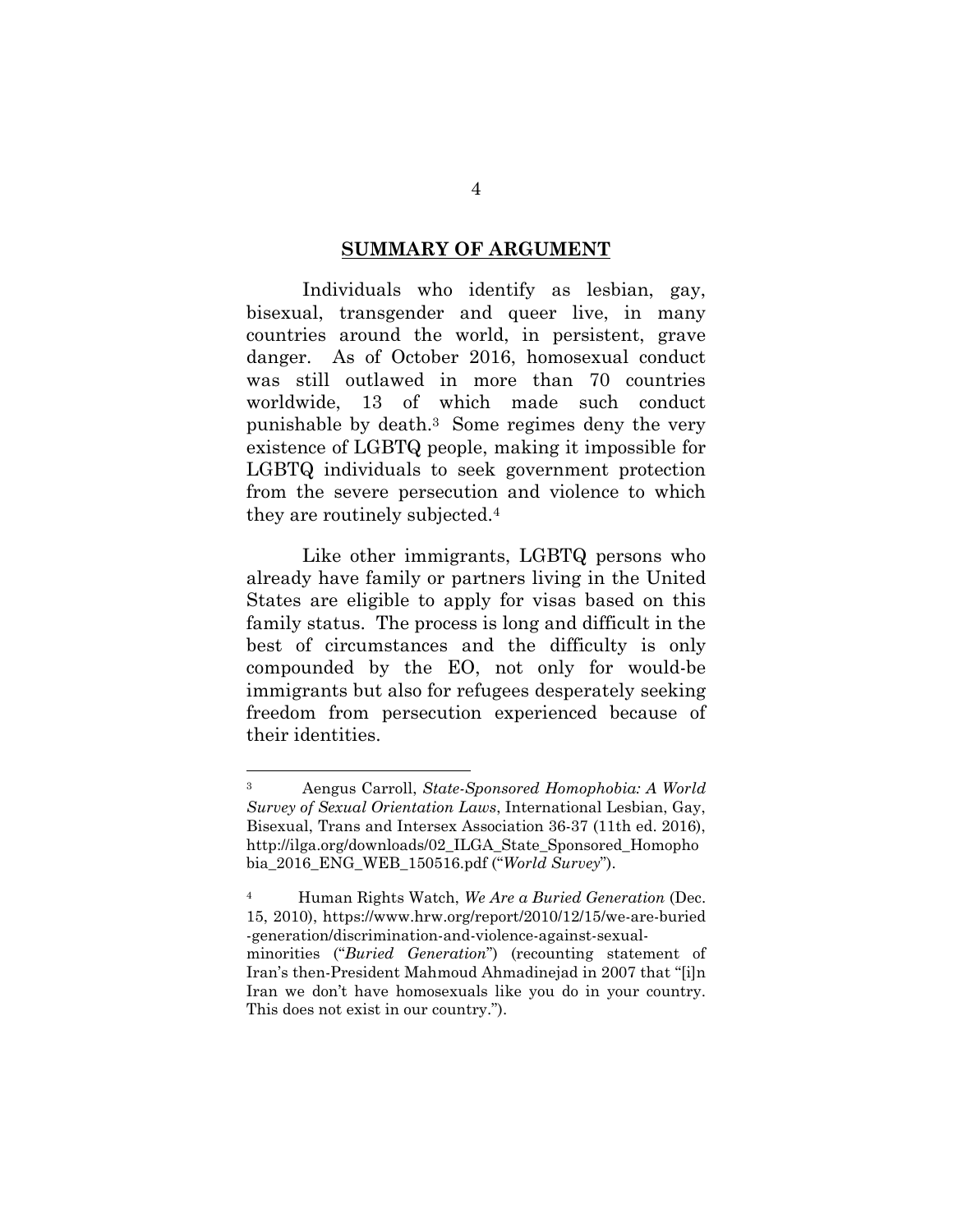The EO, if enforced, would halt visa processing from Iran, Libya, Somalia, Sudan, Syria, and Yemen (the "six countries") for an indefinite period of time, at the discretion of the Executive Branch. For LGBTQ individuals, this shutdown is not simply a bureaucratic inconvenience, but potentially a matter of life and death. A familybased visa delayed by the EO is, in effect, a visa denied. Visa approvals grinding to a halt under the EO mean LGBTQ individuals must remain in hostile and unsafe conditions for longer (and perhaps indefinitely, given the terms of the EO), delaying reunification with their family members in safe communities. The danger is heightened because merely seeking visas from local consular officials, while citing a same-sex relationship as the basis for a waiver, reveals applicants' sexual orientations or gender identities to local communities and government officials.

LGBTQ individuals who seek admission into the United States as refugees based on persecution in their home countries are similarly endangered by the EO. The EO would halt the admission of *all* refugees to the United States, again, with the Administration retaining discretion to continue the ban indefinitely. Without this crucial path to safety, refugees are forced to languish in refugee camps that are often no safer for LGBTQ individuals than their countries of origin.

As organizations committed to serving and advocating on behalf of the LGBTQ community in the United States and abroad, *Amici Curiae* believe it is in the public interest to affirm the injunctions curtailing the EO and to honor the United States'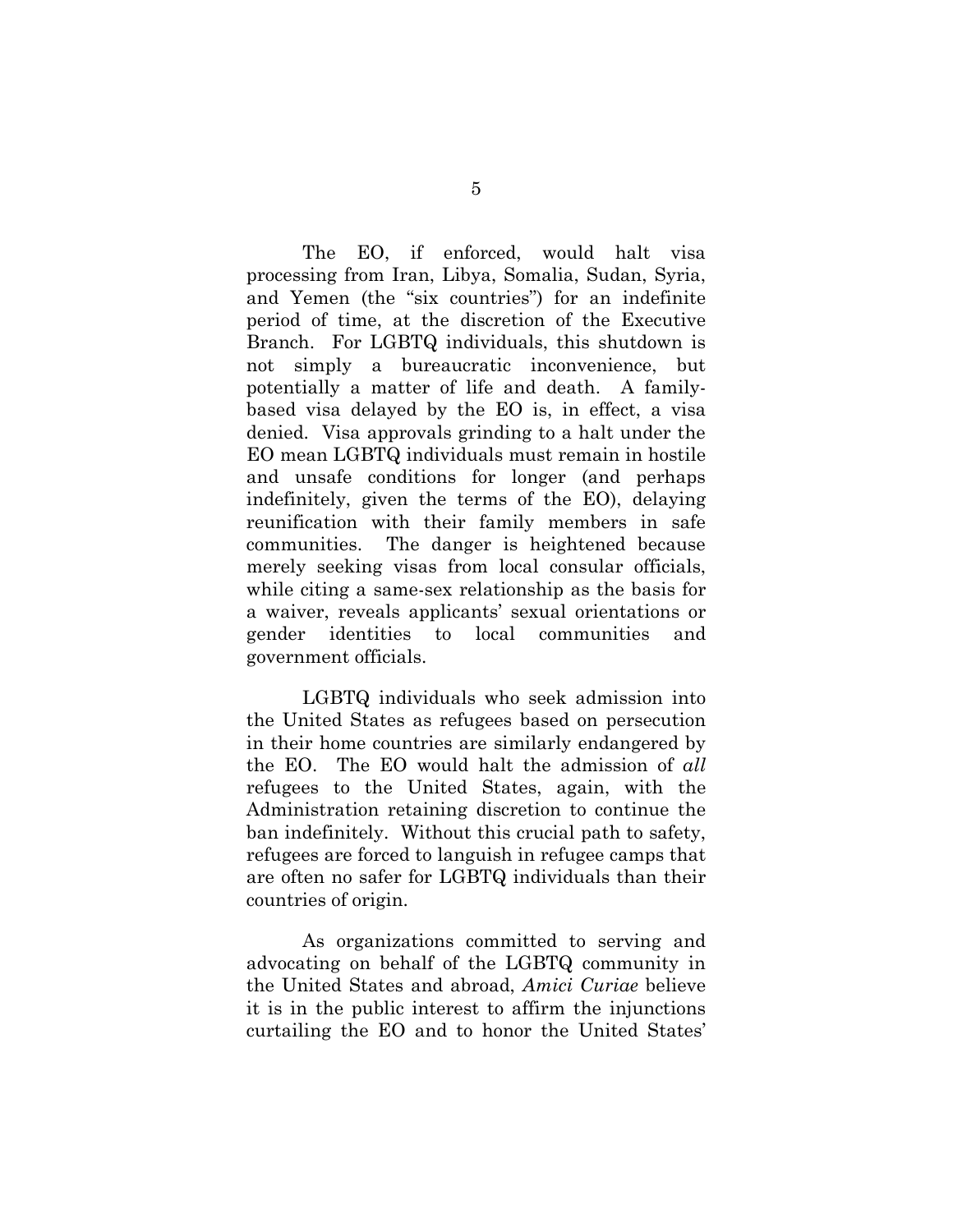long-standing commitment to protecting families, upholding our constitutional values, and serving as a place of refuge for persecuted and displaced people from around the world. LGBTQ people will suffer greatly and irreparably if the EO is enforced.

#### **FACTUAL BACKGROUND**

#### **I. MANY LGBTQ INDIVIDUALS FACE PERSECUTION AND HOSTILE SOCIAL ENVIRONMENTS IN THEIR COUNTRIES OF ORIGIN, ESPECIALLY IN THE SIX COUNTRIES TARGETED IN THE EO**

While the United States recently has made strides in advancing LGBTQ rights, including the right to form an officially-recognized family, the situation in many countries around the globe remains exceedingly grim. Even in countries where LGBTQ status is not considered a crime, LGBTQ individuals are still unable to forge family relationships due to severely anti-LGBTQ legal regimes.<sup>5</sup>

To escape persecution, LGBTQ individuals often relocate to the United States to marry, to reunite with close family members, or to seek refuge. For those seeking family-based visas, documenting their LGBTQ status in their countries of origin leaves them exposed to persecution and violence, causing many visa-seekers to fear the consequences of providing documentation of their status for those visa applications.

<sup>5</sup> *World Survey*, *supra* n.3, 27.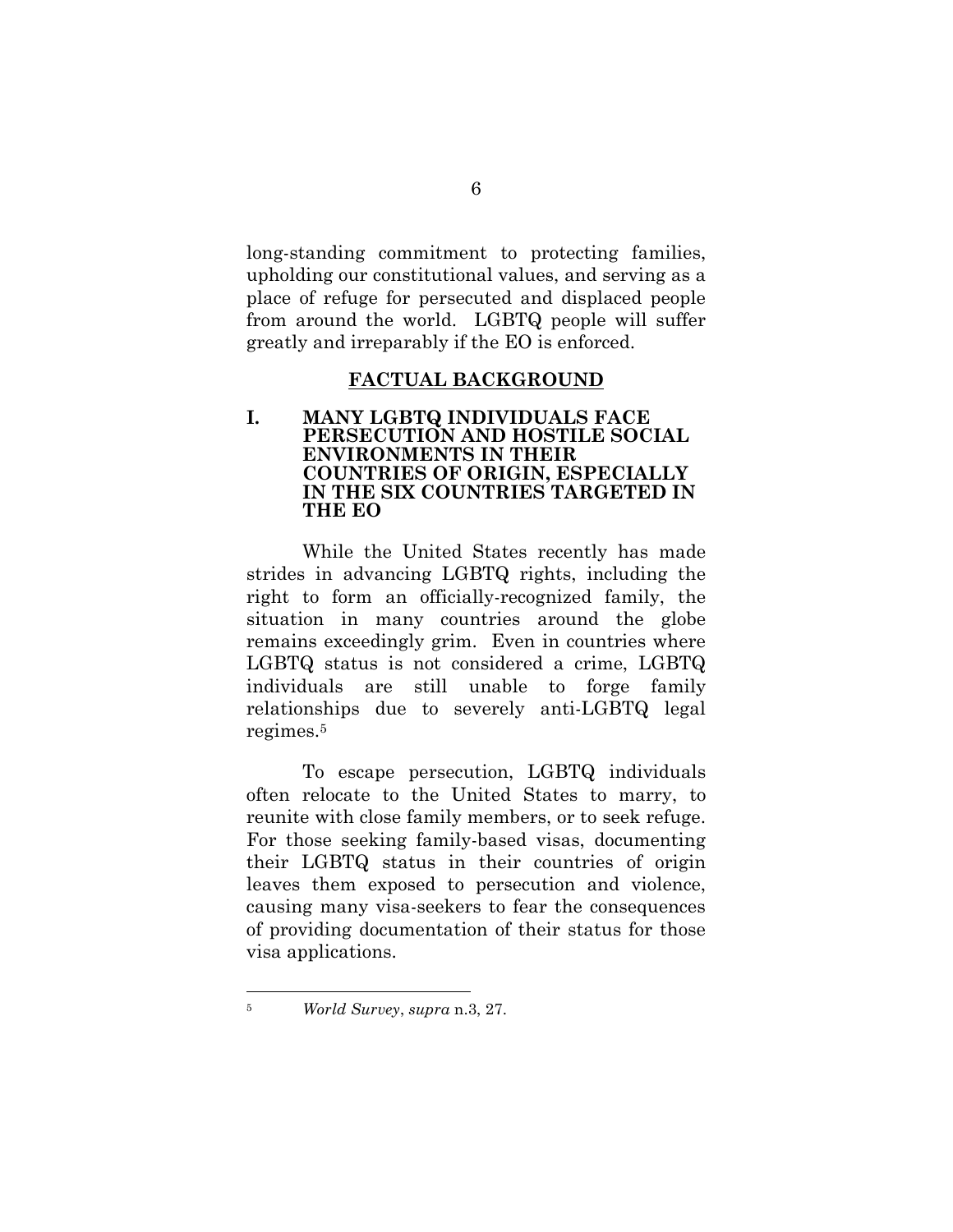Similarly, individuals applying through the United States Refugee Assistance Program ("USRAP") — a program designed "[t]o offer resettlement opportunities to persons overseas who are of special humanitarian concern"6 — are severely disadvantaged by delays. Many refugees are moved to camps or similar establishments while they await adjudication of their refugee applications.

While violence and inhumane treatment are common in refugee camps, LGBTQ refugees face risks that other refugees do not. <sup>7</sup> LGBTQ individuals often "encounter rejection in refugee camps and institutionalized homophobia" in their host countries, even those that are considered to be "frontline host countries in the global refugee crisis."8 LGBTQ individuals in refugee camps often face "marginalization and hostility," and "transgender people are particularly vulnerable to violence." Thus, even after they flee their home

<sup>7</sup> Human Rights Watch, *Lebanon: Syrian Refugee's Account of Torture* (Dec. 21, 2016), https://www.hrw.org/news/ 2016/12/21/lebanon-syrian-refugees-account-torture.

<sup>8</sup> Human Rights First, *LGBT Refugees and President Trump's Refugee Ban Executive Order, Fact Sheet: March 2017* (Mar. 7, 2017), http://www.humanrightsfirst.org/sites/default/ files/hrf-lgbt-refugees-trump-refugee-ban-eo-march-2017.pdf ("*LGBT Refugees Fact Sheet*").

<sup>9</sup> *Id*.

<sup>6</sup> U.S. Citizenship and Immigration Services, *The U.S. Refugee Admissions Program* 2 (2011), https://www.uscis.gov /sites/default/files/USCIS/Resources/Resources%20for%20Congr ess/Congressional%20Reports/2011%20National%20Immigratio n%20%26%20Consular%20Conference%20Presentations/Refug ee\_Admissions\_Program.pdf.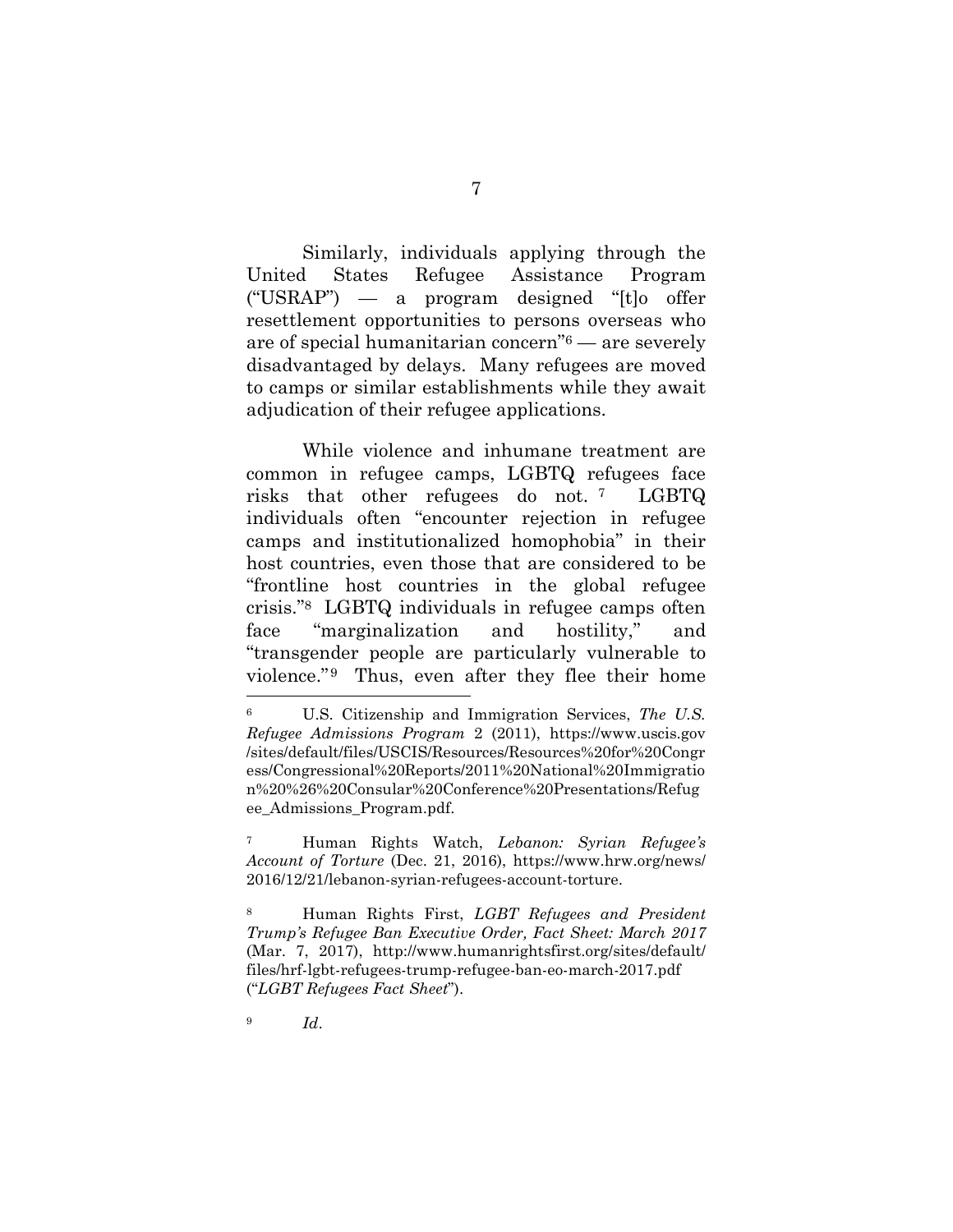countries, many LGBTQ individuals continue to face "extreme risks and persecution" until they are permitted to resettle in the United States.<sup>10</sup>

The EO, as drafted, would significantly impair, if not block, many LGBTQ individuals' chances at family unification or resettlement as refugees, dramatically increasing the risk of harm to these applicants abroad. Each of the six countries targeted by the EO explicitly criminalizes homosexual conduct, some of them authorizing or even mandating the death penalty for such offenses. <sup>11</sup> And in all of these countries, LGBTQ individuals "face a climate of societal and institutionalized homophobia," many suffering persecution from multiple sources, including disapproving family members, government and police forces, and terrorist groups.12 The treatment of LGBTQ people in the six countries covered by the EO — treatment to which the EO would indefinitely consign LGBTQ family members and refugees — is detailed below:

**Iran.** As the U.N. Human Rights Council has noted and condemned on multiple occasions, LGBTQ people in Iran consistently "face harassment,

<sup>10</sup> *Id*.

<sup>11</sup> *World Survey*, *supra* n.3, 36-37.

<sup>12</sup> *LGBT Refugees Fact Sheet*, *supra* n.8 ("Halting the refugee admissions program — or the resettlement of refugees from the targeted Muslim-majority countries — leaves vulnerable LGBT refugees awaiting resettlement to face violence, discrimination, and even death.").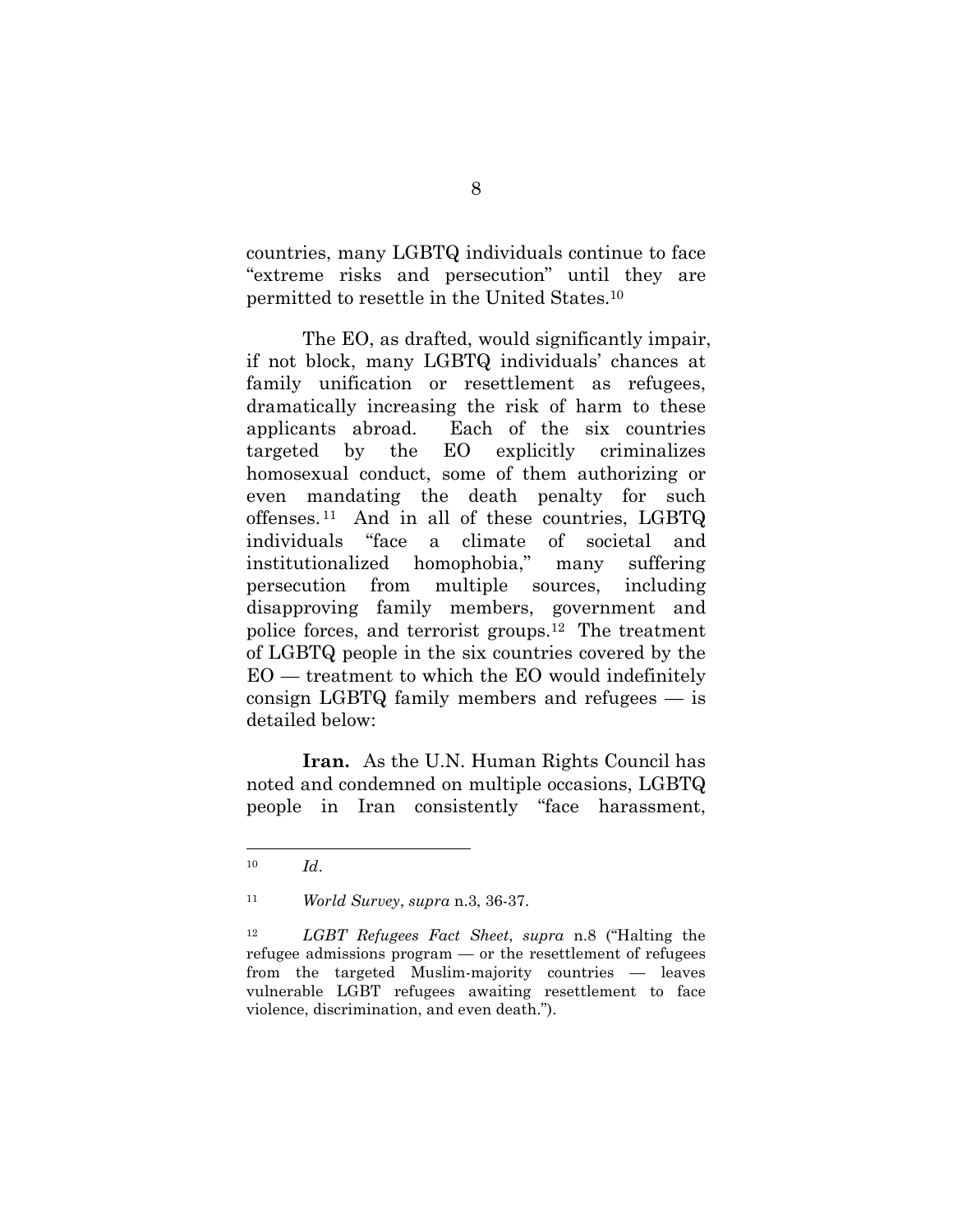persecution, cruel punishment, and are denied basic human rights." <sup>13</sup> Iran criminalizes same-sex relations between consenting adults, and even mandates the death penalty for the "passive" male engaged in "sodomy" and for fourth-time "lesbian" offenders. <sup>14</sup> Authorities conduct many of these executions in public.15 Those who are not subject to the death penalty may nonetheless be punished by up to 100 lashes for engaging in same-sex relations.16 Because LGBTQ individuals may face prosecution under Iranian law if they seek help from authorities, the law "creates a 'chilling effect' on the ability (and desire) of victims to report abuses against them, and renders them more vulnerable to harassment, abuse, blackmail, and extortion by private actors."<sup>17</sup>

<sup>13</sup> U.N. Human Rights Council, *Report of the Special Rapporteur on the Situation of Human Rights in the Islamic Republic of Iran* 20, U.N. Doc. A/HRC/22/56 (Feb. 28, 2013), http://www.ohchr.org/Documents/Countries/IR/A-HRC-22- 56\_en.pdf.

<sup>14</sup> Mission for Establishment of Human Rights in Iran, *Islamic Penal Code of Iran*, Part 2, Article 111; Part 3, Article 131 5, 7, http://mehr.org/Islamic\_Penal\_Code\_of\_Iran.pdf ("*Iran Penal Code*").

<sup>15</sup> U.S. Dep't of State, Bureau of Democracy, H.R. and Lab., *2016 Country Reports on Human Rights Practices – Iran* 3, http://www.state.gov/j/drl/rls/hrrpt/humanrightsreport /index.htm?year=2016&dlid=265496.

<sup>16</sup> *Iran Penal Code*, *supra* n.14, Part 2, Articles 112, 113; Part 3, Article 129 5-7.

<sup>17</sup> *Buried Generation*, *supra* n.4.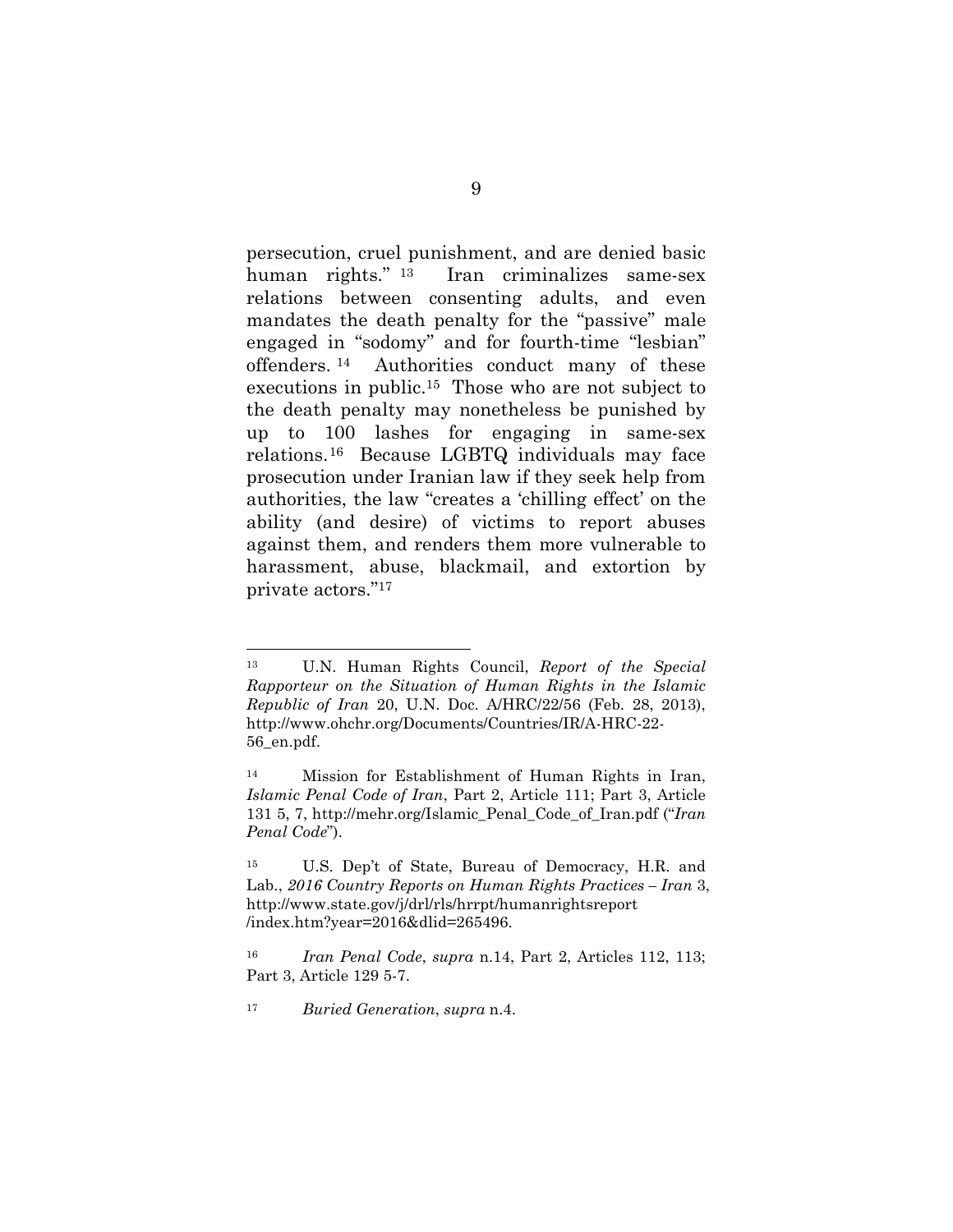LGBTQ people in Iran also face pervasive harassment, abuse, and violence "at the hands of private actors, including members of their family and society at large," as well as "members of Iran's police, security, and intelligence forces in public spaces."18 The Iranian Penal Code does not include hate crime laws or other criminal justice mechanisms to aid in the prosecution of biasmotivated crimes.19 These conditions have caused numerous LGBTQ Iranians to apply for asylum in the United States, many citing the threat of execution and violence due to their sexual orientation.<sup>20</sup>

The EO has already impeded the resettlement of would-be immigrants and refugees fleeing persecution in Iran. One Iranian refugee was accepted for resettlement in the United States after

<sup>18</sup> *Id*.

<sup>19</sup> U.S. Dep't of State, Bureau of Democracy, H.R. and Lab., *2016 Country Reports on Human Rights Practices – Iran* 43-44, http://www.state.gov/j/drl/rls/hrrpt/humanrightsreport/ index.htm?year=2016&dlid=265496.

<sup>20</sup> *See, e.g.*, Shahirah Majumdar, *Trump's Travel Ban Could Be a Death Sentence for Queer Muslim Refugees*, Vice (June 29, 2017), https://www.vice.com/en\_us/article/padyjv /trumps-travel-ban-could-be-a-death-sentence-for-queermuslim-refugees; CBC Radio, *'Everybody Has Forgotten LGBT Refugees': Trump's Travel Ban Dashes Iranian Couple's Hopes* (June 30, 2017), http://www.cbc.ca/radio/asithappens/as-ithappens-friday-edition-1.4167703/everybody-has-forgotten-lgbtrefugees-trump-s-travel-ban-dashes-iranian-couple-s-hopes-1.4167706.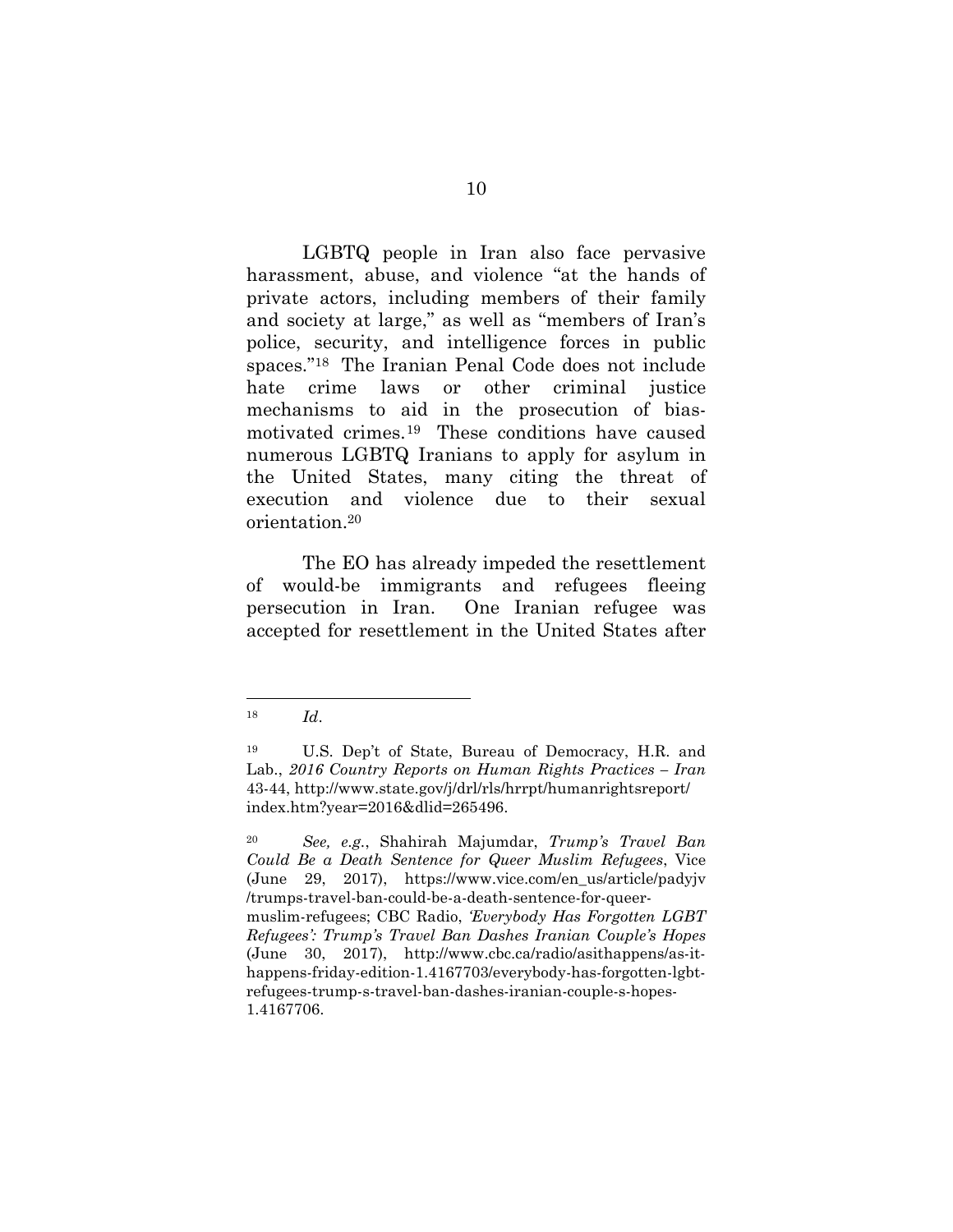receiving a death sentence because of his sexuality.<sup>21</sup> However, his resettlement interview was abruptly canceled after the first EO took effect, forcing him to live in fear and subjecting him to multiple assaults while awaiting further action by the United States.<sup>22</sup> Another gay Iranian refugee was scheduled to travel to the United States until the EO blocked his plans.23 The EO has thus already exacerbated the latent threats to LGBTQ lives in Iran, indefinitely suspending peoples' prospects for resettlement and peace.

**Libya.** Libya's Penal Code criminalizes consensual same-sex sexual acts, which are punishable by up to five years in prison for both partners. <sup>24</sup> "In the Libyan society, to be gay [is] considered against Islam."25 Indeed, in 2012, Libya's representative to the U.N. proclaimed in a U.N.

<sup>21</sup> Nina dos Santos, *US travel ban leaves LGBT refugees in limbo*, CNN (Mar. 7, 2017), http://www.cnn.com/2017/03/07 /world/trump-ban-blocks-gay-iranian-refugee.

<sup>22</sup> *Id.*

<sup>23</sup> Human Rights First, *U.S. Leadership Forsaken: Six Months of the Trump Refugee Bans* 14, http://www.human rightsfirst.org/sites/default/files/HRF-US-Leadership-Forsaken-FINAL.pdf.

<sup>24</sup> Libya: Penal Code of 1953, as amended by Law 70 of October 2, 1973, Articles 407(4), 408(4).

<sup>25</sup> U.N. Human Rights Council, *Summary Prepared by the Office of the United Nations High Commissioner for Human Rights* (February 23, 2015), http://www.ecoi.net/file\_upload /1930\_1453302677\_g1503174.pdf.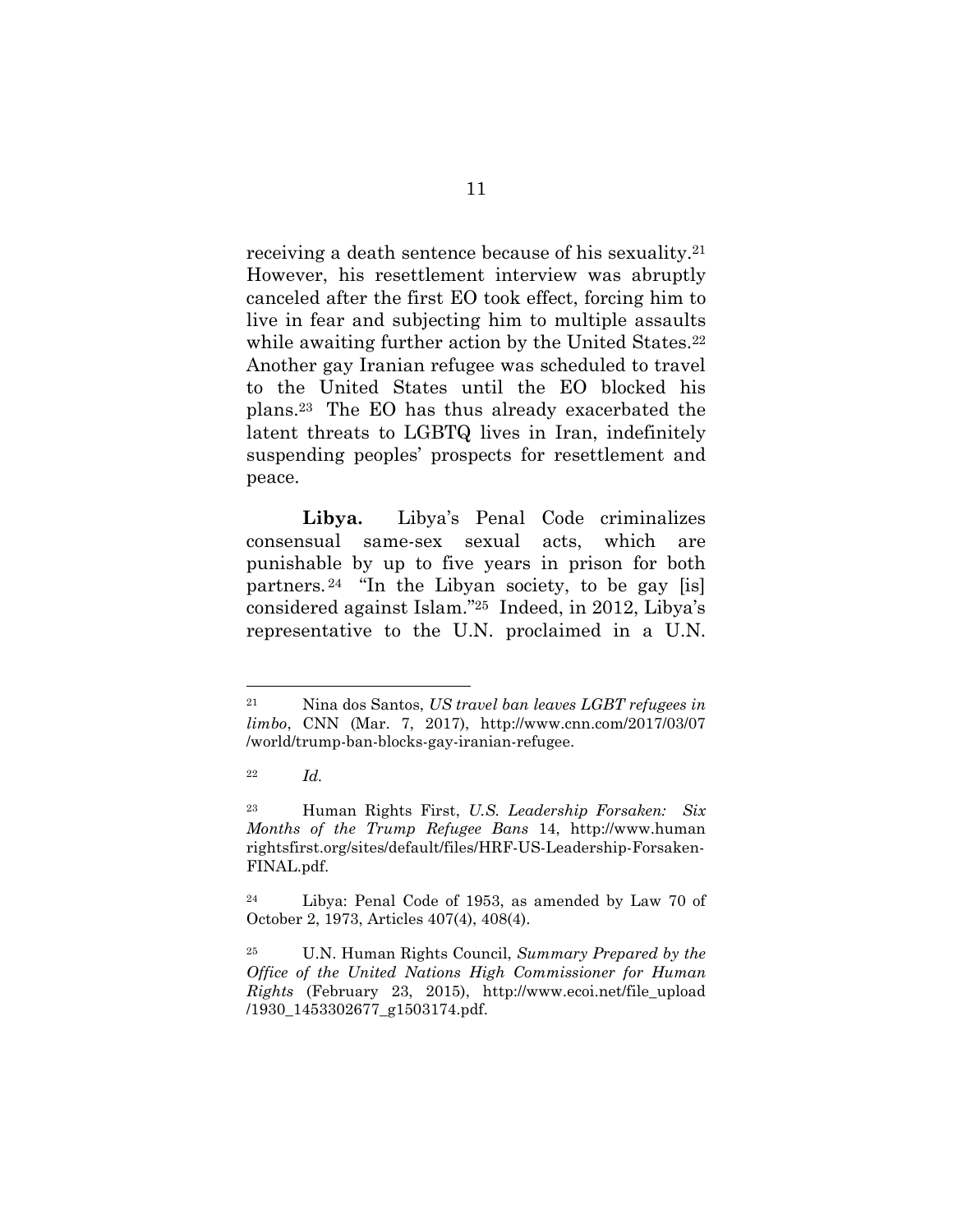Human Rights Council meeting that "gays threaten the continuation of the human race."<sup>26</sup>

Reflecting these social mores, official and societal persecution and violence against LGBTQ individuals in Libya are widespread, <sup>27</sup> and no legislation exists to protect LGBTQ individuals against such mistreatment.28 In its 2016 report on human rights in Libya, the State Department noted several reports of physical violence, harassment, and blackmail based on sexual orientation and gender identity. "Militias often policed communities to enforce compliance with militia commanders' understanding of 'Islamic' behavior, and harassed and threatened with impunity individuals believed to have LGBTI orientations and their families." <sup>29</sup> For example, in 2013, reports emerged that 12 men, believed to be homosexual, were detained and threatened with execution by an armed group seeking to enforce a strict form of Islamic Sharia

<sup>26</sup> Canada: Immigr. and Refugee Bd. of Canada, *Libya: Situation of sexual minorities, including legislation; treatment by society and authorities; state protection and available services (2011-July 2014)*, July 17, 2014, http://www. refworld.org/docid/54ca12544.html ("*Libya: Situation of Sexual Minorities*").

<sup>27</sup> U.S. Dep't of State, Bureau of Democracy, H.R. and Lab., *2016 Country Reports on Human Rights Practices – Libya* 28, http://www.state.gov/j/drl/rls/hrrpt/humanrightsreport/ index.htm?year=2016&dlid=265510 ("*Libya's Human Rights Practices*").

<sup>28</sup> *Libya: Situation of Sexual Minorities*, *supra* n.26.

<sup>29</sup> *Libya's Human Rights Practices*, *supra* n.27, 28.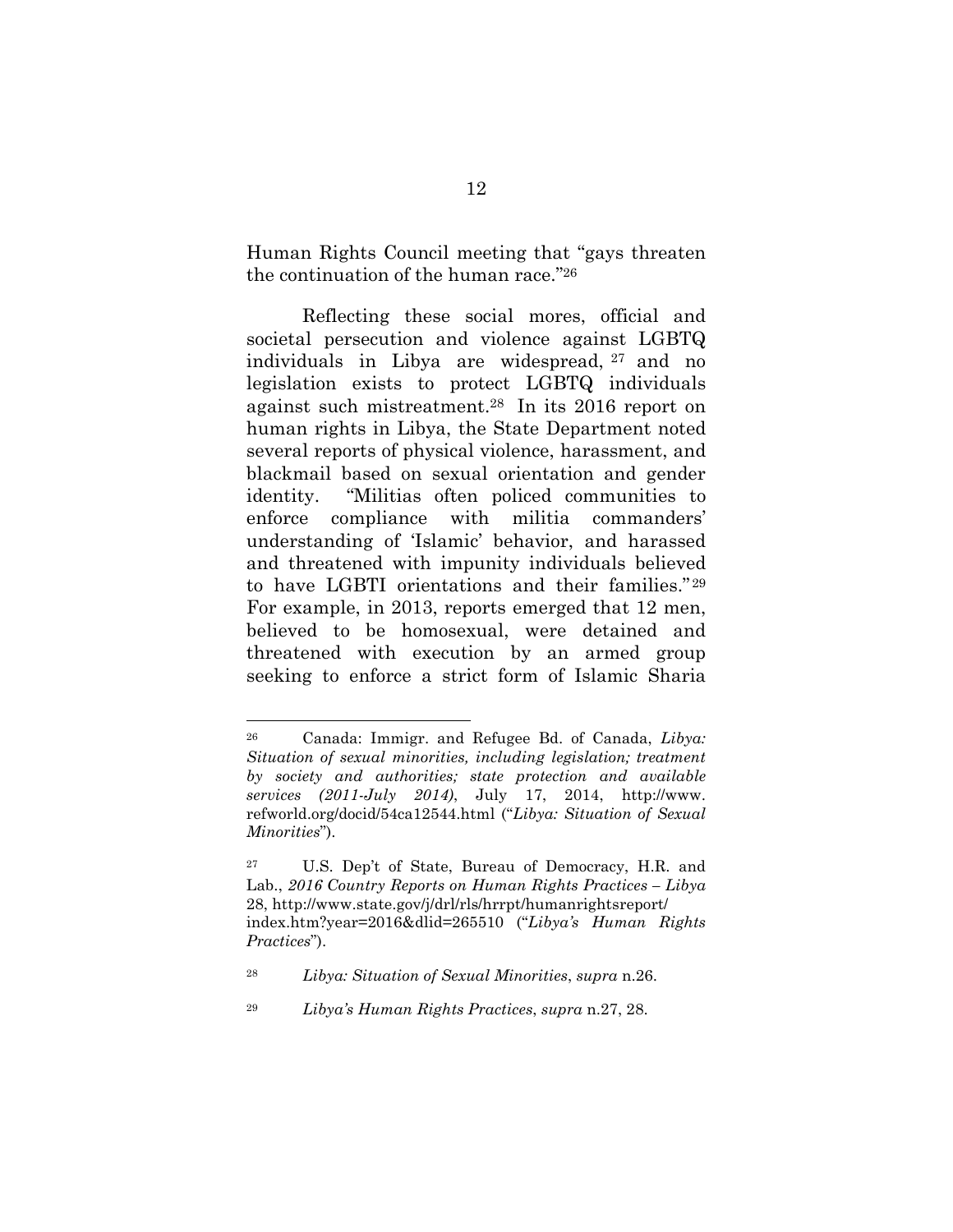law. <sup>30</sup> Other individuals have reported being arrested and raped by Libyan police due to their sexual orientation.<sup>31</sup>

**Somalia.** Homosexual conduct is outlawed in Somalia. In northern Somalia, where the Somalian Penal Code governs, homosexual intercourse is punishable by imprisonment from three months to three years. <sup>32</sup> In southern Somalia, under the control of militants, consensual same-sex sexual acts are punished by flogging or by death.<sup>33</sup>

Somali society largely deems sexual orientation and gender identity to be taboo. <sup>34</sup> Thousands of LGBTQ individuals in Somalia keep their sexual orientation a "closely guarded secret," knowing that revealing that information could attract potential retribution from terrorist groups or

<sup>30</sup> United Kingdom: Foreign and Commonwealth Office, *Human Rights and Democracy: The 2012 Foreign & Commonwealth Office Report - Libya* 194 (Apr. 15, 2013), https://www.gov.uk/government/uploads/system/uploads/ attachment\_data/file/408376/Cm\_8593\_Accessible\_complete.pdf.

<sup>31</sup> *Libya: Situation of Sexual Minorities*, *supra* n.26.

<sup>32</sup> Somalia: Penal Code, Legislative Decree No.5/1962, Article 409.

<sup>33</sup> Amnesty Int'l, *Making Love a Crime, Criminalization of Same-Sex Conduct in Sub-Saharan Africa* (June 24, 2013).

<sup>34</sup> U.S. Dep't of State, Bureau of Democracy, H.R. and Lab., 2016 Country Reports on Human Rights Practices – *Somalia* 38 (Mar. 3, 2017), http://www.state.gov/j/drl/rls /hrrpt/humanrightsreport/index.htm?year=2016&dlid=265300.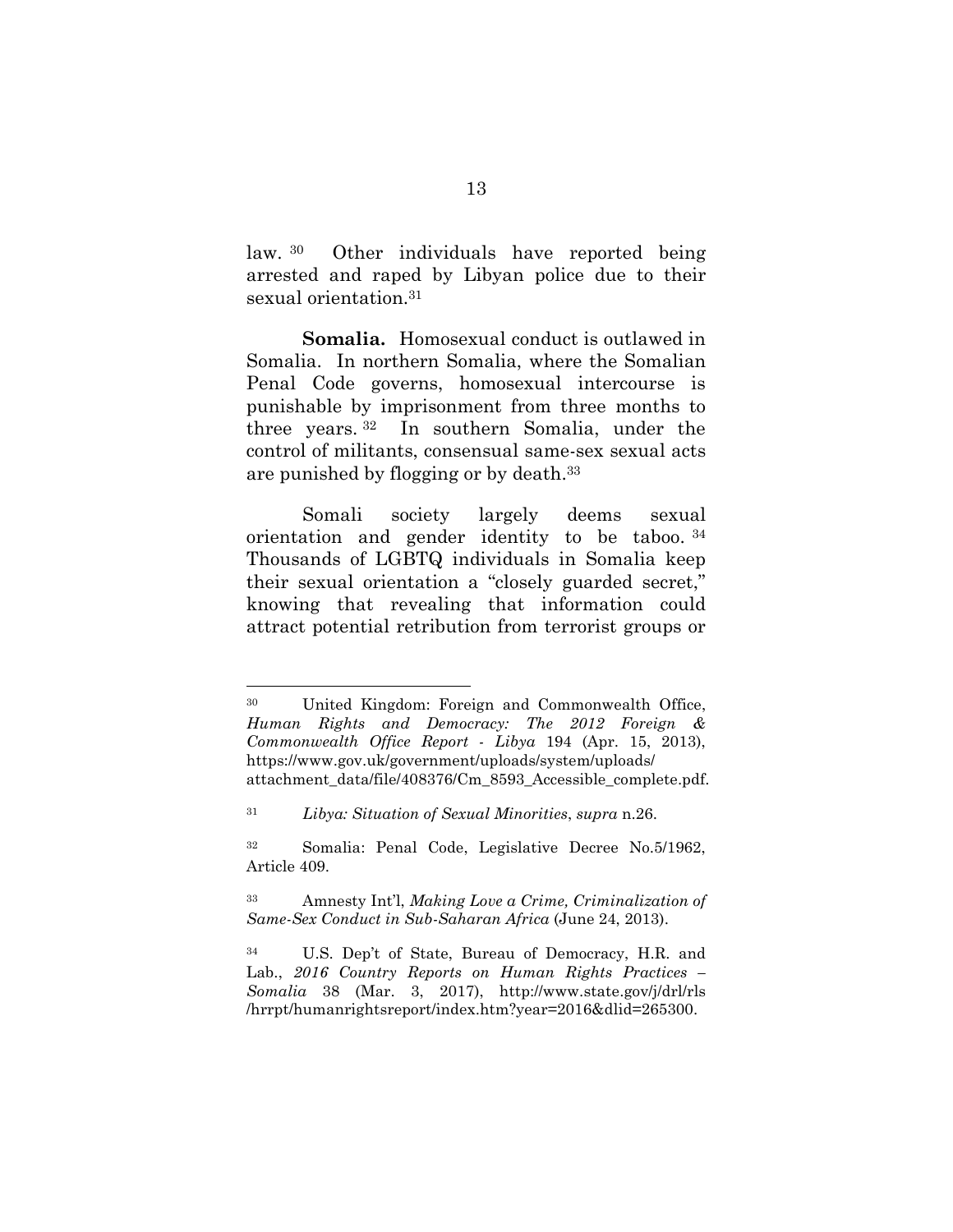armed gangs.35 As one source described it, "LGBT people in Somalia are silent and invisible, often facing violence and rejection from their families and communities that results in honour killings and suicides."<sup>36</sup>

Violence against LGBTQ people in Somalia is rampant. For example, the U.N. Human Rights Council reported a 2013 incident in which a gay Somali 18-year-old teen was blindfolded, buried up to his waist, and then stoned to death for allegations of homosexuality. <sup>37</sup> There have been reports of gangs of armed men searching the streets of Somalia for people suspected of being LGBTQ.<sup>38</sup>

**Sudan.** Sudan's Penal Code criminalizes "sodomy," with punishment ranging from 100 lashes to life imprisonment and even death.39 Additionally,

<sup>35</sup> Catarina Stewart, *Young Somali activist sentenced to death for being a lesbian*, The Independent (Jan. 30, 2016), http://www.independent.co.uk/news/world/Africa/young-somaliactivist-sentenced-to-death-for-being-a-lesbian-a6844216.html.

<sup>36</sup> Swedish Int'l Government Cooperation Agency, *The Rights of LGBTI People in Somalia* 1 (Nov. 2014), http://www. sida.se/globalassets/sida/eng/partners/human-rights-basedapproach/lgbti/rights-of-lgbt-persons-somalia.pdf ("*LGBTI People in Somalia*").

<sup>37</sup> U.N. Human Rights Council, *Universal Periodic Review second cycle, Summary of stakeholders' information* 3 (Jan. 22, 2016).

<sup>38</sup> *LGBTI People in Somalia*, *supra* n.36, 1.

<sup>39</sup> Eur. Country of Origin Info. Network, *Sudan Penal Code 1991*, Chapter 15, Section 148, https://www.ecoi.net /file\_upload/1329\_1202725629\_sb106-sud-criminalact1991.pdf.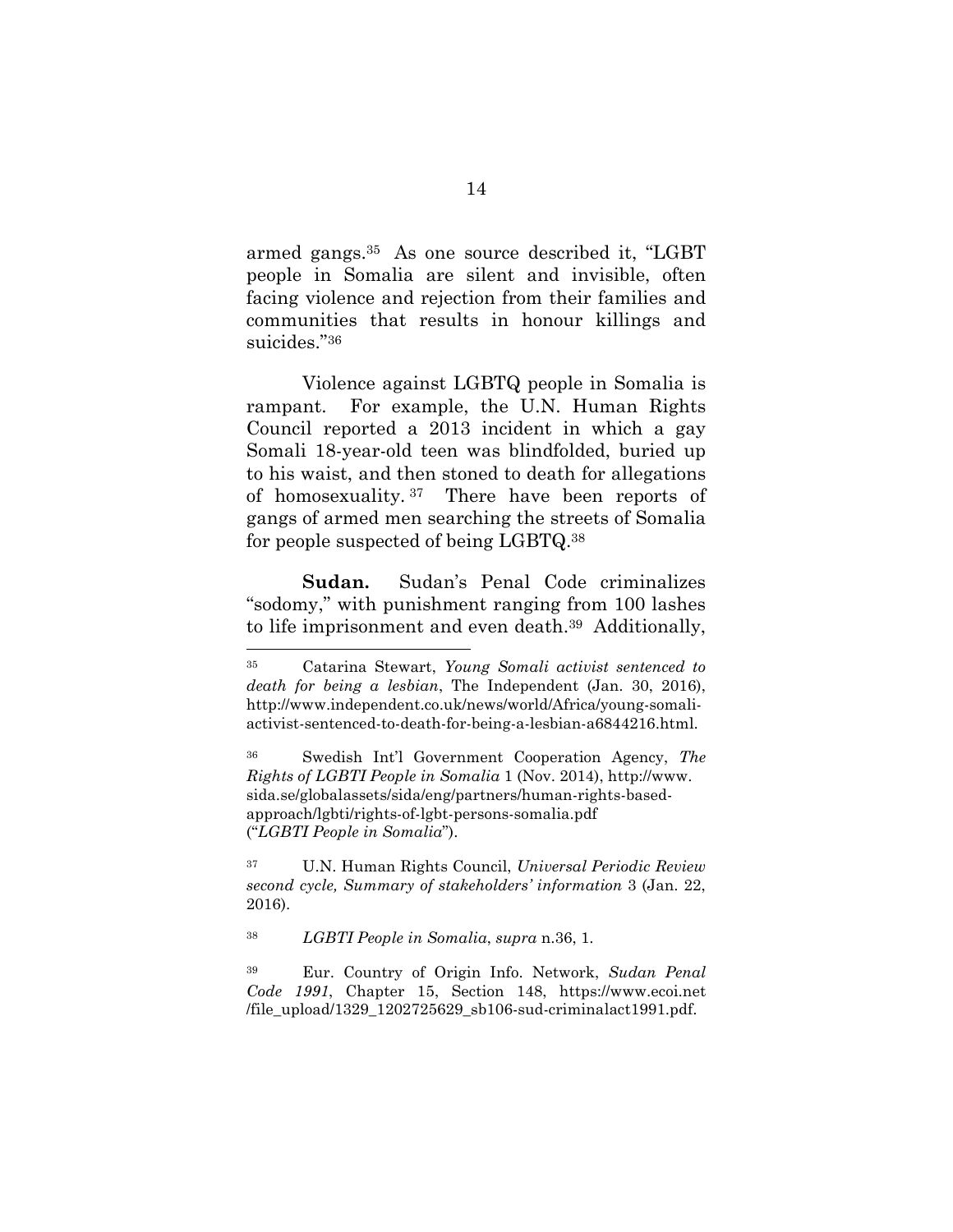the Penal Code provides that anyone who engages in acts considered indecent or an affront to public morals will be punished by flogging not exceeding 40 times, a fine, or both.<sup>40</sup>

The criminalization of "sodomy" and "indecent" acts accompanies pervasive anti-LGBTQ sentiment in Sudanese society. Many LGBTQ individuals have expressed concern for their safety. Vigilantes frequently target suspected gay men and lesbians for violent abuse, and public demonstrations against homosexuality are commonplace. <sup>41</sup> The State Department has documented such abuse, including by reporting that an individual was detained, harassed, and beaten by authorities due to his suspected affiliation with LGBTQ-friendly groups.<sup>42</sup>

**Syria.** The Syrian Penal Code prohibits "carnal relations against the order of nature," and provides for at least three years' imprisonment for violations.43 Though the law does not specifically address LGBTQ activity, police have used this

<sup>43</sup> Syria: Penal Code of 1949, Articles 517, 520.

<sup>40</sup> *Id*. Section 151.

<sup>41</sup> U.S. Dep't of State, Bureau of Democracy, H.R. and Lab., *2016 Country Reports on Human Rights Practices – Sudan* (Feb. 27, 2014), http://www.state.gov/j/drl/rls/hrrpt /humanrightsreport/index.htm?year=2016&dlid=265306.

<sup>42</sup> U.S. Dep't of State, Bureau of Democracy, H.R. and Lab., *2016 Country Reports on Human Rights Practices – Sudan* (Mar. 3, 2017), http://www.state.gov/j/drl/rls/hrrpt /humanrightsreport/index.htm?year=2016&dlid=265306.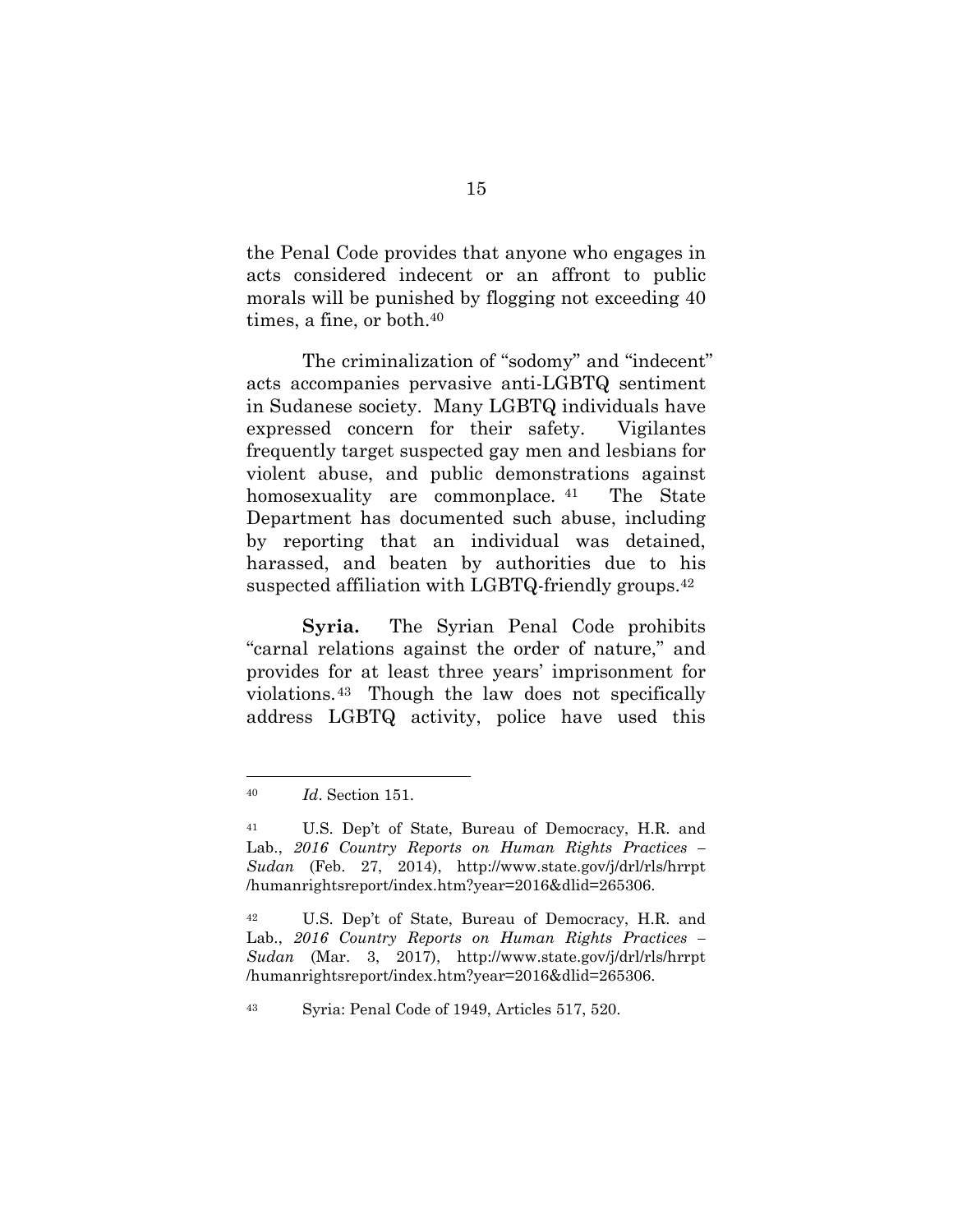provision to persecute LGBTQ people.44 Police also frequently target LGBTQ individuals by arresting them without basis on pretexts such as abusing social values; selling, buying, or consuming illegal drugs; and organizing and promoting "obscene" parties.<sup>45</sup>

The State Department has recognized "overt societal discrimination based on sexual orientation and gender identity in all aspects of [Syrian] society.<sup>"46</sup> Throughout the past year, Syrian media reported numerous examples of government and police forces using accusations of homosexuality as a pretext to detain, arrest, and torture LGBTQ people.47 It is difficult to determine how common this conduct is because police rarely report the basis for their arrests. Moreover, because of the social stigma surrounding LGBTQ identity, many survivors of such abuse are hesitant to come forward to report it.<sup>48</sup>

LGBTQ people in Syria also face extreme threats of violence at the hands of militant Islamist groups. For example, last year, one group's media

<sup>44</sup> U.S. Dep't of State, Bureau of Democracy, H.R. and Lab., *2016 Country Reports on Human Rights Practices – Syria* (Mar. 29, 2017), http://www.state.gov/j/drl/rls/hrrpt/human rightsreport/index.htm?year=2016&dlid=265520.

<sup>45</sup> *Id.*

<sup>46</sup> *Id.*

<sup>47</sup> *Id.*

<sup>48</sup> *Id.*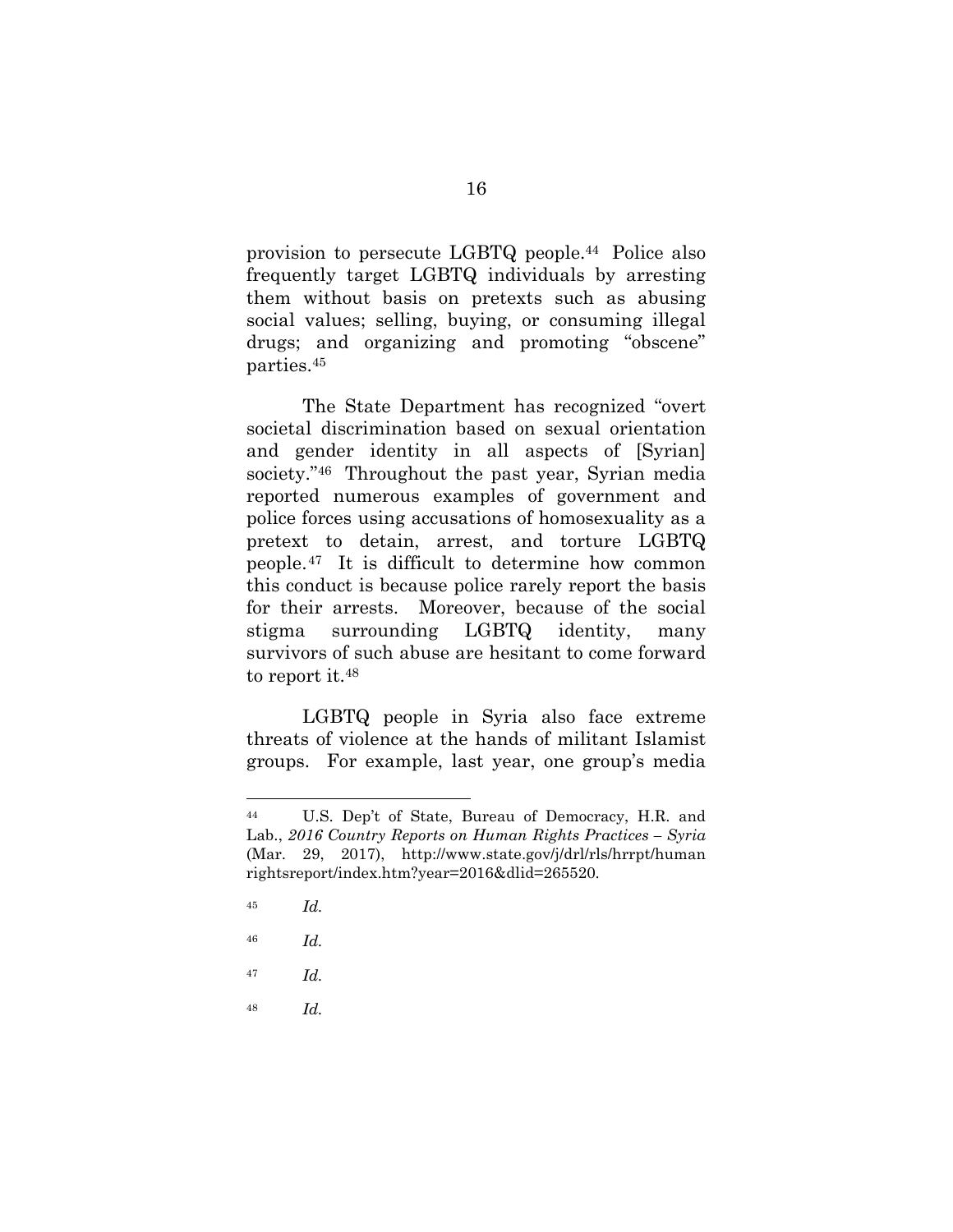office issued a "photo report about the imposition of [] punishment" on those suspected of being gay. The photographs included images of a boy being pushed from the top of a building.49 Human Rights Watch has documented similar violence, including a 15 year-old boy who was stoned to death after he was accused of being gay, and three men — one of whom was just 17 years old — accused of homosexuality who were "sentenced" to death by shooting. A witness to the shooting described the horrific scene: "When I approached the crowd, I saw the body of the boy shot twice . . . . A man standing there told me that he was shot . . . in front of all the people because he was gay."50 According to the Syrian Observatory for Human Rights, at least 25 Syrian men were murdered in 2016 by extremist groups "on suspicion of homosexuality or for sodomy."<sup>51</sup>

**Yemen.** "Yemen is a conservative Arab state where homosexuality is seen as taboo and is condemned under the country's strong Islamic beliefs." <sup>52</sup> Yemen's Penal Code outlaws same-sex

<sup>49</sup> *Id.*

<sup>50</sup> Amnesty Int'l, *Torture was my Punishment: Abductions, Torture and Summary Killings Under Armed Group Rule in Aleppo and Idleb, Syria* (July 2016), http://www.amnestyusa. org/sites/default/files/embargoed\_5\_july-\_torture\_was\_my\_ punishment-final\_version.pdf.

<sup>51</sup> Human Rights Watch, *World Report 2017: Events of 2016*, https://hrw.org/sites/default/files/world\_report\_download/ wr2017-web.pdf.

<sup>52</sup> Int'l Refugee Rights Initiative, *Rights In Exile Programme, Yemen LGBTI Resources*, http://www.refugeelegal *(cont'd)*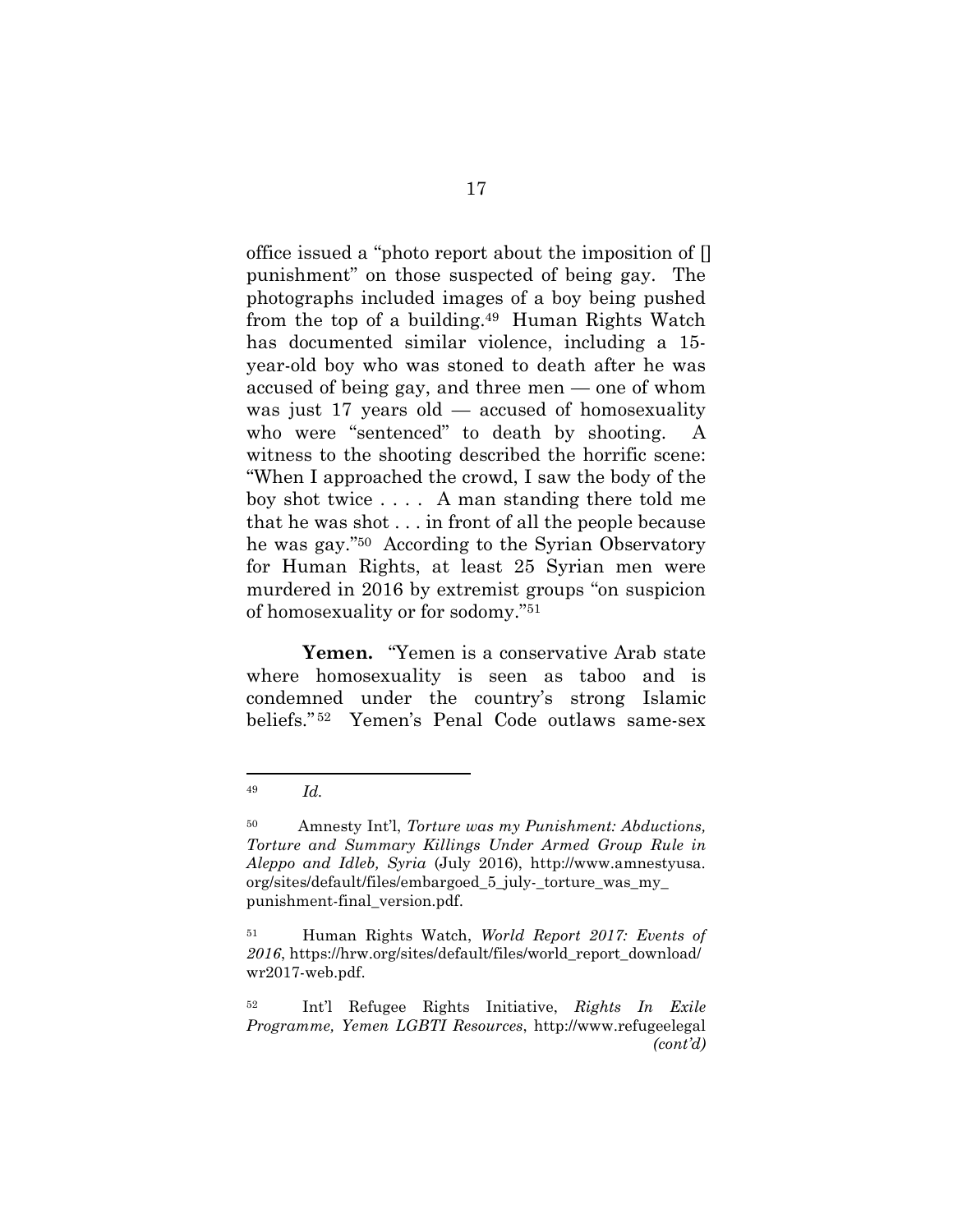relations, with punishments ranging from 100 lashes to death by stoning.53 Yemen's laws similarly do not protect against discrimination or hate crimes against LGBTQ individuals.54 Quite the opposite. "[T]he most serious issue connected to the ban on homosexuality is that victims of hate crimes cannot seek help from the authorities."<sup>55</sup>

Because of the risk of criminal prosecution and severe punishment, as well as the societal condemnation they face, most LGBTQ individuals in Yemen are forced to live in hiding, and few LGBTQ people are open about their sexual orientation or gender identity.56 As a result, "homosexuality in the

<sup>54</sup> U.S. Dep't of State, Bureau of Democracy, H.R. and Lab., 2016 Country Reports on Human Rights Practices – *Yemen* 44 (2016), http://www.state.gov/j/drl/rls/hrrpt/ humanrightsreport/index.htm?year=2016&dlid=265528.

<sup>55</sup> Ben Gladstone, *For Yemen's gay community social media is a savior*, The Irish Times (Aug. 22, 2015), http://www.irishtimes.com/news/world/middle-east/for-yemen-sgay-community-social-media-is-a-saviour-1.2324447 ("*Yemen's Gay Community*").

<sup>56</sup> U.S. Dep't of State, Bureau of Democracy, H.R. and Lab., 2016 Country Reports on Human Rights Practices – *Yemen* 44 (2016), http://www.state.gov/j/drl/rls/hrrpt/ humanrightsreport/index.htm?year=2016&dlid=265528.

*\_\_\_\_\_\_\_\_\_\_\_\_\_\_\_\_\_\_\_\_\_\_\_\_ (cont'd from previous page)*

aidinformation.org/yemen-lgbti-resources ("*Yemen LGBTI Resources*").

<sup>53</sup> Int'l Labour Org., *Republican Decree for Law No 12 for the Year 1994 Concerning Crimes and Penalties*, Section 11, Article 264, https://www.ilo.org/dyn/natlex/docs/ELECTRONIC /83557/92354/F1549605860/YEM83557.pdf.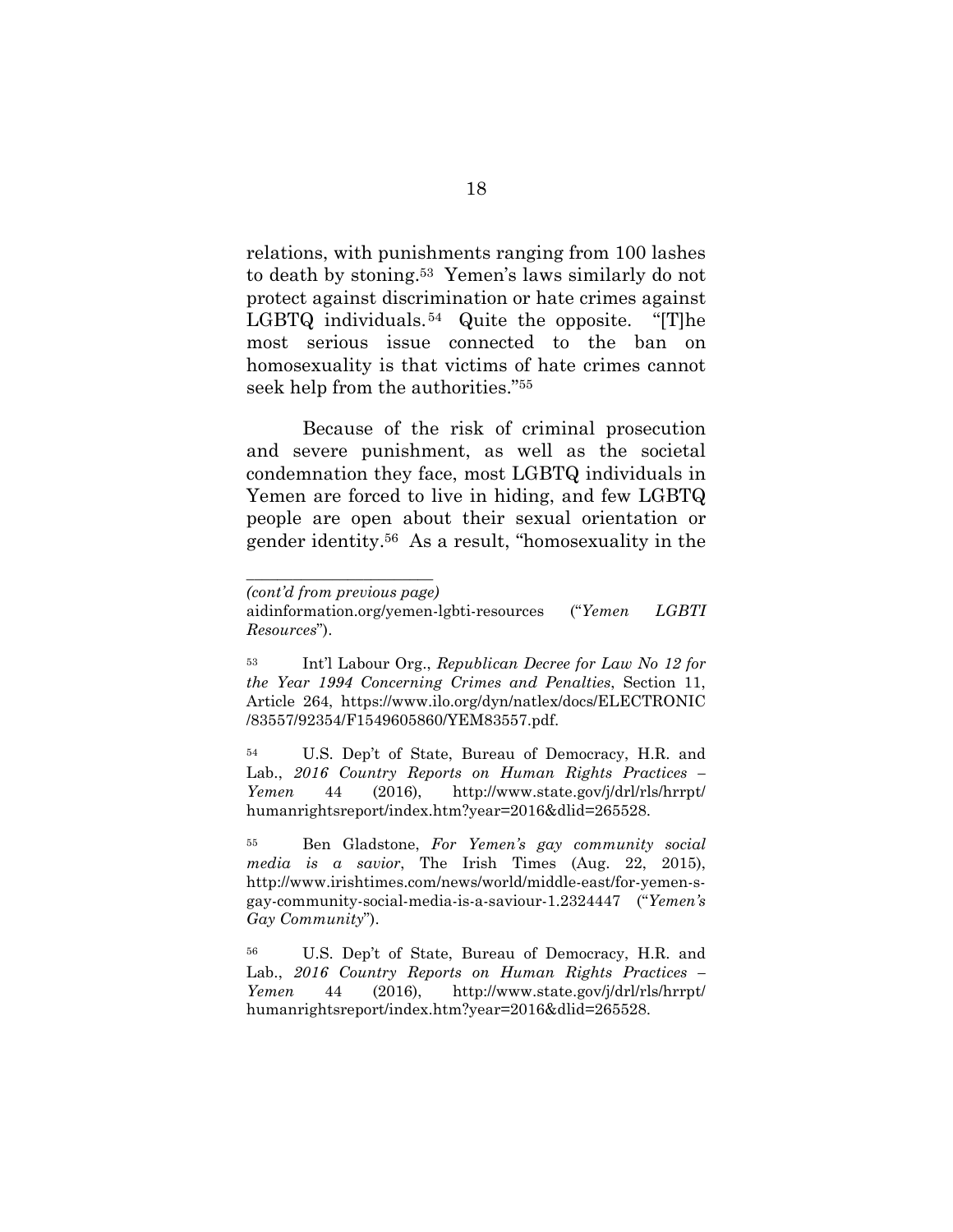State is both 'unseen and unheard'. It is kept underground, hidden from authorities and a disapproving society."<sup>57</sup>

The plight of LGBTQ people in Yemen has been exacerbated by the ongoing civil war there.<sup>58</sup> Although "[t]he situation is very bad for people in general," the war "has a particularly severe effect on sexual minorities."59 "Even in peacetime, however, homosexuality in Yemen has always been suppressed. Whatever the outcome of the civil war, the country's gay community has a tough battle ahead before any semblance of widespread acceptance can be achieved."<sup>60</sup>

<sup>57</sup> *Yemen LGBTI Resources*, *supra* n.52.

<sup>58</sup> Collin Stewart, *Yemen's hidden gay community under siege*, Erasing 76 Crimes (Aug. 19, 2015), https://76crimes.com /2015/08/19/yemens-hidden-gay-community-under-seige.

<sup>59</sup> *Id*.

<sup>60</sup> *Yemen's Gay Community*, *supra* n.55.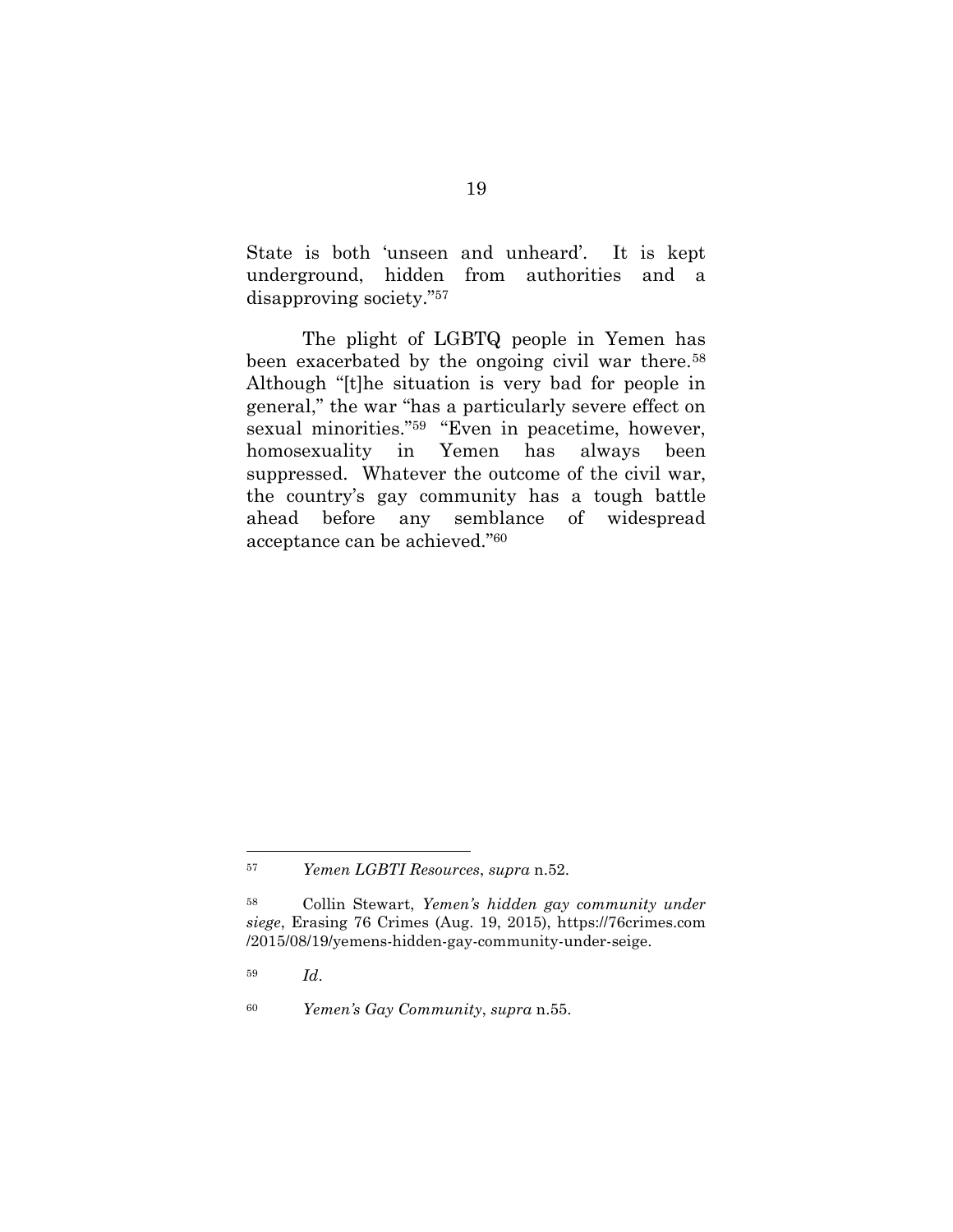#### **ARGUMENT**

#### **I. THE UNIQUE HARDSHIPS IMPOSED ON LGBTQ POPULATIONS BY THE EO ARE CONTRARY TO U.S. LAW AND AGAINST THE PUBLIC INTEREST**

#### **A. Constitutional And Federal Law Emphasize The Importance Of Family Reunification And Marriage**

The public interest in protecting family units, both LGBTQ and otherwise, is enshrined in constitutional law. As this Court has long recognized, the right to marry is fundamental. *See Zablocki v. Redhail*, 434 U.S. 374, 384 (1978) ("[T]he right 'to marry, establish a home and bring up children' is a central part of the liberty protected by the Due Process Clause." (citation omitted)). *Obergefell v. Hodges*, 576 U.S. \_\_\_, 135 S. Ct. 2584 (2015), the Court made clear that these rights extend to LGBTQ people. 135 S. Ct. at 2604 ("The right to marry is a fundamental right inherent in the liberty of the person, and under the Due Process and Equal Protection Clauses of the Fourteenth Amendment couples of the same-sex may not be deprived of that right and that liberty.").

The right to marry regardless of sexual orientation inheres in all persons within the United States, not just U.S. citizens. *See Meyer v. Nebraska*, 262 U.S. 390, 399 (1923) (the right "to marry, establish a home and bring up children" is a central part of the liberty protected by the Due Process Clause); *Zadvydas v. Davis*, 533 U.S. 678, 693 (2001) ("the Due Process Clause applies to all 'persons' within the United States, including aliens, whether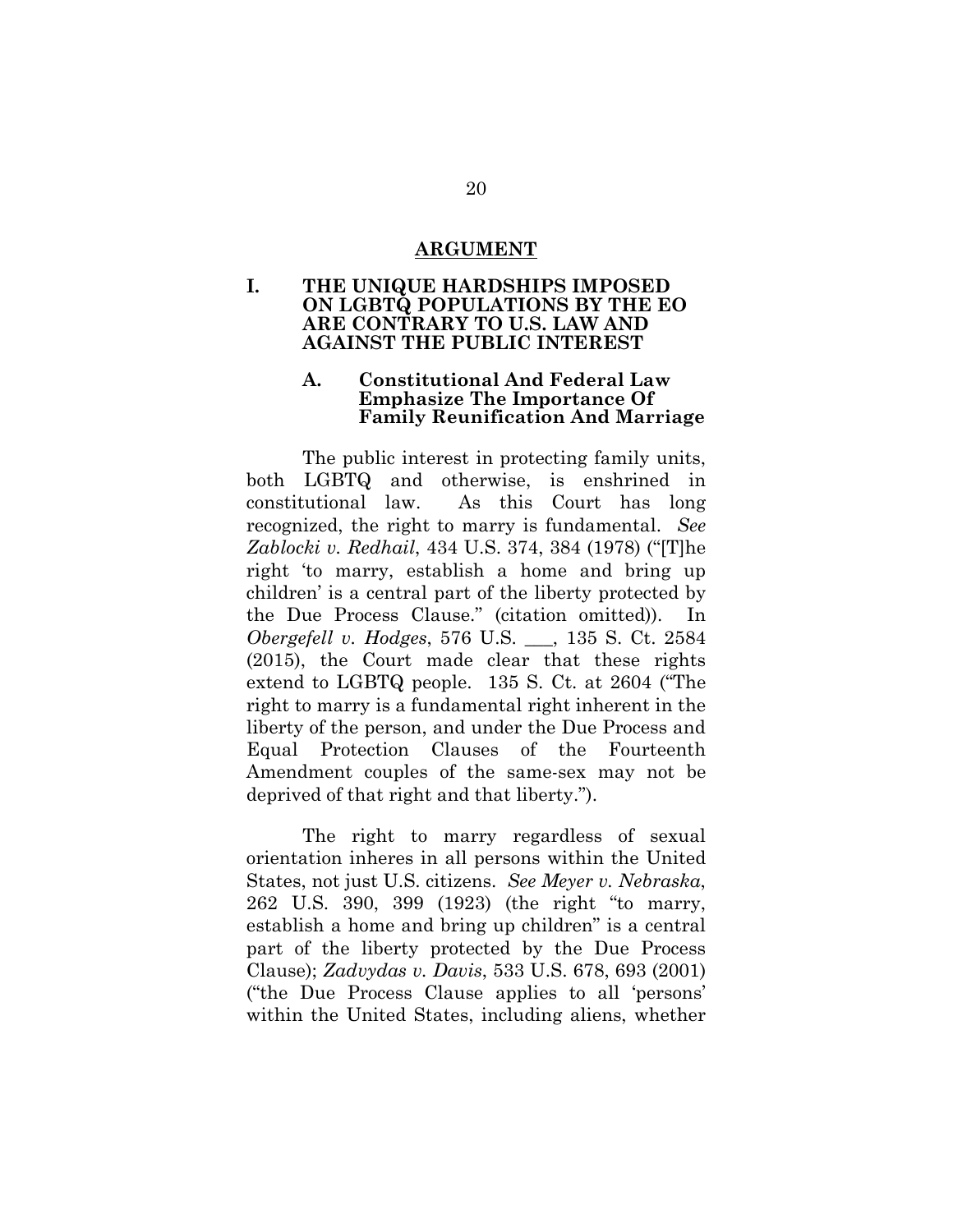their presence here is lawful, unlawful, temporary, or permanent").

The United States' commitment to enabling families to live together is also embodied in its visa policies, which provide special allowances for familysponsored visas. *See, e.g.*, 8 U.S.C. § 1153(a)(2) (allowing legal permanent residents to sponsor spouses, children, and unmarried sons or daughters); 8 U.S.C. § 1157(c)(2) (providing that spouses and children may be granted the same status as refugees whom they are accompanying or following to join); 8 U.S.C. § 1158(b)(3) (providing that spouses and children may be granted the same status as asylees whom they are accompanying or following to join).

Members of the LGBTQ community may normally avail themselves of family reunification visas to assist family members living abroad, including those suffering persecution in countries that discriminate against LGBTQ people. For example, LGBTQ individuals might apply for admission on a K-1 "fiancé(e)" visa, which requires the K-1 visa applicant's sponsor in the United States to petition the U.S. Citizenship and Immigration Services ("USCIS") to bring the applicant to the United States to be married.<sup>61</sup>

<sup>61</sup> *See* U.S. Dep't of State, Bureau of Consular Affairs, *Nonimmigrant Visa for a Fiancé(e) (K1)*, https://travel. state.gov/content/visas/en/immigrate/family/fiance-k-1.html (last visited Sept. 5, 2017); U.S. Citizenship and Immigration Services, *K-1 Process: Step by step*, https://www.uscis.gov/family/k-1-process-step-step (last visited Sept. 5, 2017). Once approved, the applicant must submit substantial documentation, including proof to substantiate the *(cont'd)*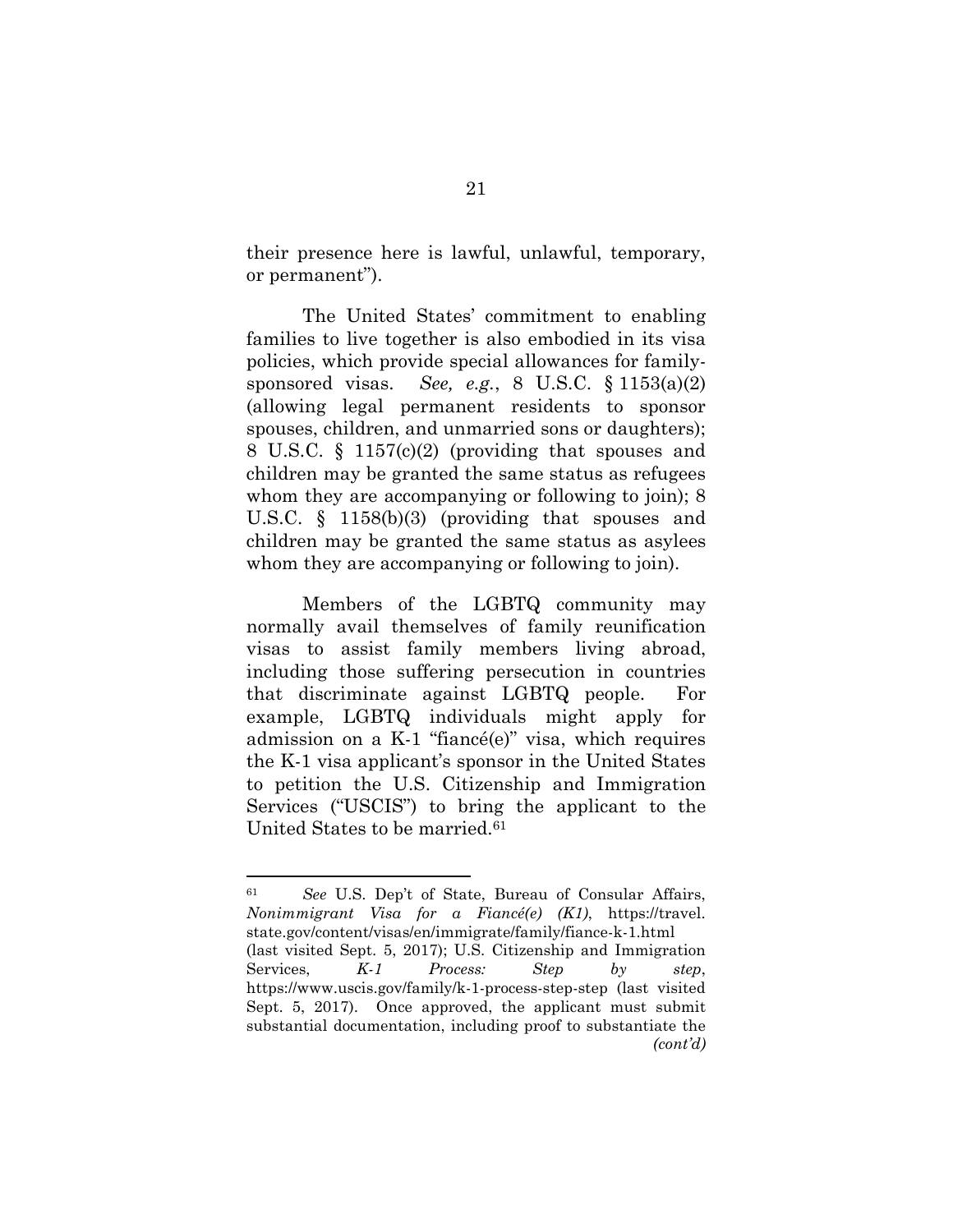Immigration law must take family unity into account because "[p]ublic policy supports recognition and maintenance of a family unit." *Solis-Espinoza v. Gonzales*, 401 F.3d 1090, 1094 (9th Cir. 2005) ("The Immigration and Nationality Act ('INA') was intended to keep families together. It should be construed in favor of family units and the acceptance of responsibility by family members."); *see also INS v. Errico*, 385 U.S. 214, 220 (1966) ("The intent of the Act is plainly to grant exceptions to the rigorous provisions of the 1952 Act for the purpose of keeping family units together. Congress felt that, in many circumstances, it was more important to unite families and preserve family ties than it was to enforce strictly the quota limitations or even the many restrictive sections that are designed to keep undesirable or harmful aliens out of the country.").<sup>62</sup>

*\_\_\_\_\_\_\_\_\_\_\_\_\_\_\_\_\_\_\_\_\_\_\_\_ (cont'd from previous page)*

applicant's relationship with his or her fiancé(e) in the United States, to a U.S. Consulate or Embassy, participate in an inperson interview, and submit to a medical examination. *Id*.

<sup>62</sup> Congress recognized in enacting and amending the INA that the immigration system is designed to preserve family units. *See* H.R. Rep. No. 85-1199, at 2 (1957) (the "legislative history of the [INA] clearly indicates that Congress intended to provide for a liberal treatment of children and was concerned with the problem of keeping families of United States citizens and immigrants united."); H.R. Rep. No. 1365, 82d Cong., 2d Sess., 29 (1952) (the INA implements "the underlying intention of our immigration laws regarding the preservation of the family unit"); *cf. Fiallo v. Bell*, 430 U.S. 787, 795 n.6 (1977) ("[T]he legislative history of the provision at issue here establishes that congressional concern was directed at 'the problem of keeping families of United States citizens and immigrants united.' To accommodate this goal, Congress has accorded a special 'preference status' to certain aliens who *(cont'd)*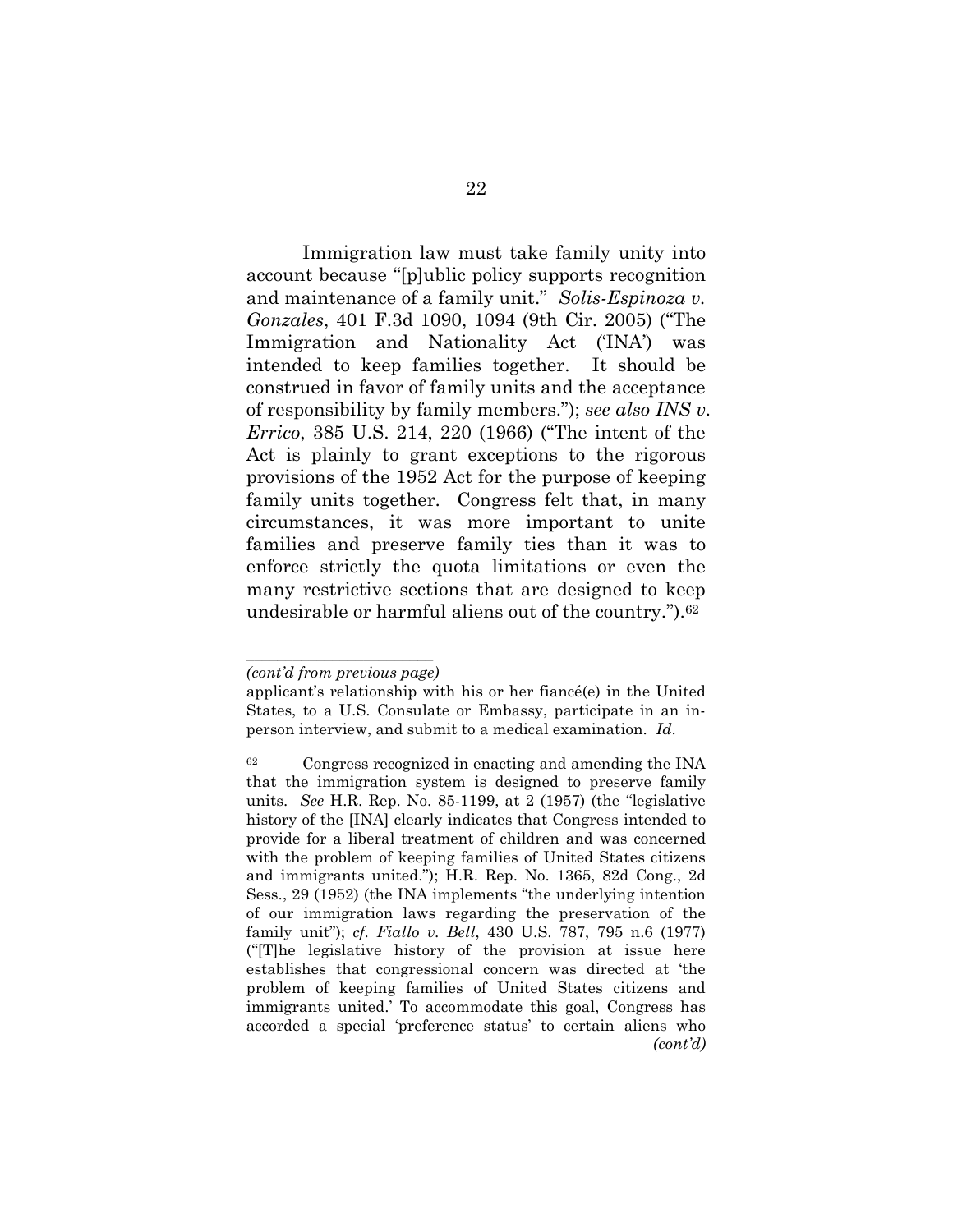Moreover, the value of family unification is an important limitation on deportation proceedings, wherein the Government is required to consider "humanitarian or public interest considerations," including the "compelling humanitarian interest in keeping families united." *United States v. Raya-Vaca*, 771 F.3d 1195, 1207-08 (9th Cir. 2014) (citing cases); *see also Cerrillo-Perez v. INS*, 809 F.2d 1419, 1423 (9th Cir. 1987) (noting that "the preservation of family unity is recognized as a critical factor in admitting refugees to a country").

The United States has further recognized that the public interest includes consideration of LGBTQ families by its ratification of the International Covenant on Civil and Political Rights ("ICCPR") in 1992. 138 Cong. Rec. S4781-01 (daily ed. Apr. 2, 1992). <sup>63</sup> Specifically, in ratifying the ICCPR, the United States recognized that its domestic law incorporates the fundamental precept that "the

*\_\_\_\_\_\_\_\_\_\_\_\_\_\_\_\_\_\_\_\_\_\_\_\_ (cont'd from previous page)*

share relationships with citizens or permanent resident aliens.").

<sup>63</sup> Even if the ICCPR is not a self-executing treaty, the United States declared that "U.S. law generally complies with the Covenant[.]" S. Exec. Report 102-23 (102d Cong., 2d Sess.). Ratified treaties — even without implementing legislation remain the supreme law of the land. *See* U.S. Const. art. VI, cl. 2. Thus, the ICCPR may be a "useful guide" to interpret domestic law. *See Khan v. Holder*, 584 F.3d 773, 783 (9th Cir. 2009) (a treaty that does not have force of law nonetheless serves as a "useful guide" in interpreting other provisions of law) (citing *Murray v. Schooner Charming Betsy*, 6 U.S. 64, 118 (1804)); *United States v. Ali*, 718 F.3d 929, 935 (D.C. Cir. 2013) (same).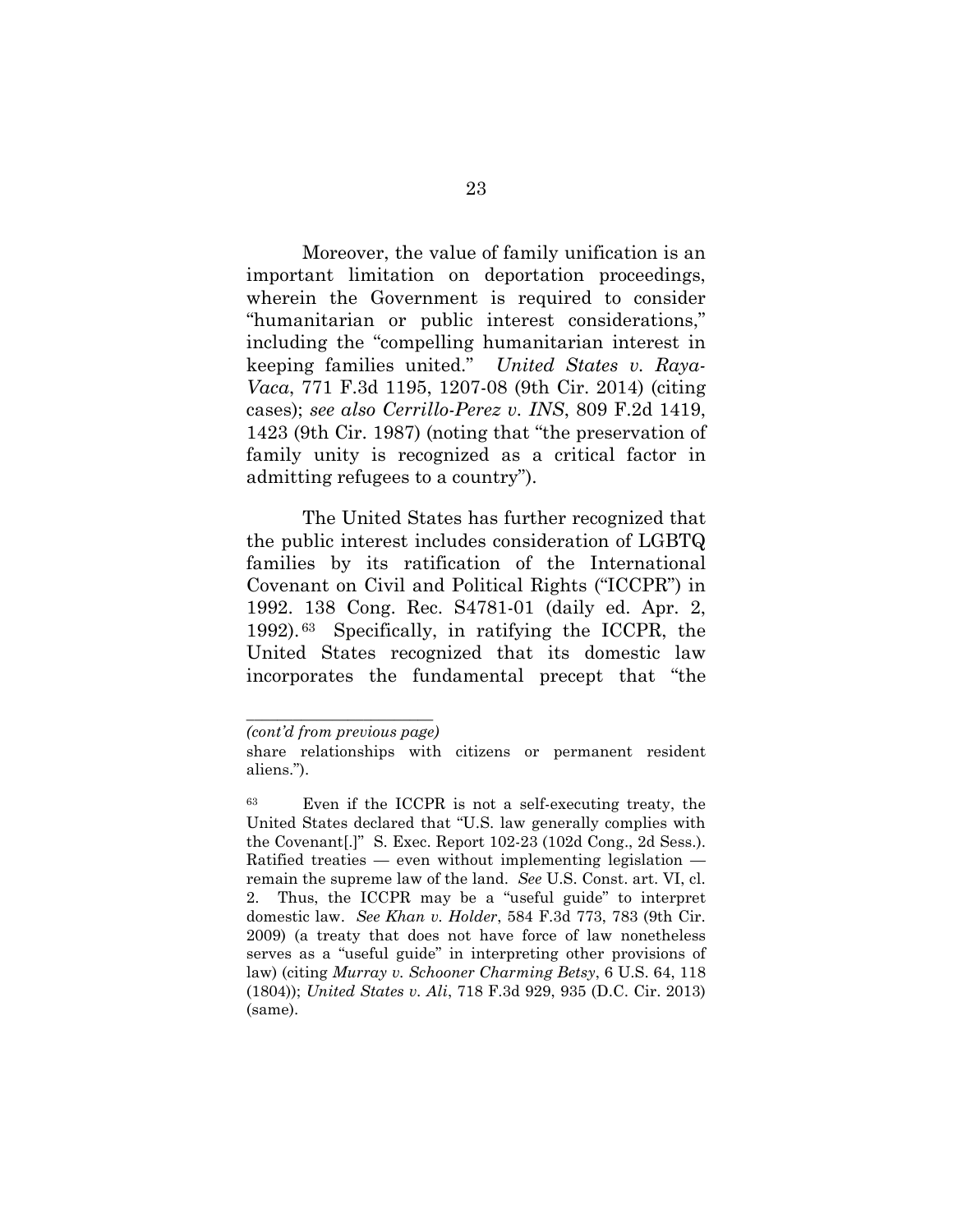family is the natural and fundamental group unit of society and is entitled to protection by society and the State." ICCPR, art. 23, § 1. That principle obligates the United States to recognize the right of a family to live together, and to adopt appropriate measures "to ensure the unity or reunification of families, particularly when their members are separated for political, economic or similar reasons."<sup>64</sup>

Thus, the public has a strong interest in maintaining personal and familial relationships for persons within the United States and those seeking to immigrate to the United States.

### **B. "Familial Relations" Should Be Construed Broadly To Give Equal Dignity To LGBTQ Families**

Family reunification and "familial relations" should cover *all* families — including embracing kinship arrangements that, due to discriminatory legal barriers, cultural factors, or circumstance, do not fit the traditional nuclear family model. narrow conception of "family" that is limited to immediate legal or genetic family fails to account for the lived experiences of many LGBTQ families. Accordingly, a narrow construction would cause concrete harms for those families by excluding from admission to the United States extended family and others whose relationships are no less "close" or "bona fide" than nuclear family members.

<sup>64</sup> Human Rights Committee, *General Comment No. 18, para. 6*, U.N. Doc. HRI/GEN/1Rev.1, at 26 (1994).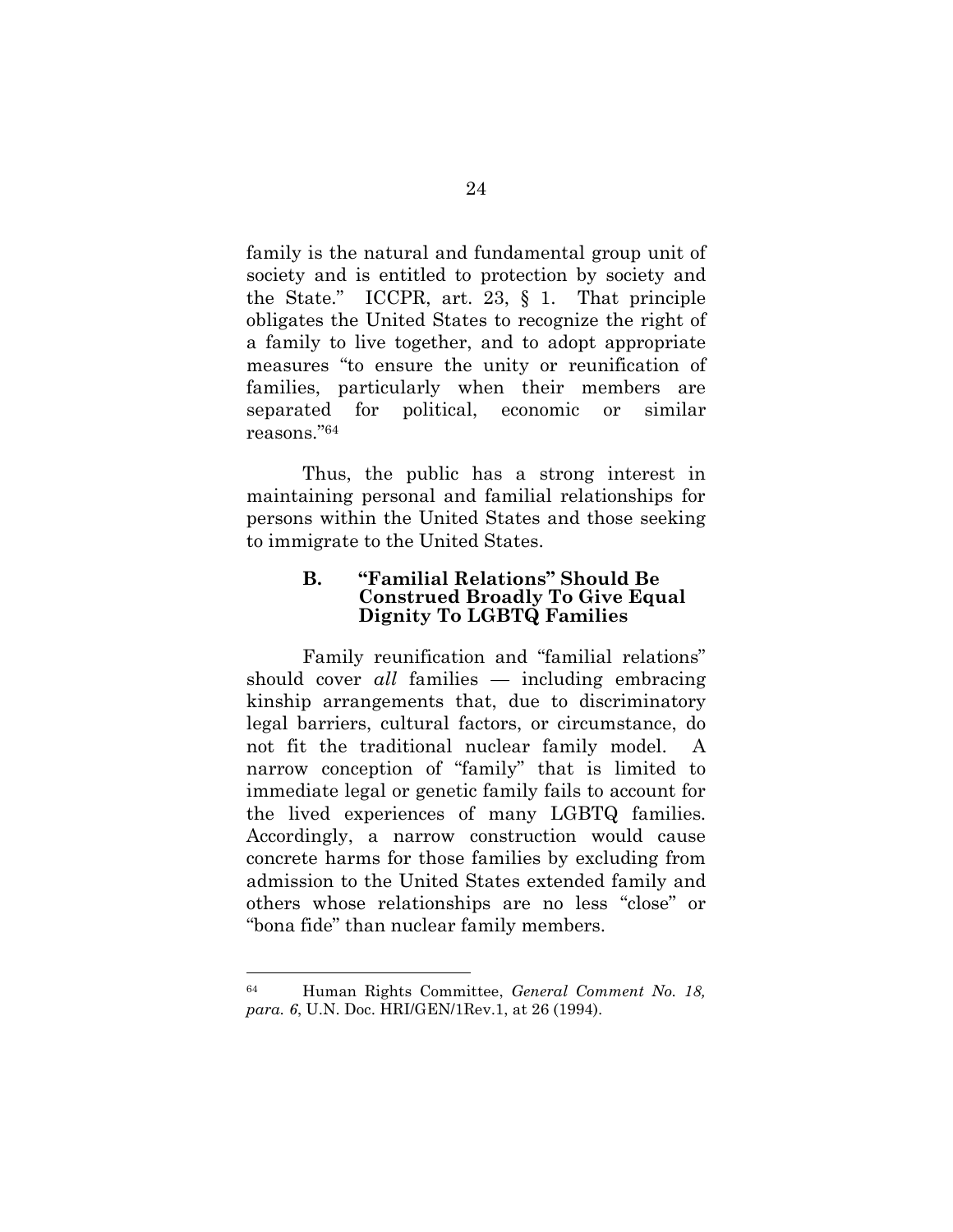For instance, same-sex marriage and stepparent or joint adoption of children by same-sex couples are not permitted in any of the six targeted countries.65 As a result, LGBTQ families in these countries may be made up of permanent partners, parents, and children who are not legally recognized as belonging to the same family.<sup>66</sup> Moreover, many LGBTQ people, disowned by immediate family because of their sexual or gender identity, are raised by grandparents or other extended family, or form their own supportive networks with legally unrelated people.67 Indeed, many LGBTQ people are forced to flee violence and oppression from their families of origin because of their sexual or gender identity. To the extent they have "traditional" family members in the United States, they may be unwilling or unable to draw upon those relationships.

The refugee experience itself fosters the creation of nontraditional families built on mutual

<sup>65</sup> *See World Survey*, *supra* n.3, 50-54 (surveying countries that recognize marriage and adoption by same-sex couples).

<sup>66</sup> *See Obergefell*, 135 S. Ct. at 2595 (discussing the legal patchwork that precluded adopted children of LGBTQ families from claiming two legal parents).

<sup>67</sup> For example, a 27-year-old lesbian left Iran in 2014 after receiving death threats because of her activities as the editor of an online magazine focusing on LGBTQ issues. She described the hardships faced by LGBTQ refugees, noting that "[a]t least with religious refugees, they have the support of their families, we don't even have that. Our families are [ashamed] of us." *See* Saeed Kamali Dehghan, *US travel ban leaves Iranian LGBT refugees in limbo*, The Guardian (Feb. 1, 2017), https://www.theguardian.com/world/2017/feb/ 01/us-travel-ban-leaves-iranian-lgbt-refugees-in-limbo.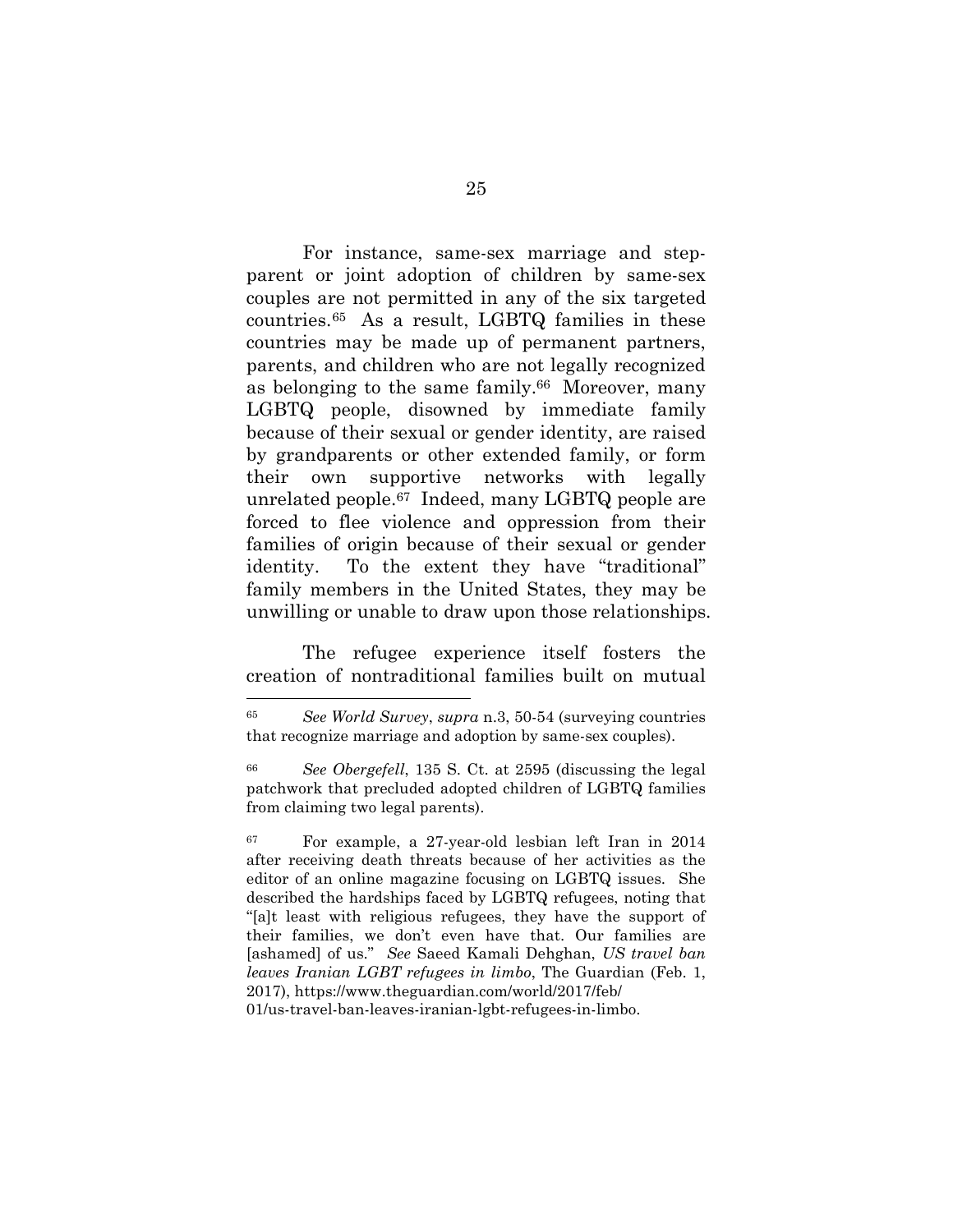affection and support rather than genetics or law. Refugee families, "more so than many others, are likely to be melded from the remnants of conventional families" as the "trauma of persecution and flights, the frequency of family separation, and the exigencies of life in exile create many families of choice and circumstance."<sup>68</sup>

In this country, too, economic necessity and changing cultural factors have made non-nuclear families increasingly common. As this Court noted seventeen years ago, "[t]he demographic changes of the past century make it difficult to speak of an average American family. The composition of families varies greatly from household to household." *Troxel v. Granville*, 530 U.S. 57, 63 (2000). The number of people living in multigenerational or skipped-generation families in the United States has doubled in recent decades. <sup>69</sup> Likewise, many LGBTQ individuals in the United States rely on "families of choice" or alternative

<sup>68</sup> Kate Jastram & Kathleen Newland, *Family unity and refugee protection*, Refugee Protection in International Law: UNHCR's Global Consultations on International Protection 583 (Erika Feller, et al. eds., 2003).

<sup>69</sup> *See* Richard Fry & Jeffrey S. Passel, *In Post-Recession Era, Young Adults Drive Continuing Rise in Multi-Generational Living*, Pew Research Center (July 17, 2014), http://www. pewsocialtrends.org/2014/07/17/in-post-recession-era-youngadults-drive-continuing-rise-in-multi-generational-living/ ("A record 57 million Americans . . . lived in multi-generational family households in 2012, double the number who lived in such households in 1980.").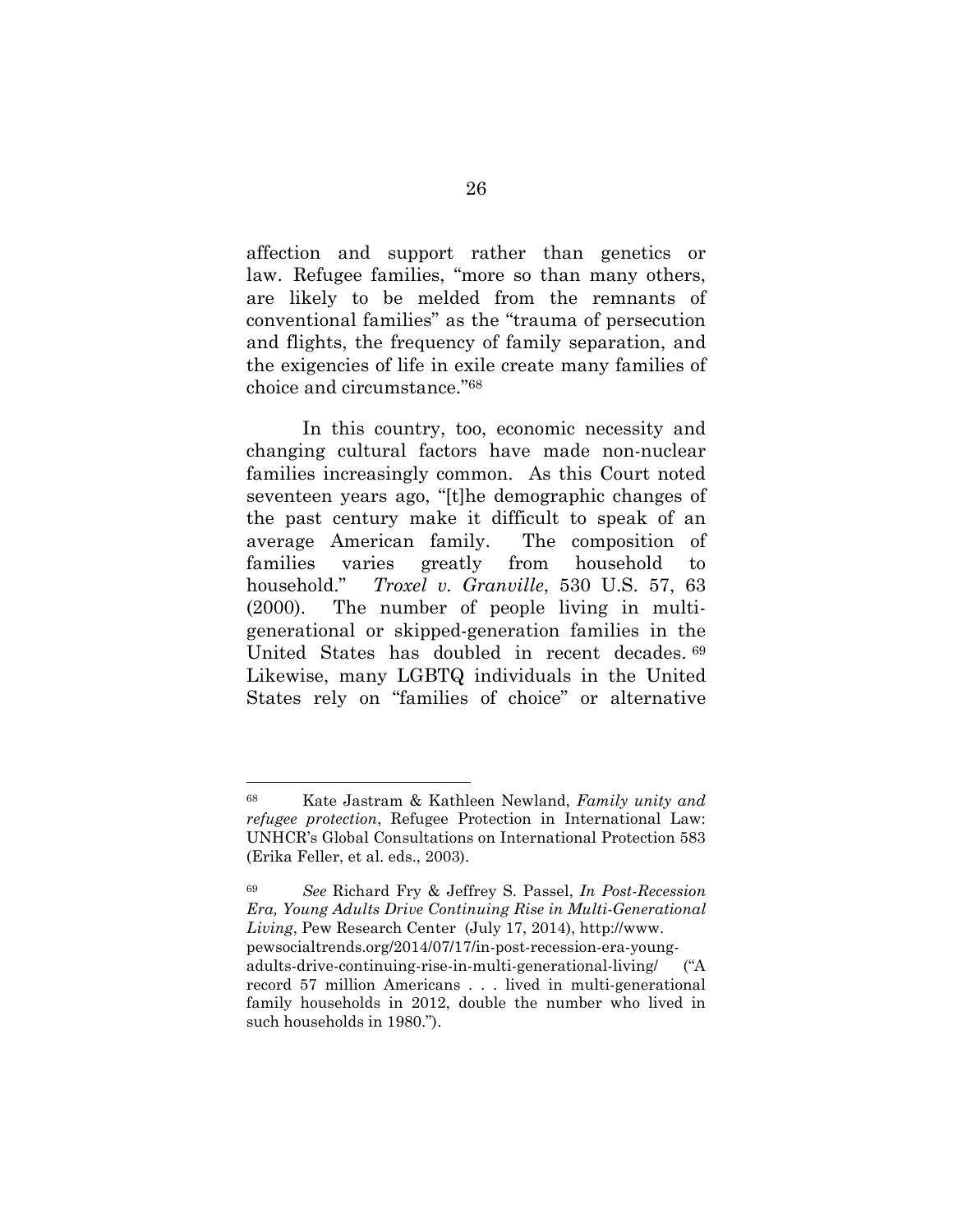family structures for the support that their biological families are unable or unwilling to provide.<sup>70</sup>

This Court has acknowledged that such nontraditional families are no less worthy of protection. "Ours is by no means a tradition limited to respect for the bonds uniting the members of the nuclear family." *Moore v. City of E. Cleveland, Ohio*, 431 U.S. 494, 503 (1977) (association with extended family members is constitutionally protected); *see also Bd. of Dirs. of Rotary Int'l v. Rotary Club of Duarte*, 481 U.S. 537, 545-46 (1987) (the Constitution "protects those relationships, including family relationships, that presuppose deep attachments and commitments to the necessarily few other individuals with whom one shares not only a special community of thoughts, experiences, and beliefs but also distinctively personal aspects of one's life") (citations omitted). In the immigration context, the reason for this flexibility is simple: the "humane purpose of the [INA] to reunite families would be frustrated" by an overly strict interpretation of who is considered a family member. *Kaliski v. Dist. Dir. of INS*, 620 F.2d 214, 217 (9th Cir. 1980) (father was not required to prove his relationship with his child born out of wedlock under the strict laws of his home country, noting the "purpose of the Act . . . is to prevent continued separation of families").

<sup>70</sup> *See generally* Soon Kyu Choi & Ilan H. Meyer, *LGBT Aging: A Review of Research Findings, Needs, and Policy Implications*, Los Angeles: The Williams Institute (Aug. 2016), http://williamsinstitute.law.ucla.edu/wp-content/uploads/LGBT -Aging-A-Review.pdf.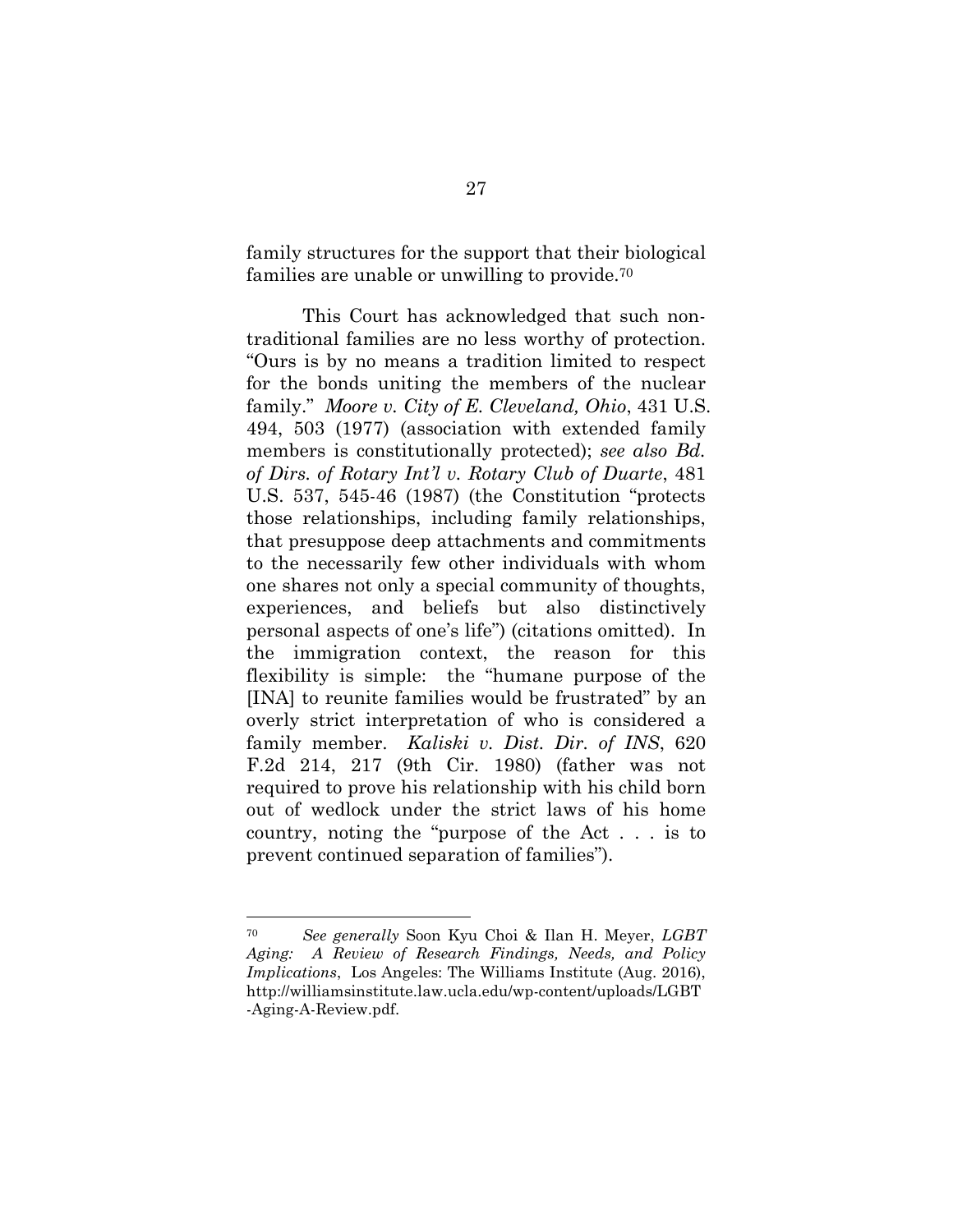As the District of Hawaii observed, "context matters."71 Recognizing that families do not look the same everywhere, the UNHCR has advocated, with respect to family reunification, that "[e]conomic and emotional ties should be given the same weight in reunification as relationships based on blood ties or legally sanctioned unions." <sup>72</sup> International humanitarian law supplies a context-sensitive approach, "recogniz[ing] that a family consists of those who consider themselves and are considered by each other to be part of the family, and who wish to live together."<sup>73</sup>

LGBTQ persons come to the United States to achieve formal recognition and protection for their often unconventional families. A broad construction of "family" serves the public interest in family reunification and avoids perpetuating the policies that prevent LGBTQ people in the six targeted countries from realizing co-equal status in society.

<sup>71</sup> Order, *Hawaii v. Trump*, No. 1:17-cv-00050-DKW-KSC, at 12 (D. Haw. July 13, 2017).

<sup>72</sup> Jastram & Newland, *supra* n.68, 586 (citing UNHCR, *Background Note: Family Reunification in the Context of Resettlement and Integration*, Annual Tripartite Consultations on Resettlement, Geneva 20-21 (June 2001)).

<sup>73</sup> *Id.* at 585-86 (citing *Commentary to the Additional Protocols* of the 1949 Geneva Conventions).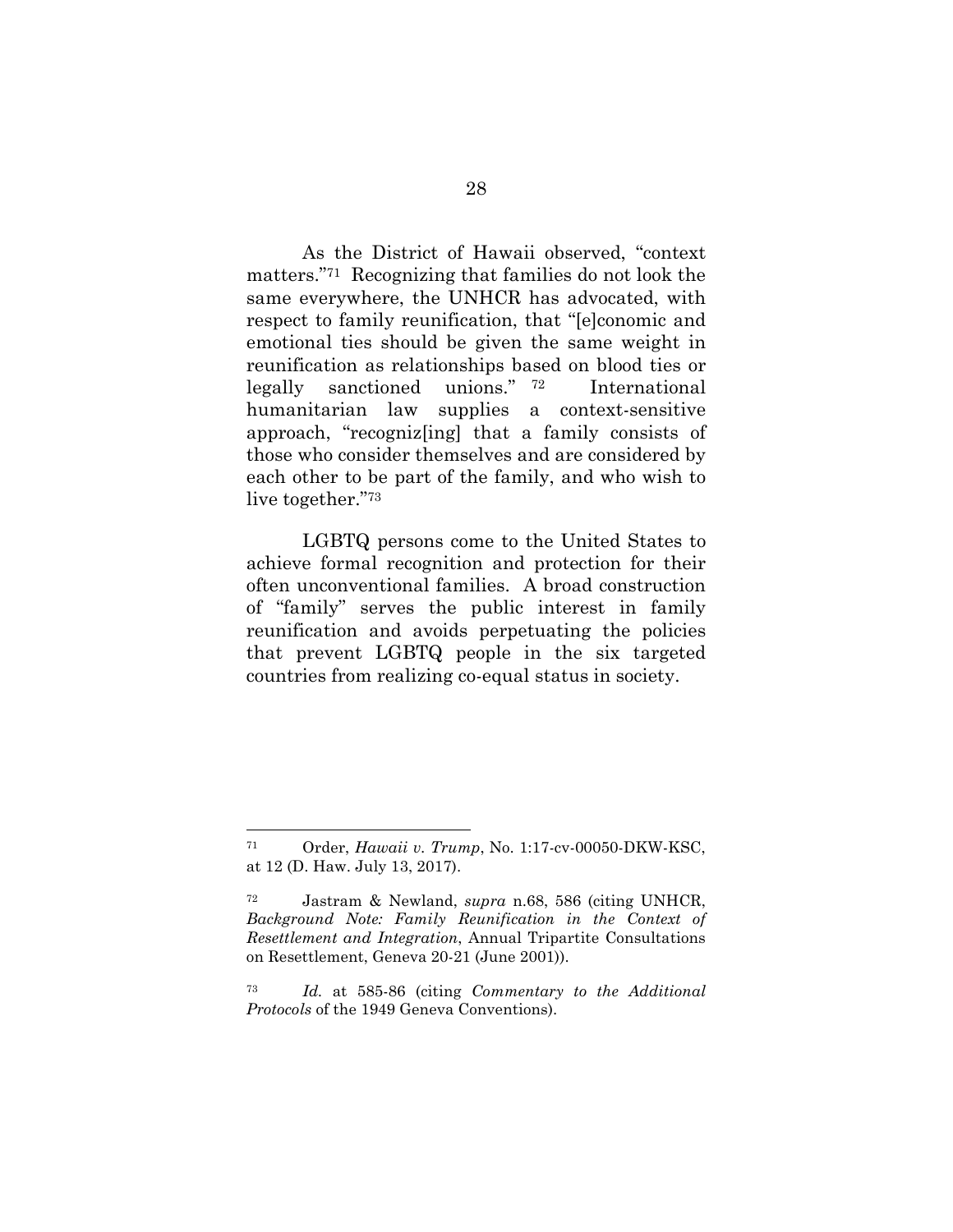### **C. Federal Law Reflects The United States' Commitment To Accept LGBTQ Refugees**

As a matter of both historic practice and commitment, the United States accepts and resettles refugees into the United States.74 In fiscal year 2016, the United States accepted and resettled 84,994 refugees from around the world. <sup>75</sup> America's determination to accept and resettle refugees is a necessary concomitant of its worldwide leadership in guaranteeing and securing human rights for all.

When the United States ratified the Protocol on the Status of Refugees in 1968, *see* 19 U.S.T. 6223, T.I.A.S. No. 6577, and enacted the Refugee Act of 1980, it sought to conform domestic law to international obligations. Pub. L. No. 96-212, 94 Stat. 102; *see also INS v. Cardoza-Fonseca*, 480 U.S. 421, 436 (1987) ("[O]ne of Congress' primary purposes [in enacting the Refugee Act of 1980] was to bring United States refugee law into conformance with the 1967 United Nations Protocol . . . ."). Those

<sup>74</sup> *See* U.S. Dep'ts of State, Homeland Sec., & Health & Human Servs., *Proposed Refugee Admissions for Fiscal Year 2016* ii (2015) ("On the occasion of World Refugee Day, June 20, President Obama re-affirmed our nation's commitment to helping refugees and our leading role in providing safe haven."), https://www.state.gov/documents/organization/247982.pdf; *see also* 8 C.F.R. § 207 (the maximum number of refugees who may be annually admitted to the United States is subject to modification by the President based on humanitarian concerns).

<sup>75</sup> *See* Dep't of State, Bureau of Population, Refugees, & Migration, *Summary of Refugee Admissions as of 31-March-2017*, http://www.wrapsnet.org/s/Refugee-Admissions-Report-2017\_03\_31.xls ("2016" worksheet) (last visited Sept. 5, 2017).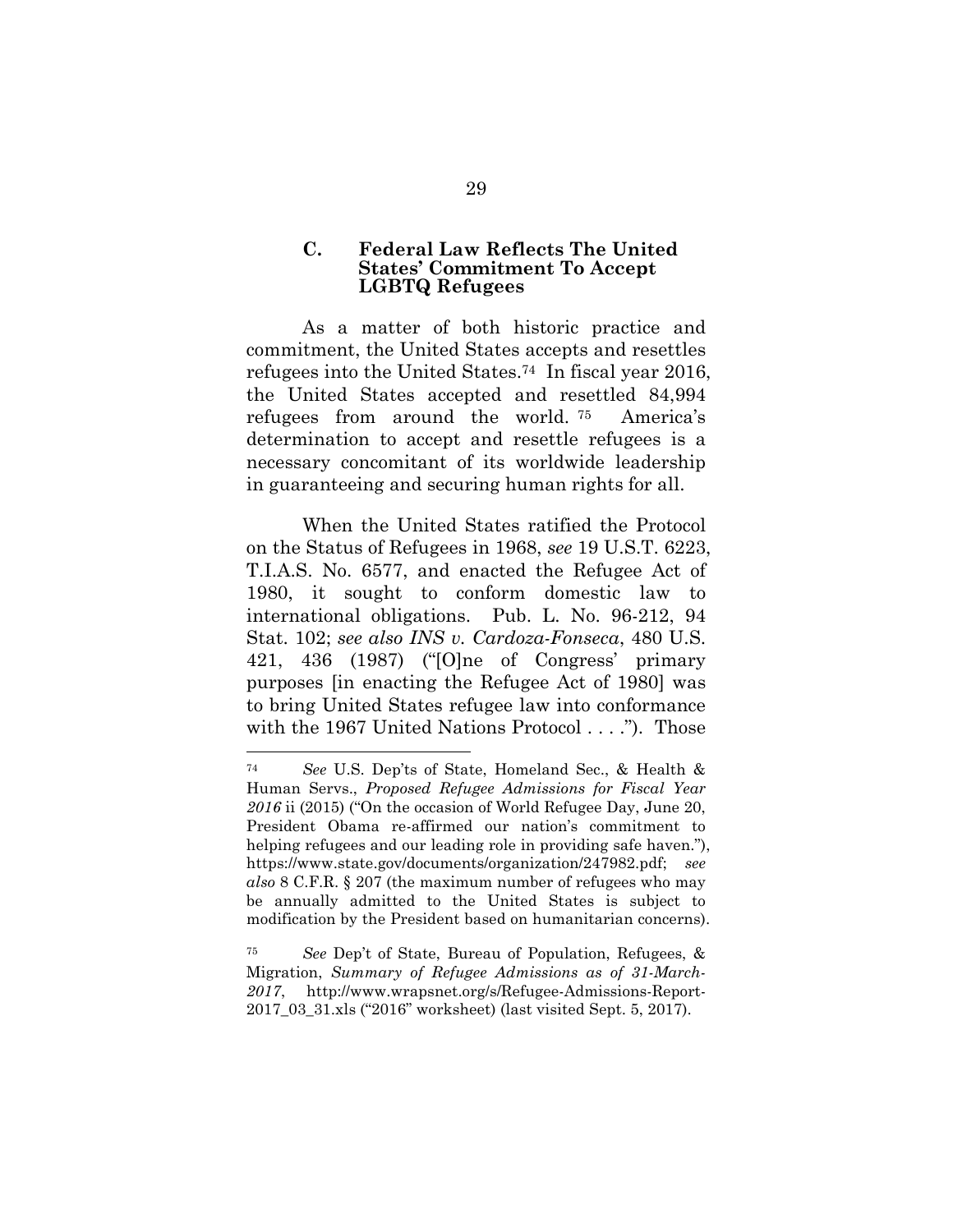obligations include accepting LGBTQ refugees who are fleeing state-sanctioned persecution on account of their sexual or gender identities.

Establishing the United States' policy toward refugees, the Refugee Act expanded the legal definition of refugees to include those subject to "persecution on account of . . . membership in a particular social group."  $8 \text{ U.S.C. } \S 1101(a)(42)(\text{A}).$ It is now well established that LGBTQ individuals are deemed to belong to such a "particular social group" entitled to refugee status because of their frequent persecution in other countries, as discussed above. *See Kadri v. Mukasey*, 543 F.3d 16, 21 (1st Cir. 2008) ("Sexual orientation can serve as the foundation for a claim of persecution, as it is the basis for inclusion in a particular social group."); *Maldonado v. Att'y Gen. of U.S.*, 188 F. App'x 101, 104 (3d Cir. 2006) ("homosexuality can be the basis for an asylum claim based on membership in a "particular social group"); *Moab v. Gonzales*, 500 F.3d 656, 662 (7th Cir. 2007) ("The Board of Immigration Appeals has recognized explicitly that homosexuality qualifies as a 'particular social group." (citing *In re Toboso-Alfonso*, 20 I. & N. Dec. 819, 822- 23 (B.I.A. 1990))); *Karouni v. Gonzales*, 399 F.3d 1163, 1172 (9th Cir. 2005) ("[A]ll alien homosexuals are members of a 'particular social group'" for asylum purposes). <sup>76</sup> Consequently, the United

<sup>76</sup> *See also Pitcherskaia v. INS*, 118 F.3d 641, 646-47 (9th Cir. 1997) (remanding denial of an asylum application of a Russian lesbian who cited fear of conversion therapy); *accord Avendano-Hernandez v. Lynch*, 800 F.3d 1072, 1082 (9th Cir. 2015) (remanding a denial of relief and noting that "unique identities and vulnerabilities of transgender individuals must *(cont'd)*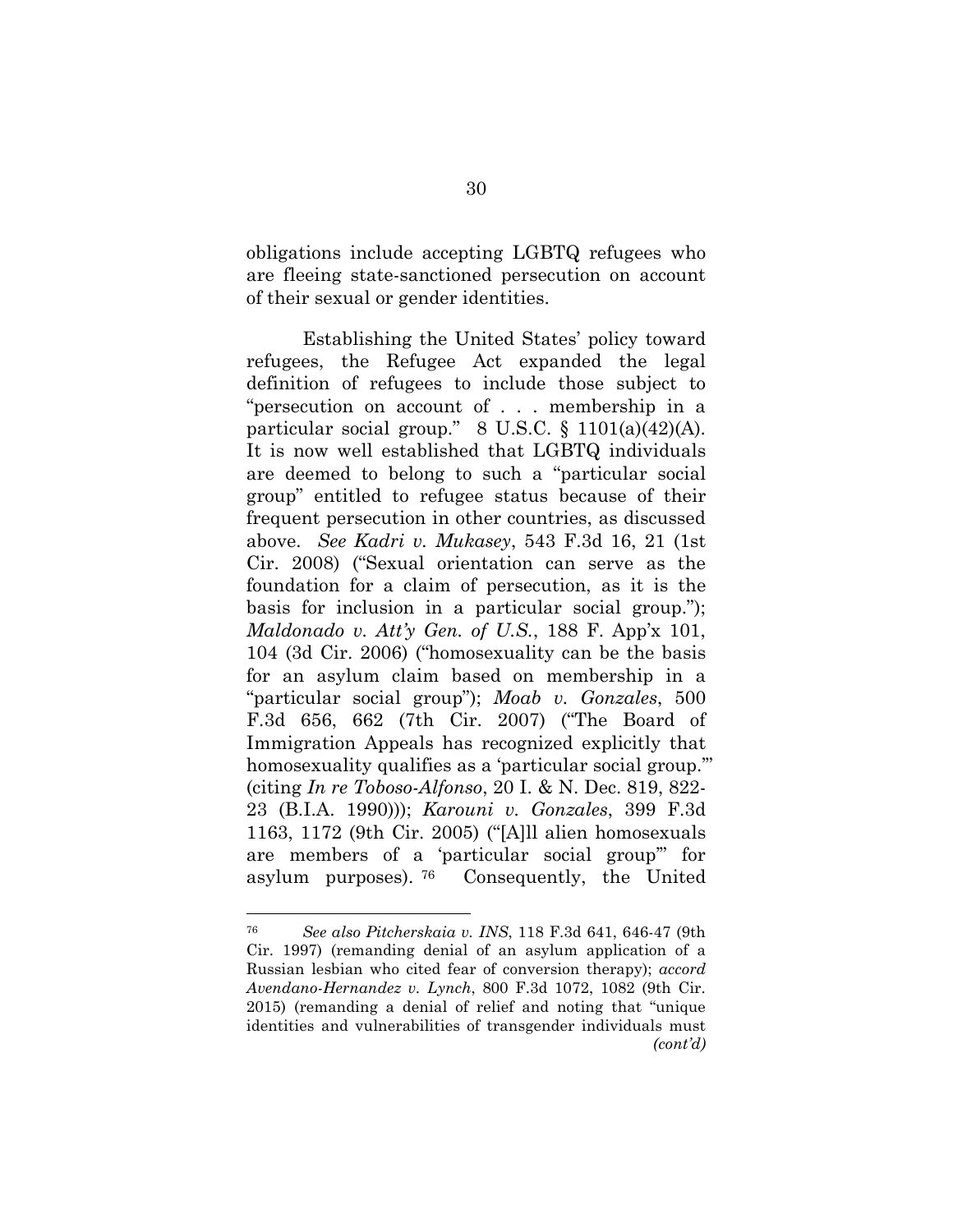States has a well-developed policy in favor of accepting LGBTQ refugees, regardless of their country of origin.

#### **II. THE EO CONTRAVENES U.S. LAW AND POLICY, WHICH ACCEPT LGBTQ INDIVIDUALS AS IMMIGRANTS AND REFUGEES**

Many LGBTQ individuals apply for visas to permanently relocate to the United States, including the spouses, parents, children, and fiancés of U.S. citizens, residents, and asylees. LGBTQ individuals who cannot obtain family reunification visas may seek to enter the United States as refugees to avoid persecution in their countries of origin. The EO would foreclose both avenues.

The EO shuts down visa processing for 90 days for anyone seeking a visa from Iran, Libya, Somalia, Sudan, Syria, or Yemen. EO §§ 2(c), 3(a). After 90 days, the Government *may* reinstitute the visa application process, although the EO contemplates that the President may proclaim that certain categories of foreign nationals are permanently prohibited from entry. EO § 2(e). The EO allows for certain case-by-case exceptions to the ban on issuing visas, including "to visit or reside with a close family member" in the case of "undue" hardship." EO  $\frac{1}{2}$  3(c). The waiver provisions, as

*\_\_\_\_\_\_\_\_\_\_\_\_\_\_\_\_\_\_\_\_\_\_\_\_ (cont'd from previous page)*

be considered in evaluating a transgender applicant's asylum, withholding of removal, or [Convention Against Torture] claim").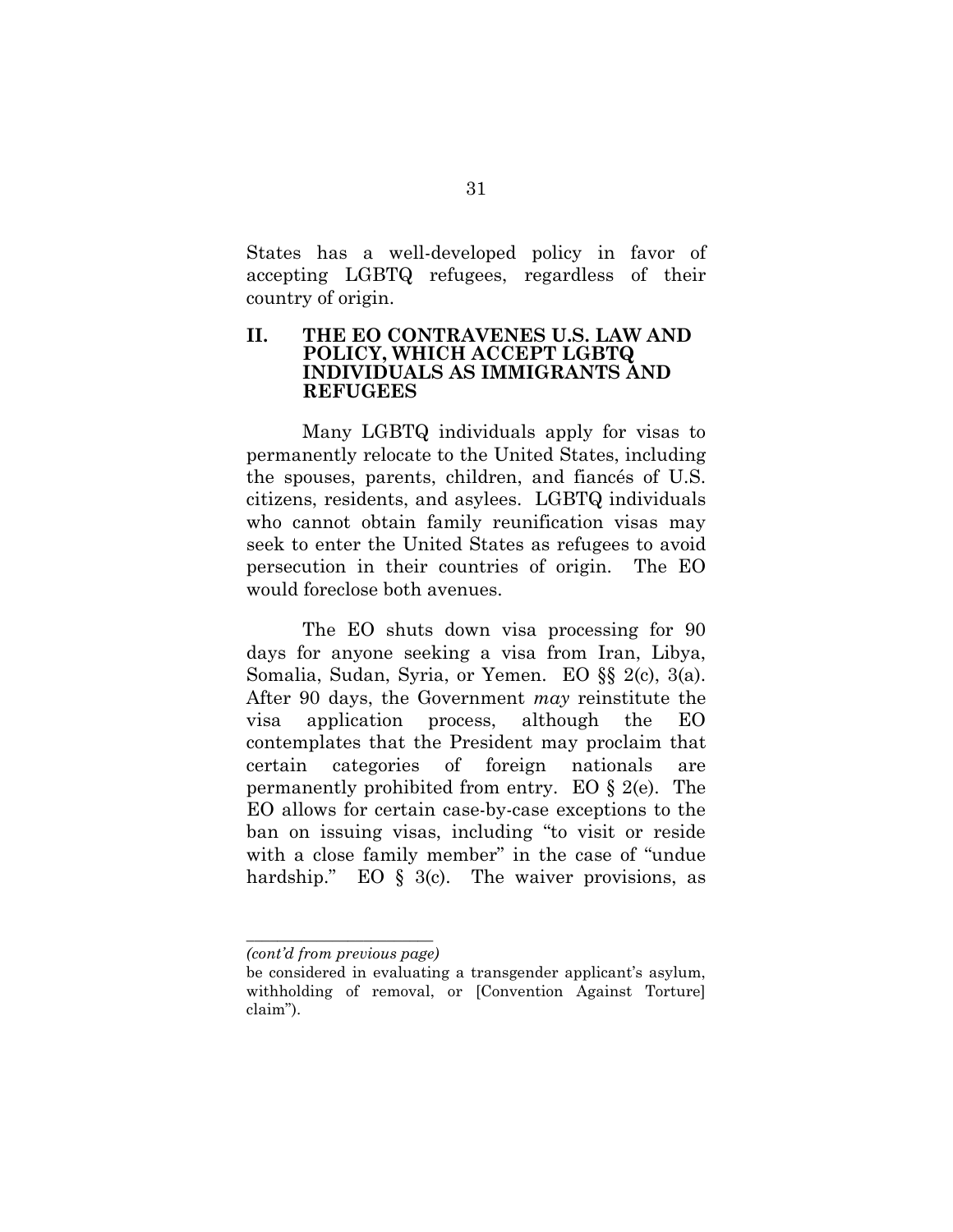discussed below, provide no guarantee that LGBTQ individuals will be able to obtain visas under the EO.

The EO also suspends the USRAP for 120 days and lowers the refugee admissions cap to 50,000 refugees. The EO permits the Executive Branch to make exceptions to the ban on refugee admissions and allow refugees on a case-by-case basis where entry is in "the national interest."

#### **A. The EO Prevents LGBTQ Individuals From Accessing The Mechanisms In Place For Family Reunification**

The public policy goal of family reunification would be thwarted if the EO were to take effect by preventing U.S. citizens and residents from sponsoring U.S. visa applications of LGBTQ family members located in the six countries. The EO would deprive those U.S.-based family members of the fundamental right to family reunification, the very policy the INA was designed to accomplish. *See Solis-Espinoza*, 401 F.3d at 1094.

For example, the EO would impair residents and citizens whose fiancés or partners are located in the six countries from exercising the fundamental right to marry, as their partners would be prohibited from obtaining a K-1 "fiancé(e)" visa to visit the United States. *See* EO § 2(c). That harm is exacerbated for same-sex couples because those individuals cannot travel to one of the six countries to get married, as those countries do not recognize same-sex marriages. By the same token, U.S. children and family members of same-sex couples, unable to marry because they are stranded in one of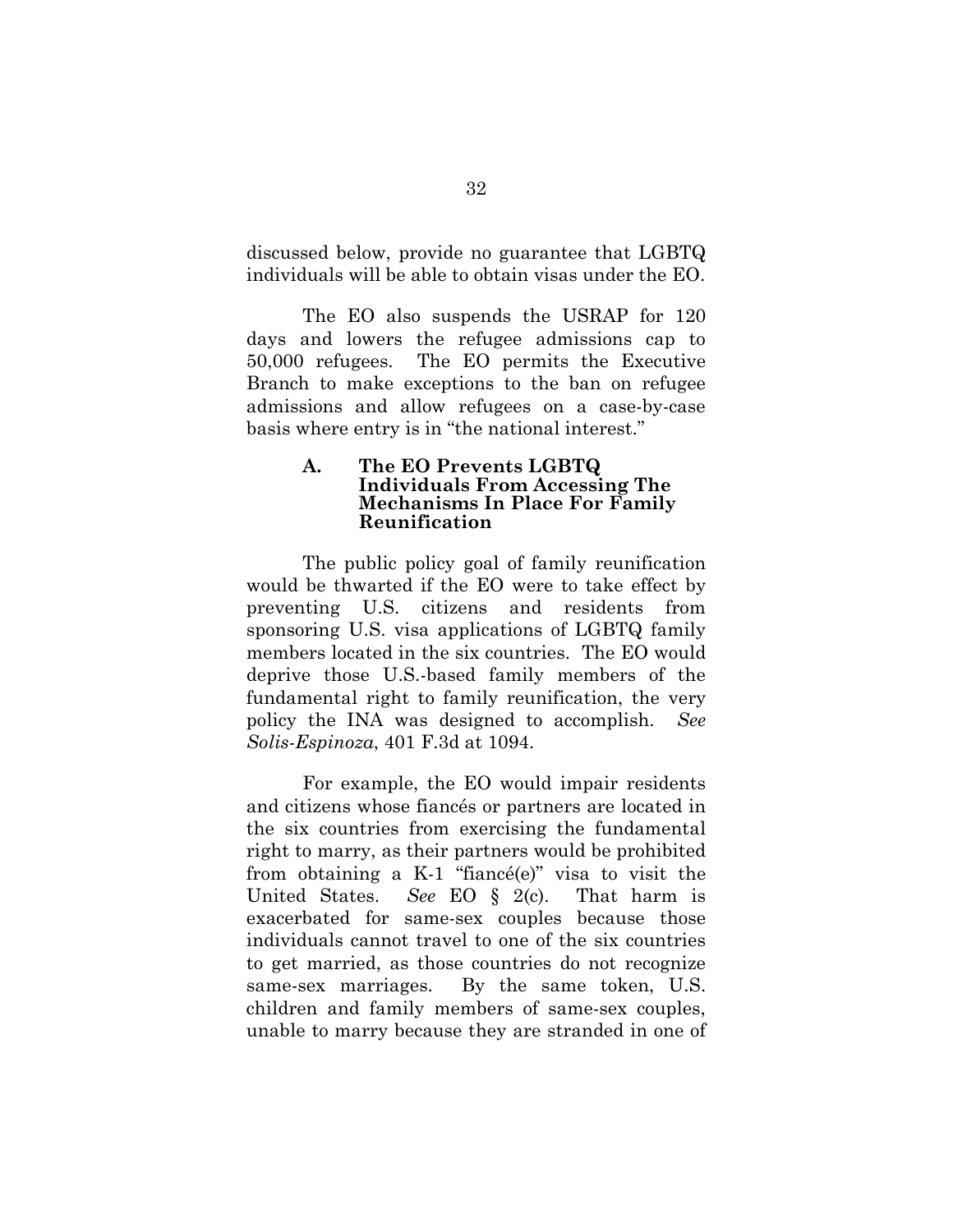the six countries, would be uniquely deprived of the ability to form a legally recognized family, and are thus forced to bear "the stigma of knowing their families are somehow lesser" because their families receive unequal treatment under the EO. *See Obergefell*, 135 S. Ct. at 2600.

The EO is an extension of the same contextblind immigration policies that have disparately impacted LGBTQ immigrants and their families.<sup>77</sup> Although same-sex couples can take advantage of immigration benefits previously available only to opposite-sex couples, other avenues for family reunification remain closed or only available after surmounting additional hurdles. For instance, proving a parent-child relationship is significantly complicated, if not impossible, for a de facto parent who by the law of her country of origin cannot adopt or gain legal custody of her child, or marry the

<sup>77</sup> As this Court and others have recognized, the federal government until only very recently categorically discriminated against LGBTQ people in the immigration context by, among other things, making homosexuality grounds for inadmissibility and by refusing to recognize same-sex spouses. *See, e.g.*, *Obergefell*, 135 S. Ct. at 2596 (noting that gays and lesbians have been "excluded under immigration laws"); *Boutilier v. INS*, 387 U.S. 118 (1967) (determining that the INA's exclusion of aliens afflicted with "psychopathic personality" was intended by Congress to exclude homosexuals from admission); *Bassett v. Snyder*, 59 F. Supp. 3d 837, 849 (E.D. Mich. 2014) ("The federal government categorically discriminated against gays and lesbians in immigration until 1990, barring all gay and lesbian noncitizens from entering the United States. . . . And the [INA] labeled gay and lesbian people as mentally ill." (citations omitted)).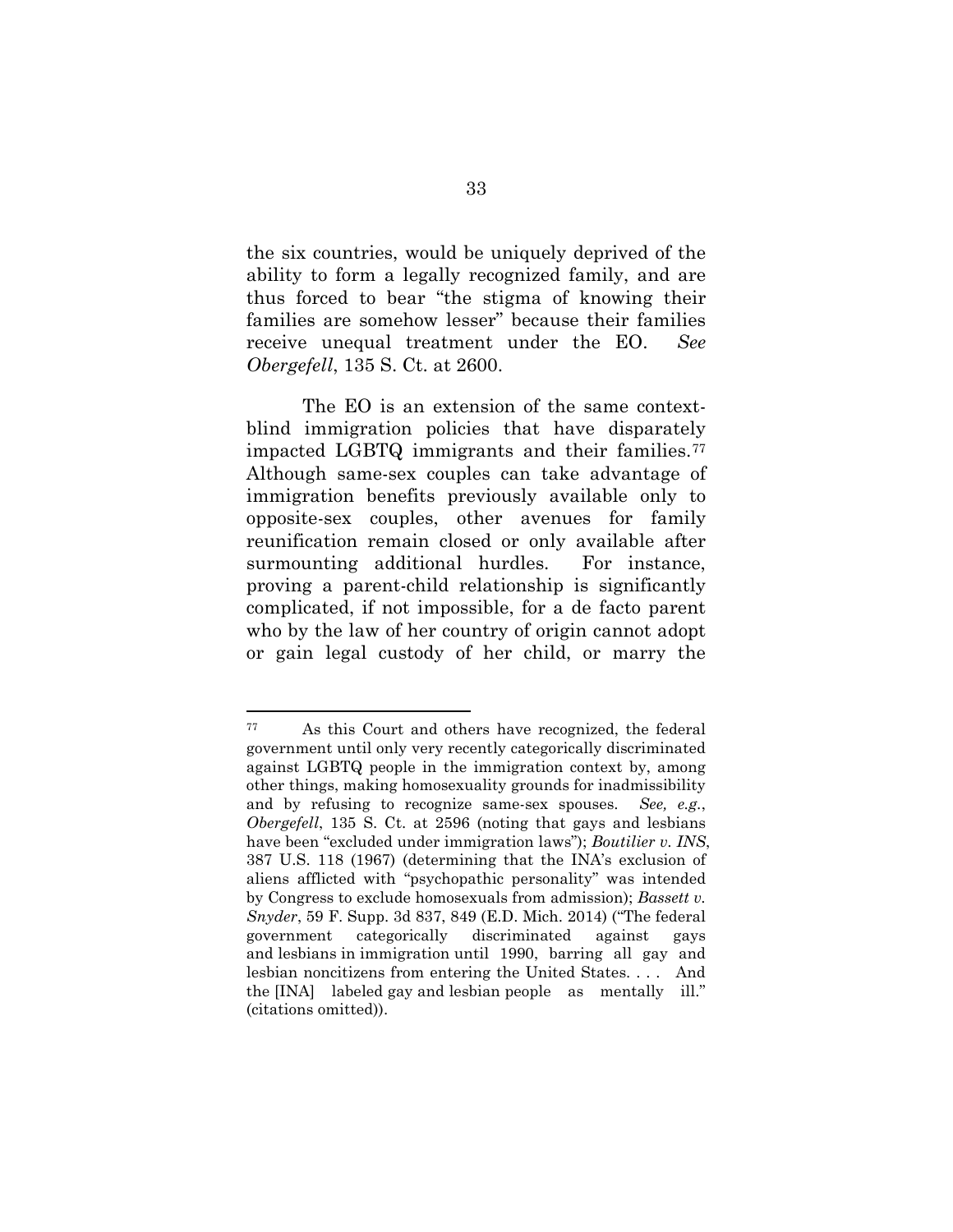child's biological parent.78 And to the extent this Court recognizes in-laws, such as Respondent Dr. Elshikh's mother-in-law, as a "clear" example of close family, no same-sex couples in the six targeted countries have in-laws, unless they were married in a country that recognizes their relationships.<sup>79</sup>

Moreover, those U.S.-based family members would be forced to watch and wait as their LGBTQ loved ones are persecuted in the six countries. The EO indefinitely delays the ability of LGBTQ foreign nationals to leave the six countries, even though many of these individuals would have strong cases to obtain visas by virtue of their familial relationships with U.S. citizens or residents. If LGBTQ visa applicants in the six countries are forced to wait an indefinite period of time for the visa process to begin again, they will be waiting in hostile political and social environments. Each day the EO suspends the processing of visa applications, meritorious visa applicants will be exposed to the likelihood of violence — and the certainty of discrimination — in the six countries.

By refusing to accept visa applications from any individual in the six countries, many LGBTQ individuals may find themselves forced to seek

<sup>78</sup> *See, e.g.*, 8 U.S.C. §§ 1101(b)(1), (c)(1) (defining "child" to include a genetic child, a stepchild by marriage, a child legitimated by law, or an adopted child in the adoptive parent's legal custody).

<sup>79</sup> These examples illustrate how the EO, even as modified by the injunctions under review, is too narrow to protect all close family relationships.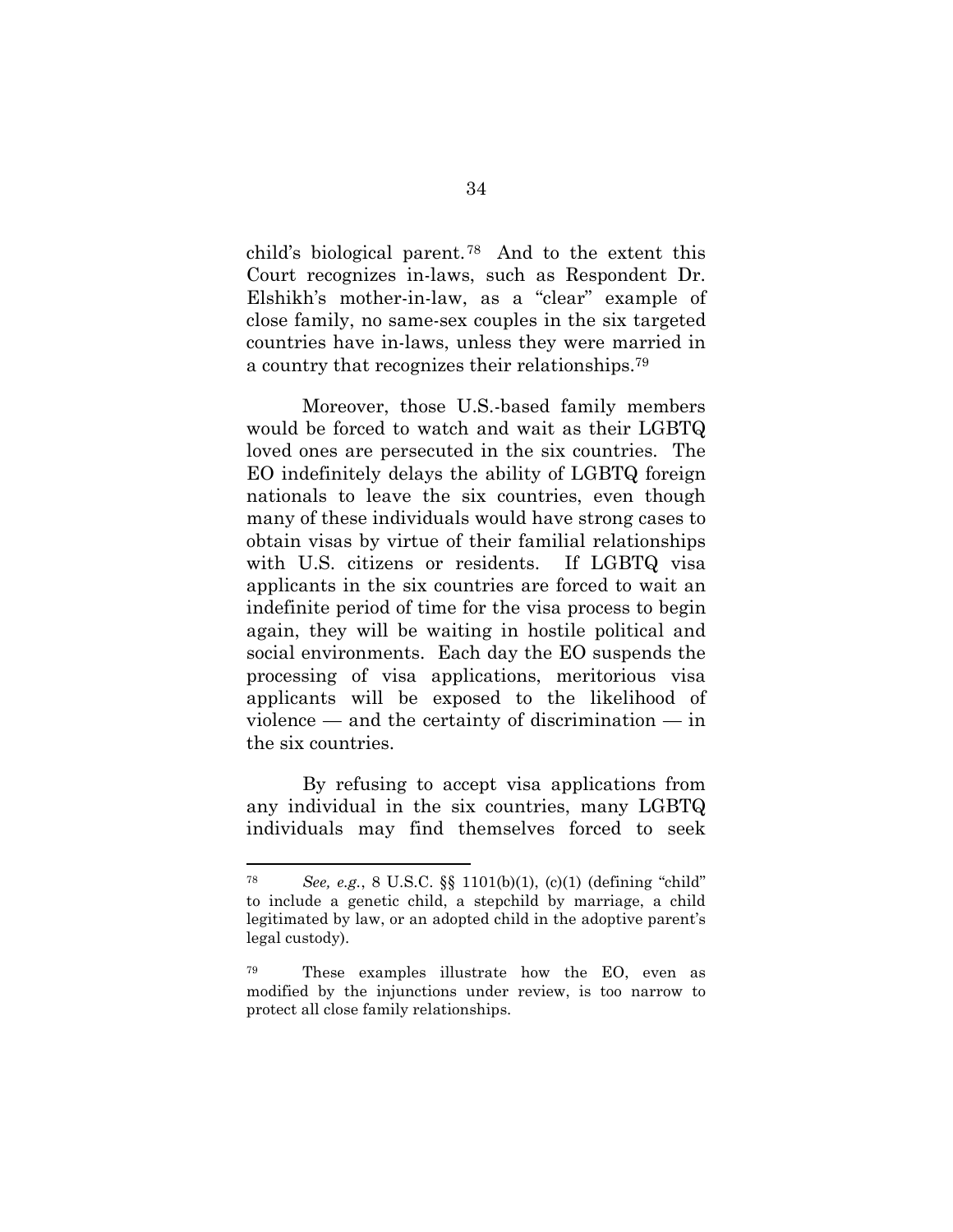refugee status instead of the visa they otherwise might lawfully obtain. However, as discussed below, applying for refugee status presents unique challenges and perils to LGBTQ individuals, many of whom reasonably fear that "outing" themselves could put them or their loved ones in danger.

#### **B. The EO Increases LGBTQ Refugees' Exposure To Dangerous Conditions**

LGBTQ individuals are disparately affected by draconian immigration requirements because they are often unable to obtain the records necessary to demonstrate their abuse in the six countries to obtain refugee status.80 Likewise, because consular staff in the six countries may include both U.S. citizens and foreign nationals, LGBTQ individuals often have well-founded fears of revealing their sexual orientation or gender identity in applying for refugee status. News of an LGBTQ person's sexual orientation or gender identity might be spread by personnel working in consulates in the six countries, provoking violence and discrimination towards such individuals.

<sup>80</sup> *See* U.S. Citizenship & Immigr. Servs., *RAIO Directorate – Officer Training, Guidance for Adjudicating LGBTI Refugee & Asylum Claims* 38-46 (2011), https://www.uscis.gov/sites/default/files/USCIS/Humanitarian/ Refugees%20%26%20Asylum/Asylum/Asylum%20Native%20 Documents%20and%20Static%20Files/RAIO-Training-March-2012.pdf ("reliable information regarding the treatment of LGBTI individuals may sometimes be difficult to obtain and that the absence of such information should not lead [an officer] to presume that LGBTI individuals are not at risk of mistreatment").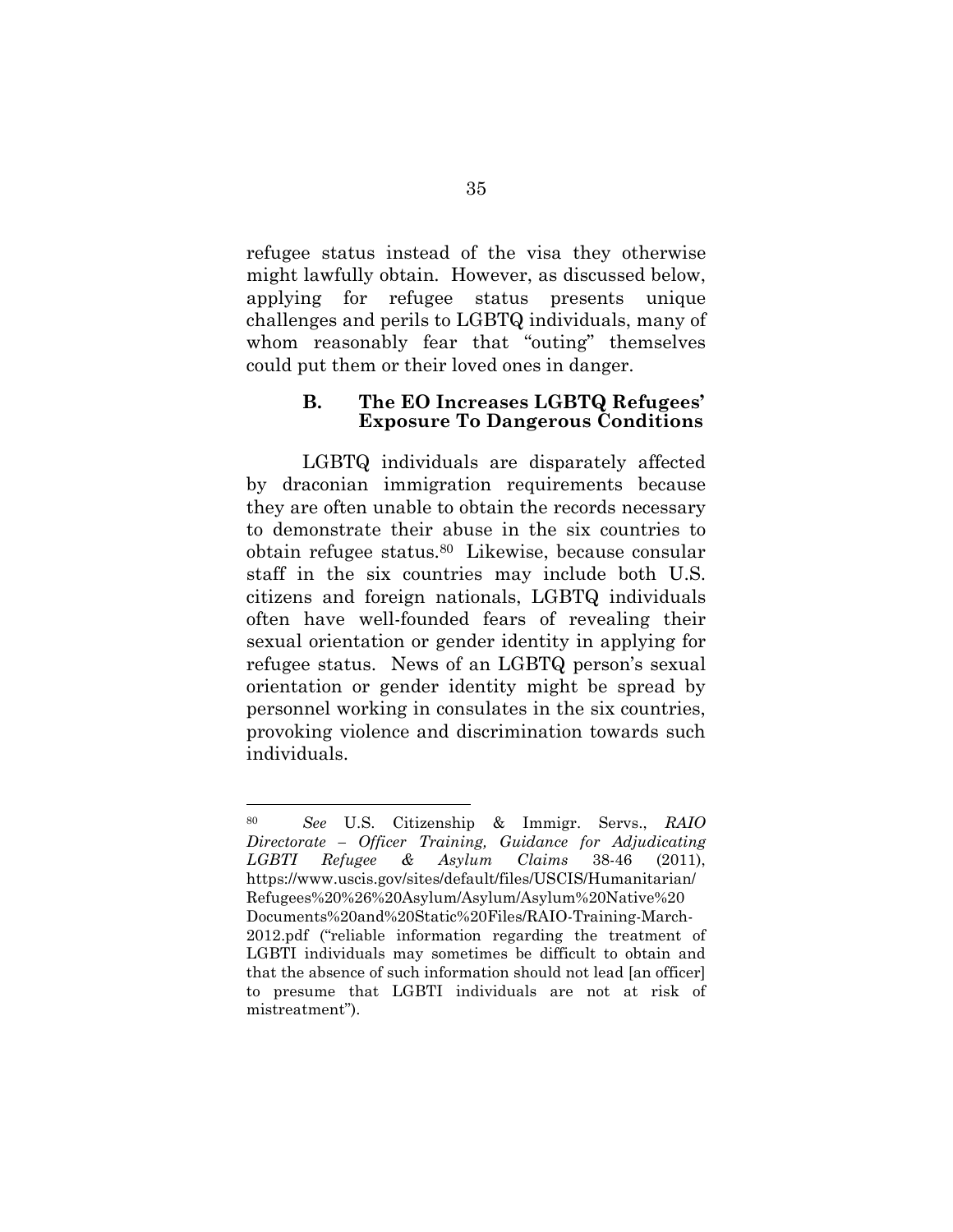Suspending USRAP and lowering the annual refugee resettlement cap thus prolong the already lengthy and arduous process for LGBTQ individuals escaping persecution and seeking to reunite with their families. Indeed, the broad sweep of the EO disrupts a lifeline for *all* LGBTQ refugees fleeing persecution on the basis of their sexual or gender identity. Notwithstanding the already comprehensive security measures in place, applicants for admission to the United States will be forced to wait several more months while the Administration determines "whether, and if so what, additional information will be needed" to determine that individuals seeking admission to the United States do not pose a security or public-safety threat. EO  $\S$  2(a). The EO does not state how current procedures are deficient, nor even whether they are deficient, nor does it provide any assurance that refugee programs will resume after the 120-day suspension.

Moreover, the 120-day suspension snowballs into substantially longer delays as refugees' security and medical screenings expire and must be conducted again and again. These delays impact HIV-positive refugees in particular, many of whom are LGBTQ, who must undergo tuberculosis testing as part of the medical screening process.

During this indefinite delay, LGBTQ people will continue to be exposed to the ever-present risks to their safety in resettlement camps and other manifestly hostile environments. As described above, the immigration process for LGBTQ people in the six countries is uniquely fraught with danger, and the risks they face are aggravated every additional day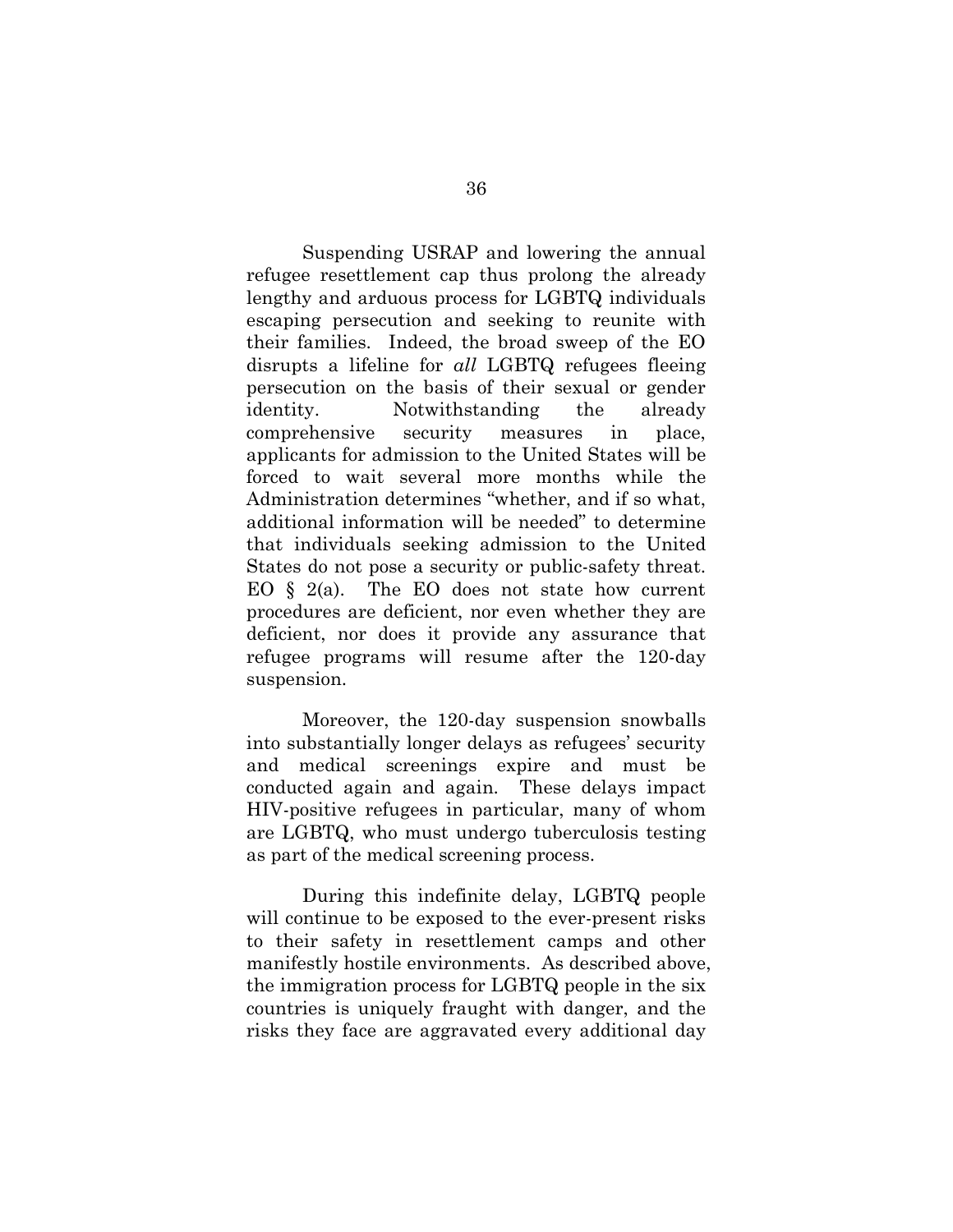that they have to remain in conditions where public exposure of their sexual orientation or gender identity could lead to harm and possibly death.

Many LGBTQ refugees outside the six countries face similar hardships. Human Rights First reports that LGBTQ refugees fleeing persecution in Uganda have been stranded in Kenya as a result of the EO. Subject to harassment and violence in Kenya because of their sexuality and lacking access to necessary medical care, these refugees face grave danger while their refugee applications are held up by the EO.<sup>81</sup>

Even refugees who had been accepted for resettlement in the United States, but whose travel was not planned to occur prior to June 29, 2017, are excluded from admission under the Government's implementation of the  $EO.$ <sup>82</sup> For example, a gay Iraqi refugee was approved for resettlement to the United States in January after having been raped and beaten to the point of hospitalization in his home country. Even though he currently resides in Turkey, his resettlement was put on hold as a result of the EO, forcing him to endure continued persecution for his sexuality. Similarly, after fleeing her home country of Iraq, a 20-year-old transgender

entry-united-states.

<sup>81</sup> *U.S. Leadership Forsaken, supra* n.23, 14-15.

<sup>82</sup> *See* U.S. Dep't of Homeland Sec., Office of Public Affairs, *Frequently Asked Questions on Protecting the Nation from Foreign Terrorist Entry into the United States* (July 21, 2017) ("*DHS FAQs*"), https://www.dhs.gov/news/2017/06/29/ frequently-asked-questions-protecting-nation-foreign-terrorist-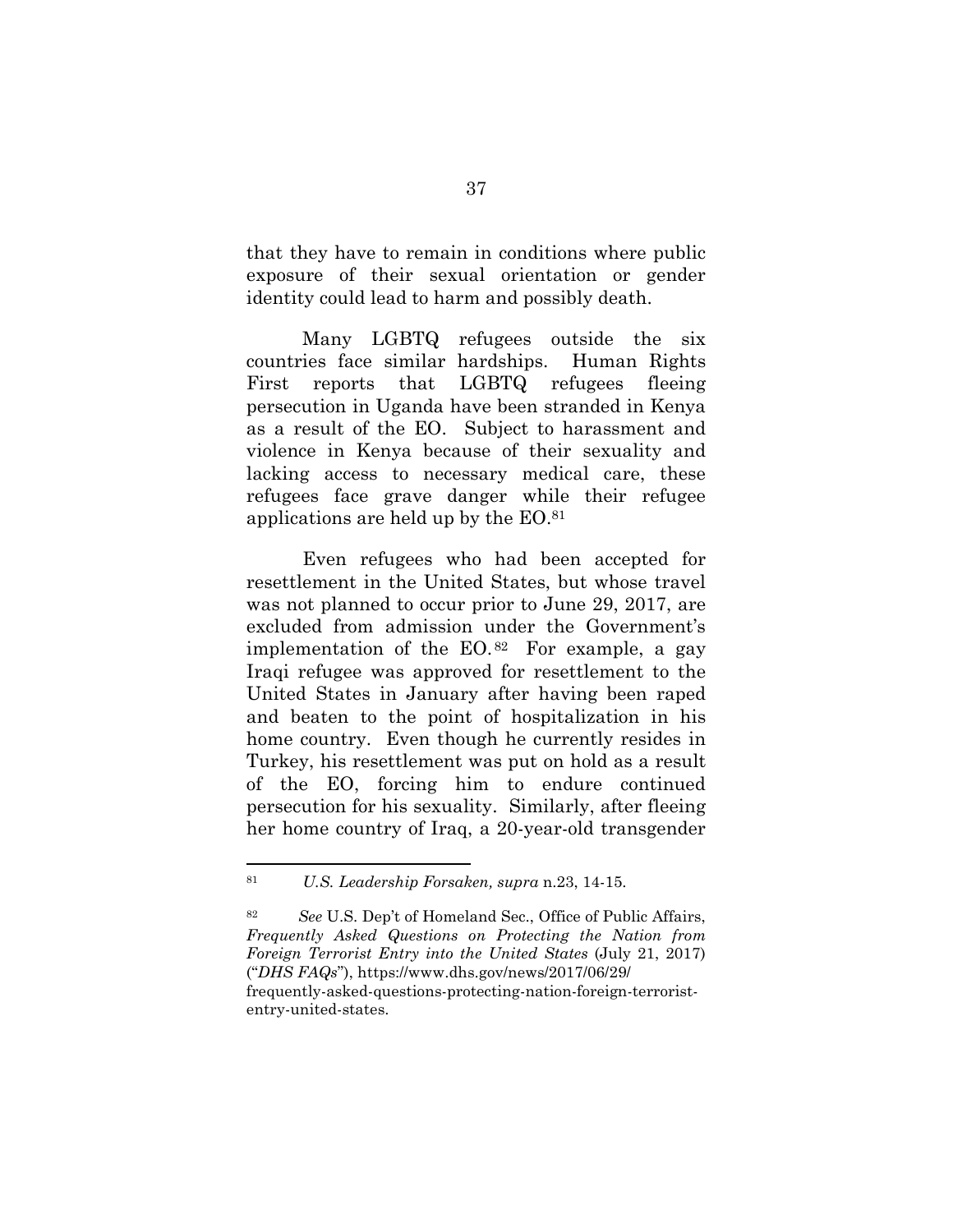refugee continues to receive death threats in her host country of Lebanon. After completing her U.S. resettlement interviews, her case was put on hold and travel plans delayed, placing her, like many others, in a state of constant vulnerability awaiting resettlement.

The EO also affects asylum-seekers who are already present in the United States. An immigration attorney representing a gay man from Syria in asylum proceedings described how USCIS told him that his client's application was on hold due to his country of origin and the EO, even though the client already resides in the United States. Meanwhile, the same attorney has said that his non-LGBTQ clients have not faced the same delays. These wide-ranging and chaotic consequences have upended the status quo with no logical relation to the stated goals of the EO. For every day the EO adds uncertainty and disrupts established expectations, the EO increases the dangers to LGBTQ lives.

### **III. THE EO'S WAIVER PROVISIONS DO NOT LESSEN THE IMPACT OF THE EO ON LGBTQ INDIVIDUALS**

The EO's waiver provisions for visa-seekers and refugees do little to mitigate the harms LGBTQ individuals would face if the EO were allowed to go into effect. The EO suggests that waivers of its bar on travel by nationals of the six countries might be available "on a case-by-case" basis in cases of "undue hardship" and where the foreign national's entry into the United States "would not pose a threat to national security and would be in the national interest." EO §§ 3(c), 6(c). Whether to grant a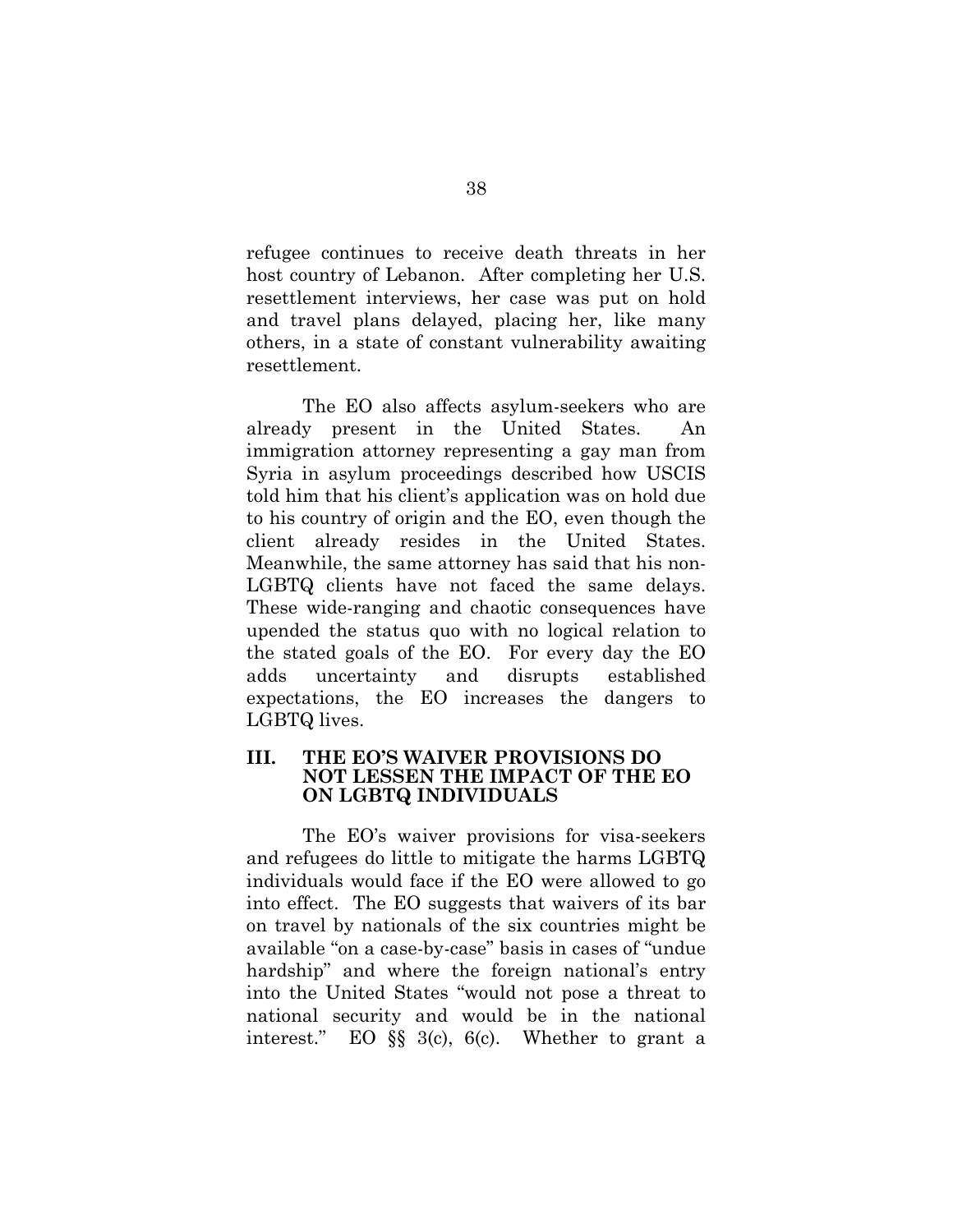waiver, however, is entirely discretionary and dependent upon an Administration that has demonstrated an intent to interpret the EO as narrowly as possible and on individual consular officers located in the six countries. *Id.* 

It is difficult to believe that the Government will issue a significant number of waivers in light of the Administration's reaction to the Supreme Court's order that the EO may only restrict entry by individuals "who lack any bona fide relationship with a person or entity in the United States." *Trump v. Int'l Refugee Assistance Project*, 582 U.S. \_\_\_, 137 S. Ct. 2080, 2087 (2017). Initial guidance after this order limited "bona fide relationships" to only a handful of close familial connections and notably excluded fiancés.83 Additional categories of relationships were only added after public pressure and additional litigation. <sup>84</sup> Should this Court ultimately uphold the EO as written, the Administration will likely revert to its original plan of excluding all individuals from the six countries and other refugees regardless of their connection to the United States.

<sup>83</sup> *See* Defendants' Opposition to Emergency Motion to Clarify Scope of Preliminary Injunction, *Hawaii v. Trump*, No. 1:17-cv-00050-DKW-KSC, at 2 (D. Haw. July 3, 2017) (admitting that initial guidance did not include fiancés in the definition of "close familial relationship").

<sup>84</sup> *Id*. (acknowledging that the Government revised its definition of close familial relationships to include fiancés after the *Hawaii* plaintiffs challenged the Government's exclusion).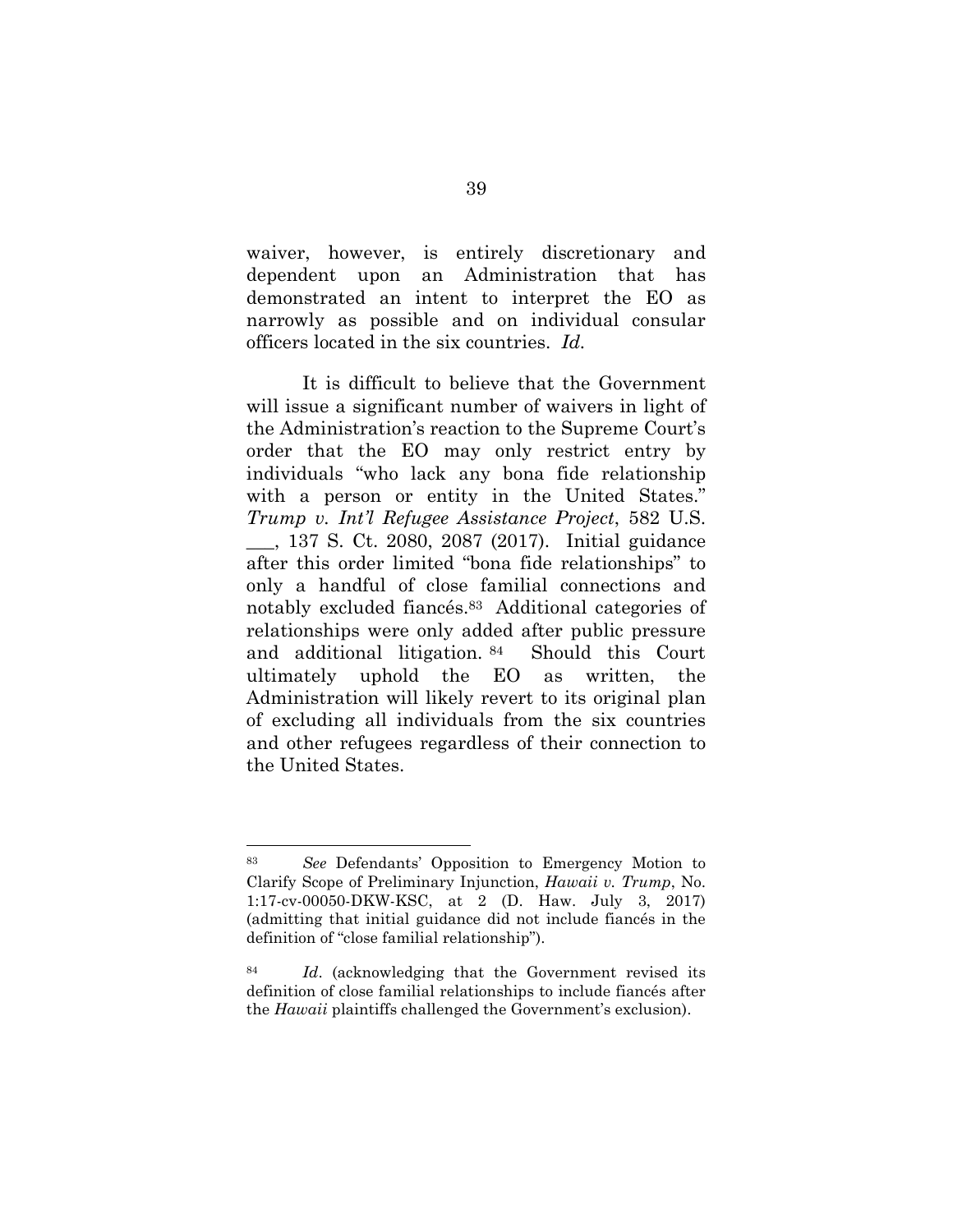Waivers are unlikely to offer real protection. Neither the EO itself nor the Administration has provided visa-seekers with meaningful guidance on the criteria that will be used in considering waiver applications. The EO vaguely suggests that "[c]aseby-case waivers could be appropriate" in certain circumstances, including an applicant having "previously established significant contacts with the United States," "significant business or professional obligations," or "if the foreign national is . . . someone whose entry is otherwise justified by the special circumstances of the case." EO  $\S$  3(c). This vague language is insufficient, and could be easily abused. Nor does the EO define what conditions are "in the national interest" or what would constitute "undue hardship" under section 3(c), creating further uncertainty as to whether LGBTQ persons would be able to avail themselves of the waiver provisions.

The Departments of State and Homeland Security have done little to elaborate on the waiver requirements. Instead, the Department of Homeland Security broadly instructs that refugees can only claim a "close familial relationship" to a person in the United States to obtain a waiver if the would-be refugee presents "sufficient documentation or other verifiable information supporting that claim."85 Likewise, the State Department advises visa applicants that "consular officers may seek additional information, as warranted, to ensure underlying relationships are bona fide, rather than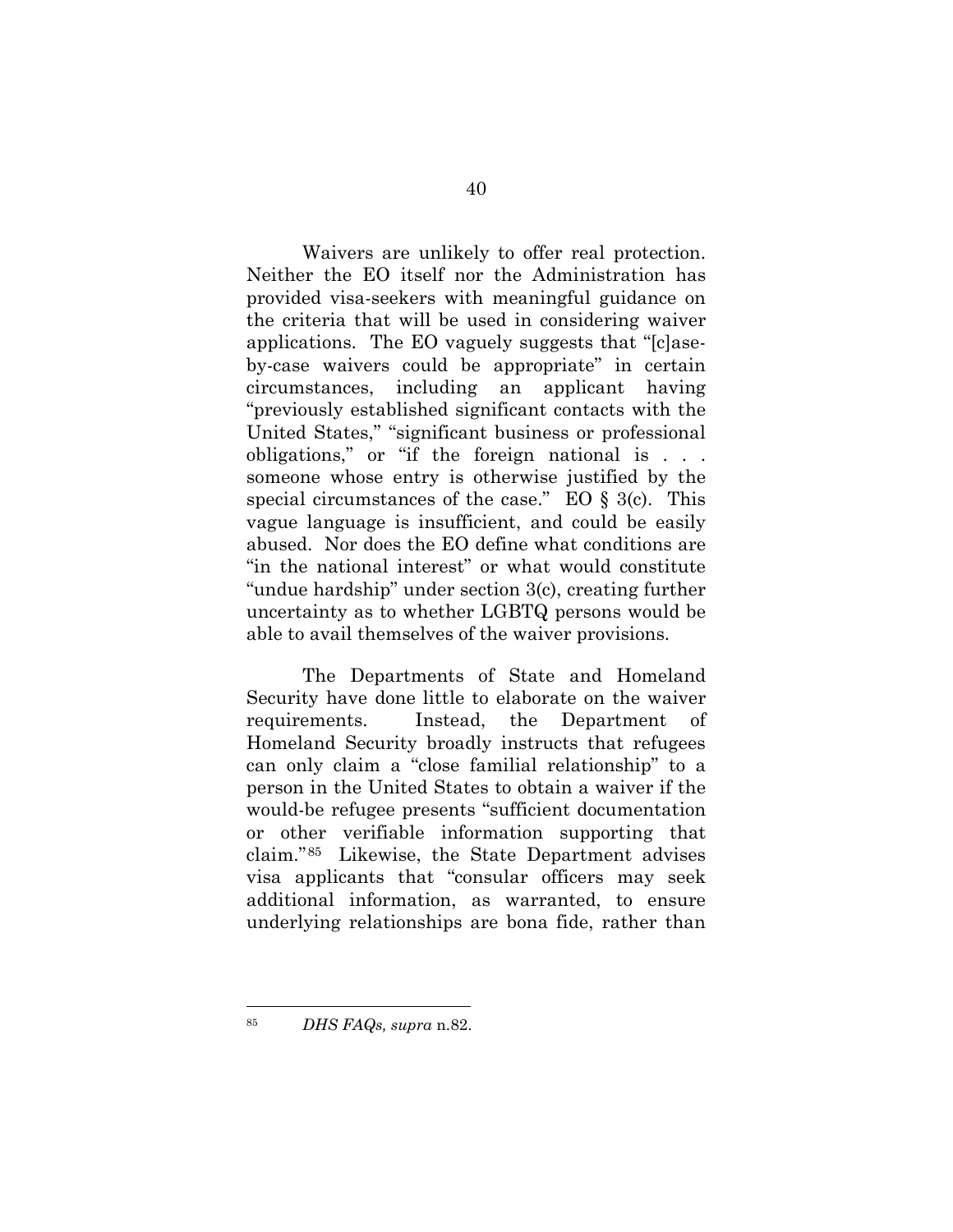being established for the purpose of unlawfully obtaining a visa, including by evading the E.O."<sup>86</sup>

However, as discussed above, many LGBTQ individuals in the six affected countries lack documentation or other evidence that could demonstrate their familial relationships due to their unequal status under the laws of their countries of origin.87 Thus, in contrast with similarly situated non-LGBTQ persons whose relationships are officially recognized by the six countries, LGBTQ persons stand to be disproportionately excluded from obtaining waivers due to the vagaries of the EO's waiver provisions and implementing guidance.

Moreover, even assuming an LGBTQ individual might qualify for a waiver, LGBTQ individuals would likely be deterred from applying for one. To qualify for many of the exceptions, an LGBTQ person would be required to reveal information about their sexual orientation or gender identity to consular officers, and possibly the consulate's staff of foreign nationals, posing additional dangers beyond those typically faced by

<sup>86</sup> U.S. Dep't of State, *Important Announcement* (July 14, 2017), https://travel.state.gov/content/travel/en/news/ important-announcement.html.

<sup>87</sup> Neither the EO nor the Administration's guidance explains whether the waivers would apply to LGBTQ persons seeking admission to the United States on account of their romantic or familial relationships. *See* U.S. Dep't of Homeland Sec., Office of Public Affairs, *Q&A: Protecting the Nation From Foreign Terrorist Entry to the United States* (Mar. 6, 2017), https://www.dhs.gov/news/2017/03/06/qa-protecting-nationforeign-terrorist-entry-united-states.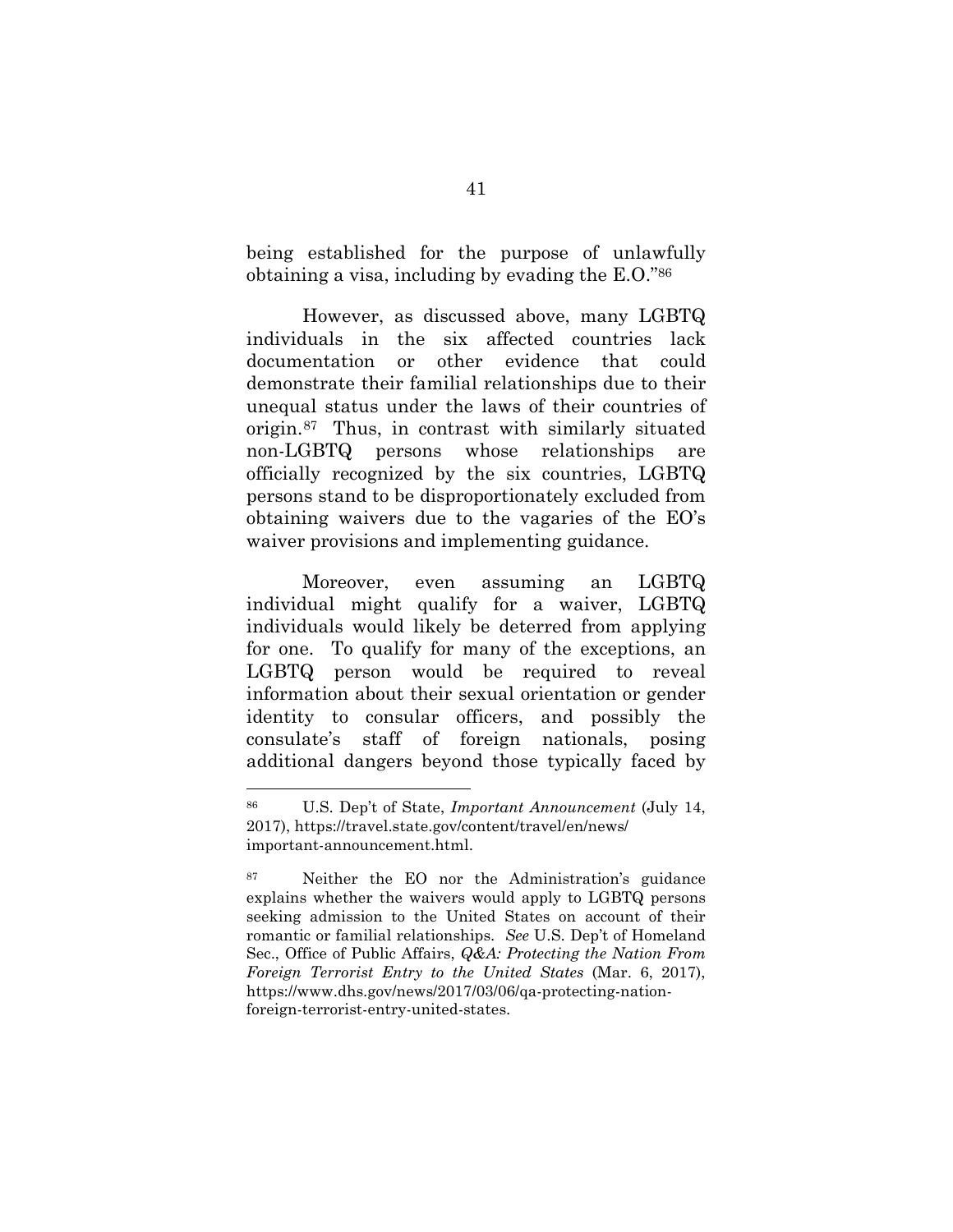LGBTQ persons seeking to travel to the United States. The resulting chilling effect on LGBTQ persons' desire to apply for admission to the United States would only compound their suffering in the six countries. The waiver provisions therefore do not diminish any of the special risks and dangers imposed by the EO on LGBTQ persons from the six countries seeking either a visa or applying for refugee admission.

#### **CONCLUSION**

For all the reasons stated above, *Amici Curiae* respectfully request that the Supreme Court affirm the orders of the Courts of Appeal for the Fourth and Ninth Circuits, enjoining the Government from enforcing the EO.

Respectfully submitted,

Eric J. Gorman *Counsel of Record* Jennifer H. Berman SKADDEN, ARPS, SLATE, MEAGHER & FLOM LLP 155 N. Wacker Dr. Suite 2800 Chicago, IL 60606 (312) 407-0700

Matthew E. Sloan Allison B. Holcombe Richard A. Schwartz Alyssa J. Clover Brittany Ellenberg SKADDEN, ARPS, SLATE,